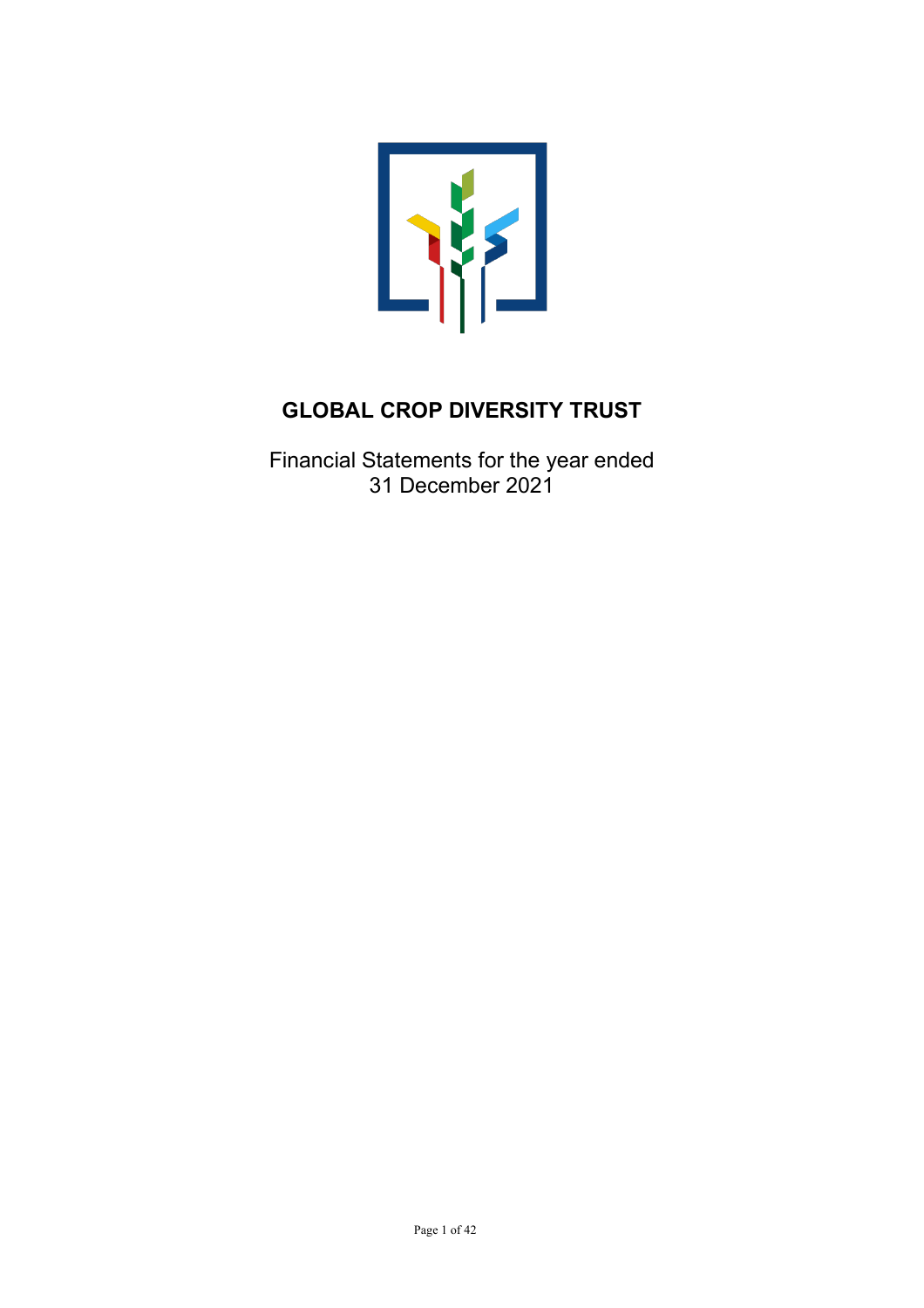

# **TABLE OF CONTENTS**

| <b>Statement from the Executive Board Chair</b>                        | 3              |
|------------------------------------------------------------------------|----------------|
| <b>Board Statement on Risk Management</b>                              | 5              |
| <b>Management Statement of Responsibility for Financial Statements</b> | 6              |
| <b>Independent Auditor's Report</b>                                    | $\overline{7}$ |
| <b>Statement of Financial Position</b>                                 | 10             |
| <b>Statement of Activities &amp; Other Comprehensive Income</b>        | 11             |
| <b>Statement of Changes in Net Assets</b>                              | 12             |
| <b>Statement of Cashflow</b>                                           | 13             |
| <b>Notes to the Financial Statements</b>                               | 14             |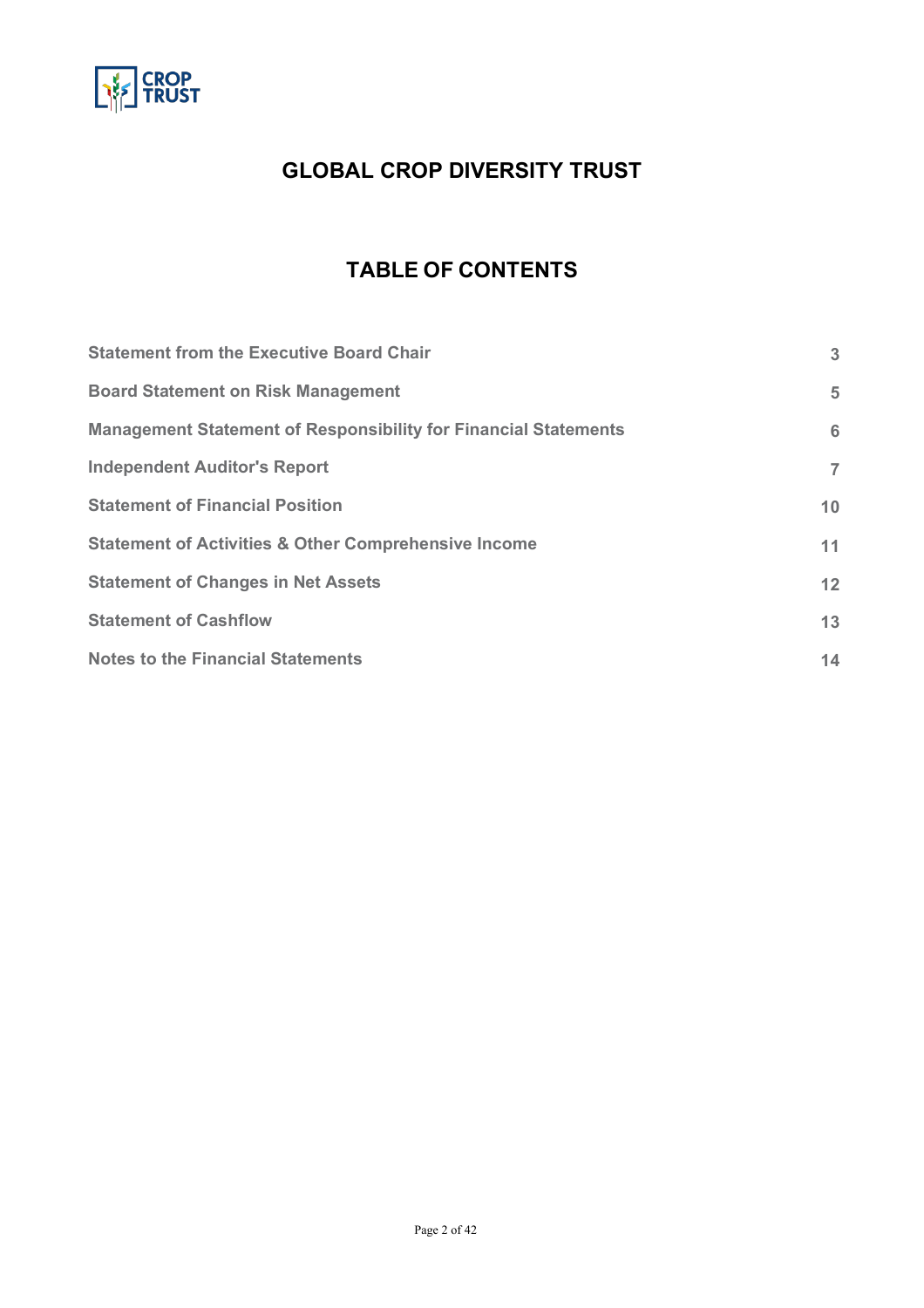

### **Statement from the Executive Board Chair**

<span id="page-2-0"></span>During a year in which the COVID-19 pandemic continued to darken lives and constrain normal activities worldwide, signs of hope for our shared future shone through. Among these was an increased sense of urgency within the global community to combat the climate crisis and secure our future global food supply, as evidenced by the launch of new initiatives, partnerships and proposed solutions.

The Crop Trust team, along with its partners and donors, continued their invaluable work in 2021 to meet the organization's unique mandate: to conserve and promote the use of crop diversity for a foodsecure future.

For this continuity, I am particularly grateful to Sir Peter Crane, the outgoing Executive Board Chair (2019–2021), who stepped up to lead the Board after contributing as a member for 14 years. Though his tenure as Board Chair coincided with a period of great worldwide upheaval, the organization has managed to not only survive but thrive over the past year surpassing planned goals and launching new initiatives that will lay the foundations for a more secure global food system for decades to come. On behalf of the whole community, I thank Peter for his thoughtful leadership and unwavering commitment to the Crop Trust.

As in many international organizations, the Crop Trust's work in 2021 continued to take place mainly virtually. Planned meetings and training were largely conducted online, and many genebanks and research institutions continued to be constrained by unpredictable national lockdowns and restrictions.

Yet, these challenges did not prevent the Crop Trust from advancing its planned agenda and launching ambitious new initiatives together with partners and donors from the successful completion of the 11-year Crop Wild Relatives (CWR) project and the CGIAR Genebank Platform to the ramping up of the Seeds for Resilience project and the launch of two major projects.

Biodiversity for Opportunities, Livelihoods and Development (BOLD), a new 10-year initiative funded by the Government of Norway and building off the success of the CWR project, will strengthen the conservation and use of crop diversity worldwide. The "Strategic Development of the Global Crop Diversity Trust", a three-year project funded the Deutsche Gesellschaft für Internationale Zusammenarbeit (GIZ) on behalf of the German Federal Ministry for Economic Cooperation and Development (BMZ), will support the institutional development and strategic repositioning of the Crop Trust, particularly around sustainable financing.

In partnership with the Secretariat of the International Treaty for Plant Genetic Resources for Food and Agriculture (the Plant Treaty), the Crop Trust launched a new emergency relief fund for genebanks in crisis 2021. This is the first time that such support has been made available in a structured way, and we are grateful to the governments of Italy and Norway for providing funds for this venture.

Project activities, including the Genebank Platform, Crop Wild Relatives project and the development of crop-based strategies, together with the Crop Trust's long-term grants for the daily work of crop conservation, accounted for a total expenditure of USD 35.6 million in 2021, of which USD 33 million were related to program activities. Operational expenditures were 6% of total direct expenditures. The Crop Trust's small secretariat continues to focus on cost-effectiveness in achieving its objectives.

In 2021, funds withdrawn from the endowment fund supported the Crop Trust's long-term grants with the international research centers of the Consultative Group on International Agricultural Research (CGIAR), which hold the largest international collections of crop diversity. The endowment fund also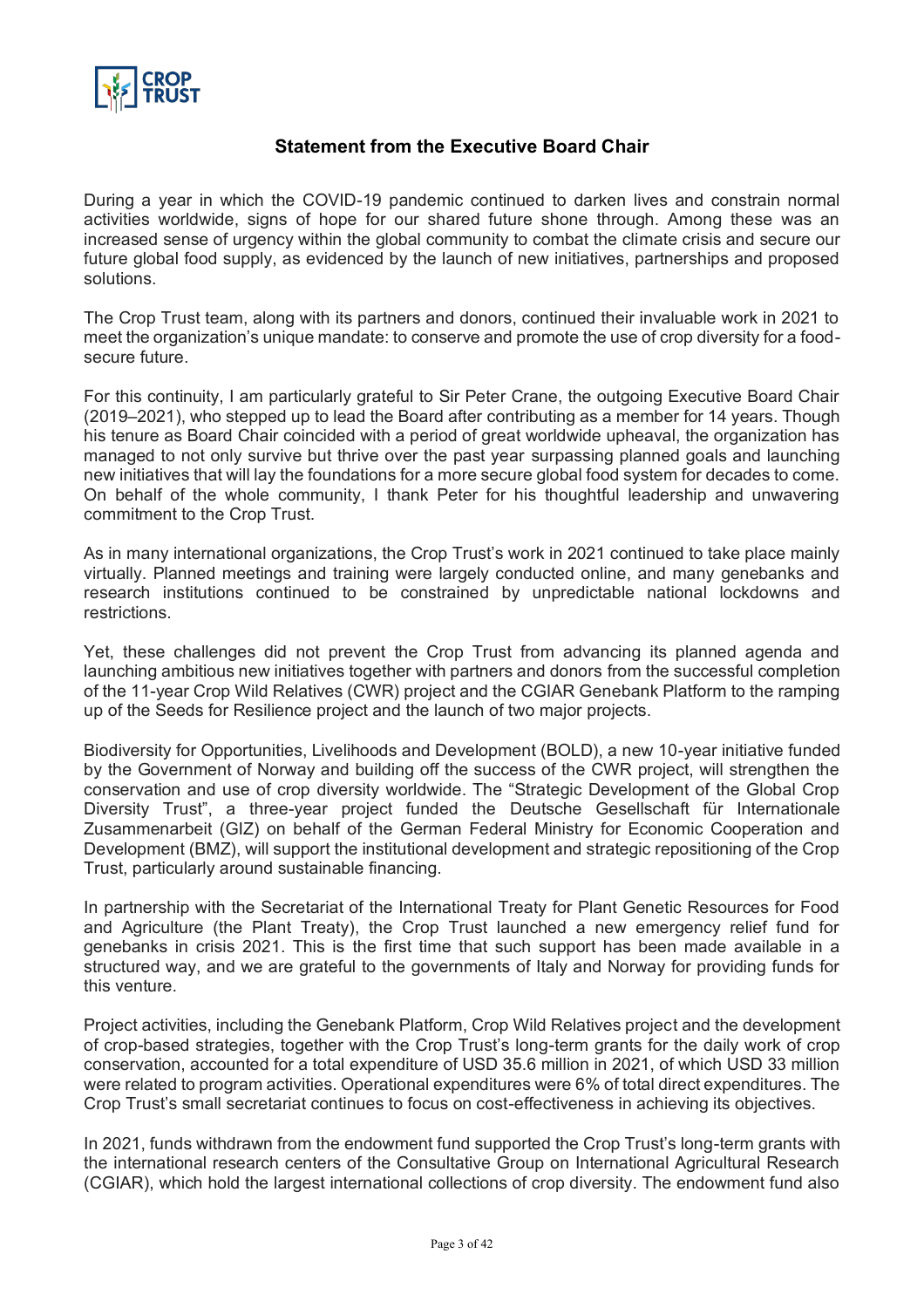

contributed to the operational costs of running the Svalbard Global Seed Vault, in conjunction with our partners (the Government of Norway and the Nordic Gene Resource Centre, "NordGen"), the Secretariat of the Pacific Community (SPC) and operational activities of the Crop Trust.

As at 31 December 2021, the total estimated value of the endowment fund amounted to USD 339 million, an increase of USD 35 million from 2020 (USD 304 million), plus loan proceeds from the German Development Bank (KfW) of USD 59 million (2020: USD 62 million).

Total new contributions of USD 9.8 million were received from five donors for the endowment, including USAID (USD 5.4 million), the Government of New Zealand (USD 2.1 million), Government of Germany (USD 2.1 million), the Government of India (USD 0.1 million) and Groupe Limagrain (USD 0.06 million). We are deeply grateful for all of these endowment fund contributions. In addition, market performance for both the endowment's USD and EUR funds continued to exceed estimated benchmarks in 2021.

To date, USD 63 million in investment income (2020: 54.4 million) has been withdrawn from the fund since its inception, of which a major portion has been used to support long-term grants to the CGIAR international genebanks per its founding commitment. In 2021, USD 8.8 million was withdrawn from the endowment fund which was primarily used to support the CGIAR genebanks, the Svalbard Global Seed Vault (USD 0.16 million), to cover a long-term grant to the Secretariat of the Pacific Community (USD 0.06 million) and to support the operational activities of the Crop Trust. The withdrawn funds were supplemented by contributions from the Government of Germany and the European Commission totalling USD 5 million and we thank them for their continued support.

Notably, in 2021, the Crop Trust Executive Board tendered for a single outsourced Chief Investment Officer (oCIO) to replace the previous structure consisting of two investment managers which resulted in the selection of Mercer in October 2021. Mercer will work with the Crop Trust to enhance its Investment Policy and ESG Strategy further over the coming year.

As a responsible asset owner, the Crop Trust includes environmental, social and governance (ESG) considerations as important components of its investment strategy, and as a further means of supporting its broader mission and objectives.

The Crop Trust is also a signatory to the United Nations Principles of Responsible Investment (UNPRI) - an initiative that includes an international network of investors who are working to put responsible investment into practice.

The Crop Trust and its investment managers also consider other indicators, such as carbon foot printing, climate change scenarios and climate-related risks, in its investment processes.

Thanks to the leadership of Crop Trust Executive Director, Stefan Schmitz, outgoing Board Chair, Sir Peter Crane, and all its dedicated staff, partners and donors, the Crop Trust is entering 2022 with renewed energy and commitment to its mission.

I am deeply grateful to all these individuals and look forward to the year ahead as we work together to build a more secure global food supply.

in Bertrai

Catherine Bertini Chair of the Executive Board Global Crop Diversity Trust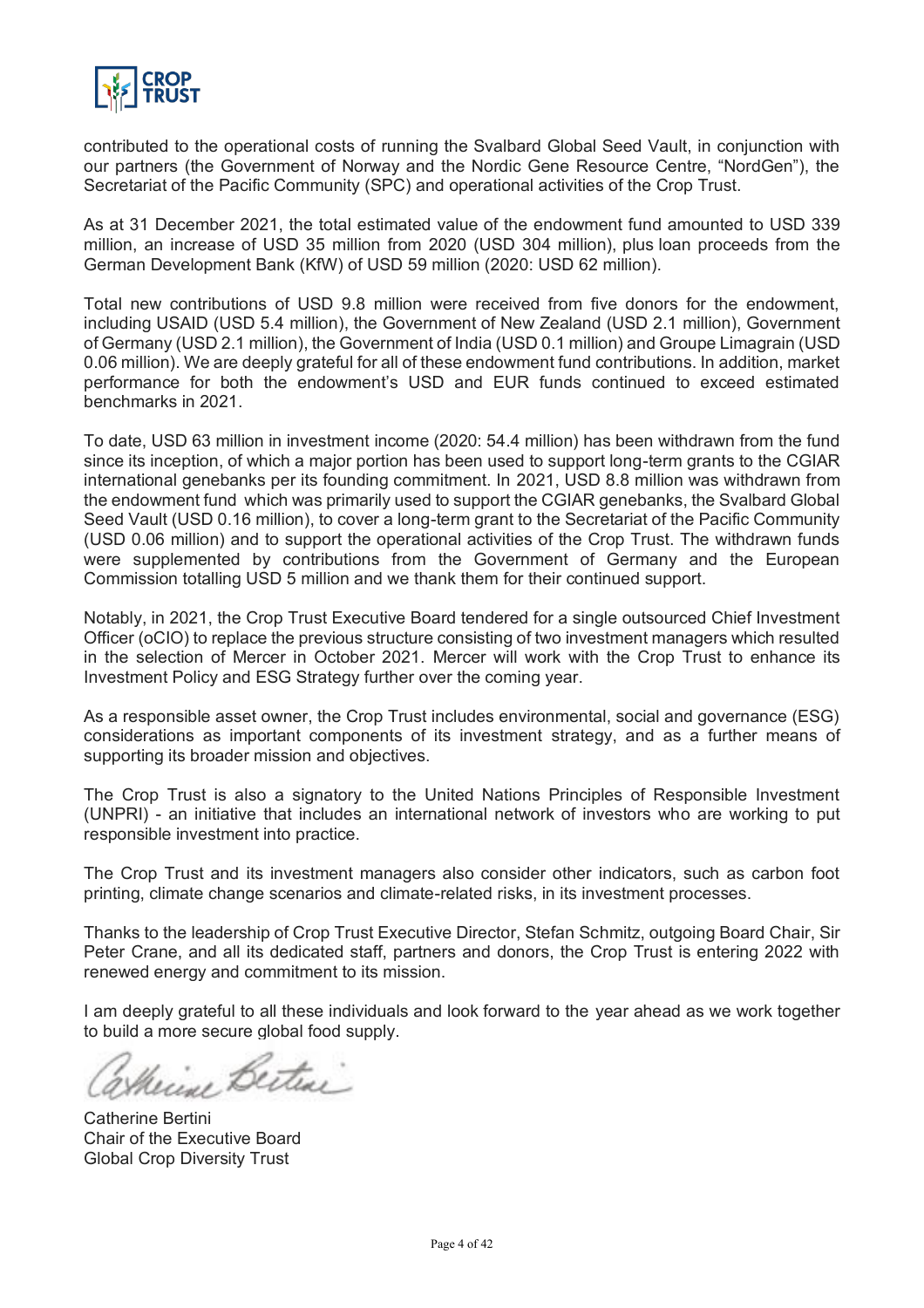<span id="page-4-0"></span>

### **Board Statement on Risk Management**

**For the Year Ended 31 December 2021**

The Crop Trust's Executive Board has the overall responsibility for ensuring an appropriate risk management process is in place to identify and manage high and significant risks to the Crop Trust. The Executive Board adopted an approach for the Crop Trust whereby the review and monitoring of key risks is a standing item at each Fall Executive Board meeting using a framework of identifying, assessing, managing and monitoring risks over the following eight categories - strategy, performance, governance, environment and climate change, finance and investment, operations, programs, external affairs and communication. This assessment calculates the probability that the risk will occur and, identifies the estimated magnitude of the potential loss, or "estimated risk value". A specific role of the Finance & Investment Committee of the Executive Board of the Crop Trust is to review the institutional risk management matrix ahead of the Executive Board Fall meeting and report to the Executive Board.

The Executive Board reviews the risks during the year to ensure that adequate attention is being paid to high risks and management has put in place adequate risk mitigation strategies. The Crop Trust's institutional risk management matrix was updated in October 2021 for 2022 following an analysis of risks, the potential severity of their impact on the Crop Trust and the likelihood of occurrence before and after considering mitigating factors currently in place.

The Executive Board notes that the effectiveness of risk management depends not only on identification of risks but also on the implementation of effective mitigation plans and the overall governance of the risk management system. The Executive Board is satisfied with the attention paid by management to risk management and is comfortable that the Executive Board's risk governance is sufficient to identify, manage and monitor key risks to the Crop Trust's operations.

For the year 2021, the Finance & Investment Committee (FIC) of the Executive Board of the Crop Trust was responsible for all matters relating to the financial affairs of the organization encompassing the areas of strategic financial planning, resource management, treasury management, investment and financial risk management, financial monitoring and policy related issues, and to provide timely advice to the Executive Board on areas within its remit. The specific role of FIC, as outlined in the FIC Charter, was also to review the institutional risk management strategy and report to the Executive Board.

The Executive Board, at its meeting on 17 December 2021, agreed to revise the Charter/Terms of Reference of the current FIC in order to ensure there is an effective oversight of these critical functions of the Crop Trust, and also to reduce the burden on committee members, in particular on external members who so graciously contribute their time and expertise pro bono. From 1 January 2022, the Investment Committee and Finance & Audit Committee will take over the responsibilities of the Finance and Investment Committee, which met for its last meeting on 7 December 2021.

Keine Bertrai

Catherine Bertini Chair of the Executive Board Global Crop Diversity Trust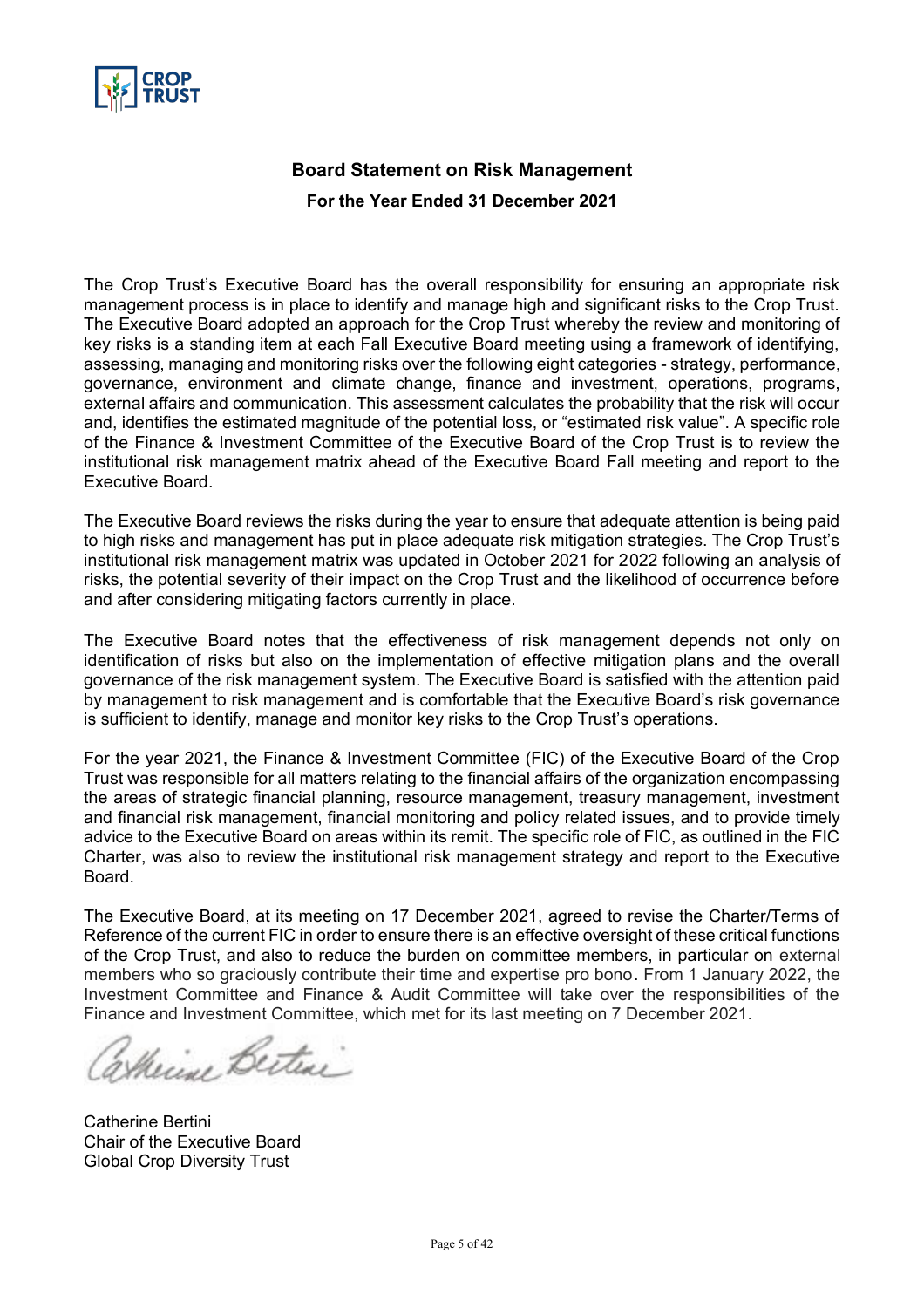

## <span id="page-5-0"></span>**Management Statement of Responsibility for Financial Statements For the year ended 31 December 2021**

The accompanying financial statements of the Global Crop Diversity Trust ("Crop Trust") are the responsibility of management and have been prepared in accordance with International Financial Reporting Standards (IFRS). Crop Trust management is responsible for the substance and objectivity of the information contained therein.

The financial statements of the Crop Trust are drawn up to present fairly the financial position of the Crop Trust as at 31 December 2021, and the results of its activities and cash flows for the year ended 31 December 2021. The Crop Trust maintains a system of internal control designed to provide reasonable assurance that assets are safeguarded and transactions are properly recorded and executed in accordance with management's authorisation. A system of reporting within the Crop Trust presents management with an accurate view of the operations enabling us to discern risks and, at the same time, providing a reliable basis for the financial statements and management reports.

The Executive Board exercised its responsibility in 2021 for these financial statements through the Executive Board and Finance and Investment Committee, who met regularly with management and representatives of the external auditors to review matters relating to financial reporting, internal controls, and auditing. From 1 January 2022, the Investment Committee and Finance & Audit Committee will take over the responsibilities of the Finance and Investment Committee, which met for its last meeting on 7 December 2021.

Dr. Stefan Schmitz **Janet Muir** 

Bonn, 24 March 2022

Executive Director **Director Director of Finance**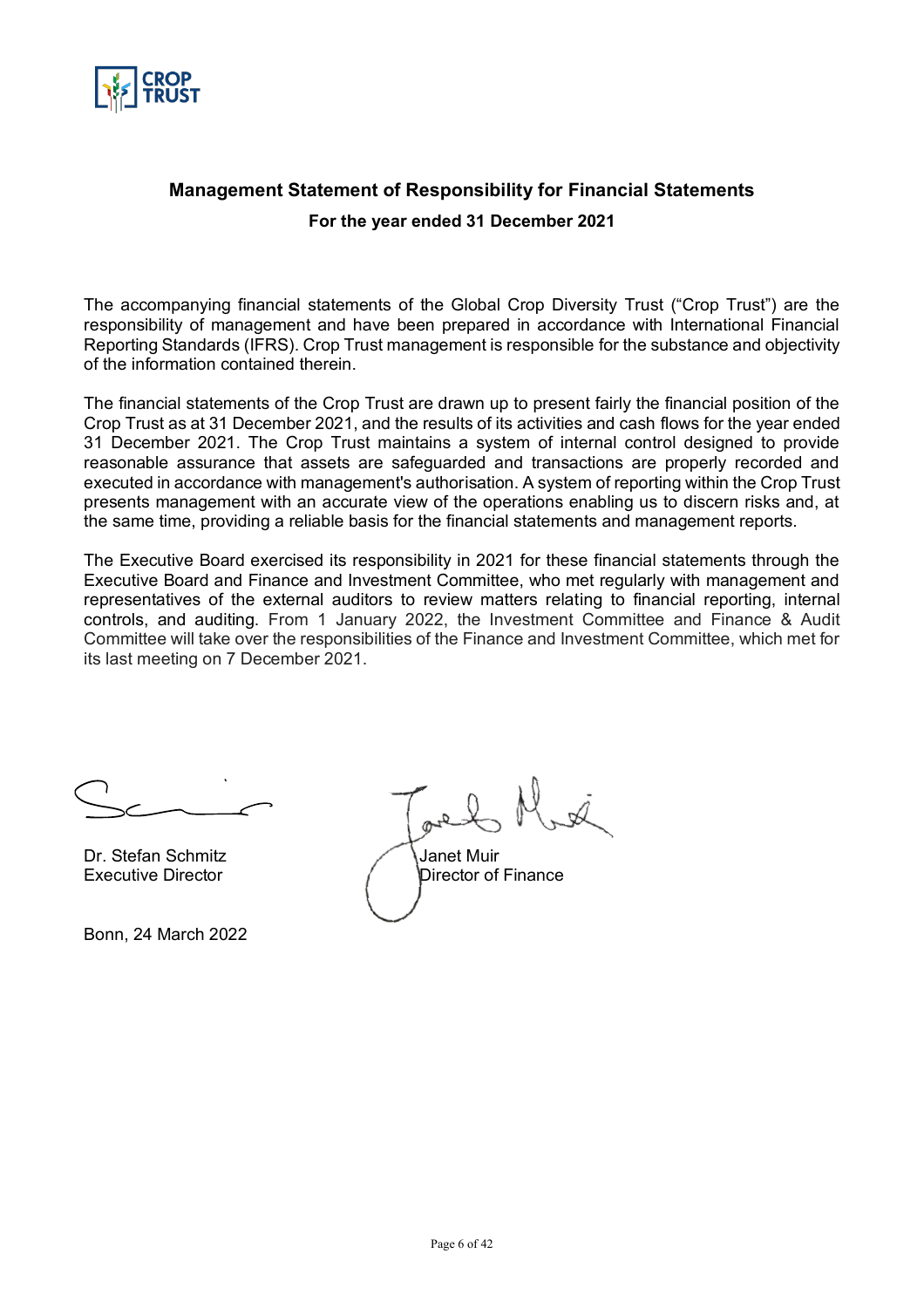

*PricewaterhouseCoopers GmbH Wirtschaftsprüfungsgesellschaft*

*Konrad-Adenauer-Ufer 11 50668 Köln www.pwc.de*

## **Independent Auditor's Report**

<span id="page-6-0"></span>To the Global Crop Diversity Trust, Bonn

**Opinion** 

We have audited the annual financial statements of Global Crop Diversity Trust, Bonn, (the "Crop Trust") which comprise the statement of financial position as at December 31, 2021, and the statement of activity & other comprehensive income, statement of changes in net assets and statement of cash flows for the year then ended, and notes to the annual financial statements, including a summary of significant accounting policies.

In our opinion, the accompanying annual financial statements present fairly, in all material respects, the financial position of the Global Crop Diversity Trust as at December 31, 2021, and its financial performance and its cash flows for the year then ended in accordance with International Financial Reporting Standards (IFRSs), as issued by the IASB.

### Basis for Opinion

We conducted our audit in accordance with International Standards on Auditing (ISAs). Our responsibilities under those standards are further described in the "Auditor's Responsibilities for the Audit of the Annual Financial Statements" section of our report. We are independent of the Crop Trust in accordance with the ethical requirements of the German professional provisions that are relevant to our audit of the annual financial statements in Germany, and we have fulfilled our other ethical responsibilities in accordance with these requirements. We believe that the audit evidence we have obtained is sufficient and appropriate to provide a basis for our opinion.

Responsibilities of Management and Those Charged with Governance for the Annual Financial **Statements** 

Management is responsible for the preparation and fair presentation of the annual financial statements in accordance with IFRSs, as issued by the IASB, and for such internal control as management determines is necessary to enable the preparation of annual financial statements that are free from material misstatement, whether due to fraud or error.

In preparing the annual financial statements, management is responsible for assessing the Crop Trust's ability to continue as a going concern, disclosing, as applicable, matters related to going concern and using the going concern basis of accounting unless management either intends to liquidate the Crop Trust or to cease operations, or has no realistic alternative but to do so.

Those charged with governance are responsible for overseeing the Crop Trust's financial reporting process.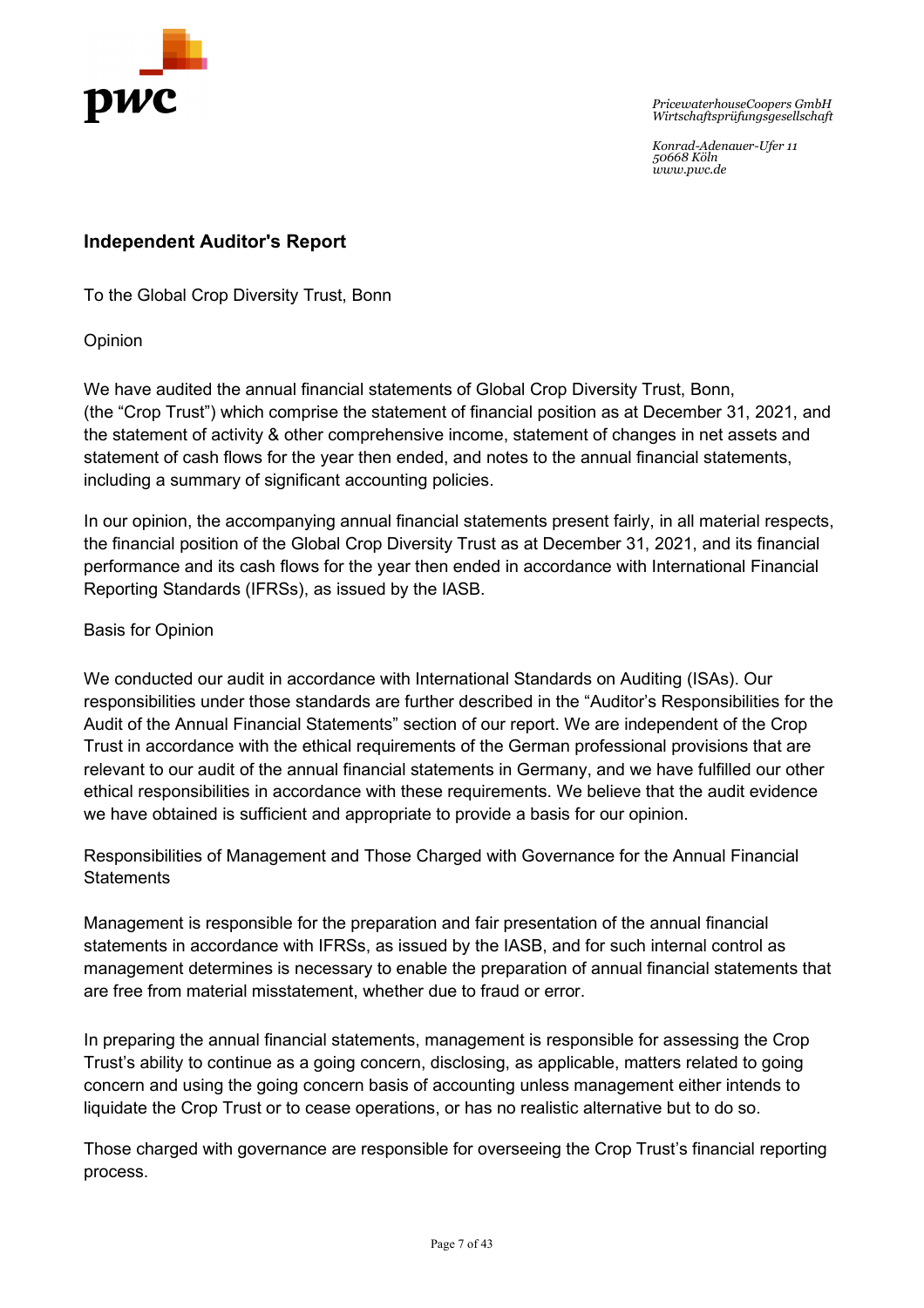#### **Auditor's Responsibilities for the Audit of the Annual Financial Statements**

Our objectives are to obtain reasonable assurance about whether the annual financial statements as a whole are free from material misstatement, whether due to fraud or error, and to issue an auditor's report that includes our opinion. Reasonable assurance is a high level of assurance but is not a guarantee that an audit conducted in accordance with ISAs will always detect a material misstatement when it exists. Misstatements can arise from fraud or error and are considered material if, individually or in the aggregate, they could reasonably be expected to influence the economic decisions of users taken on the basis of these annual financial statements.

As part of an audit in accordance with ISAs, we exercise professional judgment and maintain professional skepticism throughout the audit. We also:

- Identify and assess the risks of material misstatement of the annual financial statements, whether due to fraud or error, design and perform audit procedures responsive to those risks, and obtain audit evidence that is sufficient and appropriate to provide a basis for our opinion. The risk of not detecting a material misstatement resulting from fraud is higher than for one resulting from error, as fraud may involve collusion, forgery, intentional omissions, misrepresentations, or the override of internal control.
- Obtain an understanding of internal control relevant to the audit in order to design audit procedures that are appropriate in the circumstances, but not for the purpose of expressing an opinion on the effectiveness of the Crop Trust's internal controls.
- Evaluate the appropriateness of accounting policies used and the reasonableness of accounting estimates and related disclosures made by management.
- Conclude on the appropriateness of management's use of the going concern basis of accounting and, based on the audit evidence obtained, whether a material uncertainty exists related to events or conditions that may cast significant doubt on the Company's ability to continue as a going concern. If we conclude that a material uncertainty exists, we are required to draw attention in our auditor's report to the related disclosures in the annual financial statements or, if such disclosures are inadequate, to modify our opinion. Our conclusions are based on the audit evidence obtained up to the date of our auditor's report. However, future events or conditions may cause the Crop Trust to cease to continue as a going concern.
- Evaluate the overall presentation, structure and content of the annual financial statements, including the disclosures, and whether the annual financial statements represent the underlying transactions and events in a manner that achieves fair presentation.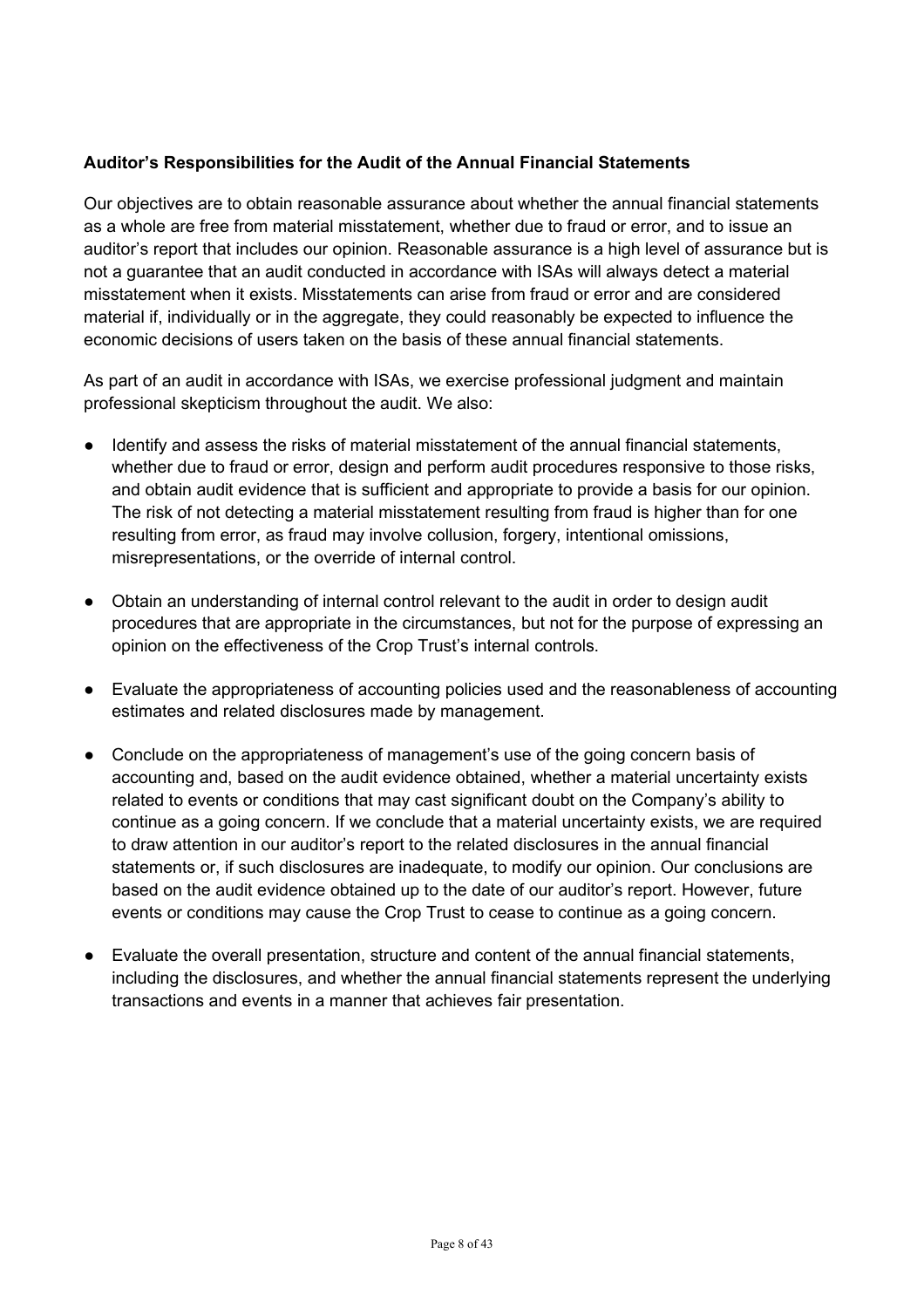We communicate with those charged with governance regarding, among other matters, the planned scope and timing of the audit and significant audit findings, including any significant deficiencies in internal control that we identify during our audit.

Cologne, March 31, 2022

PricewaterhouseCoopers GmbH Wirtschaftsprüfungsgesellschaft

Jens Pollmann **pack** ppa. Thorsten Weigand Wirtschaftsprüfer Wirtschaftsprüfer (German Public Auditor) (German Public Auditor)

ΩОΛ

**Attachments** 

General Terms of Engagement for Wirtschaftsprüfer and Wirtschaftsprüfungsgesellschaften as of 1 January 2017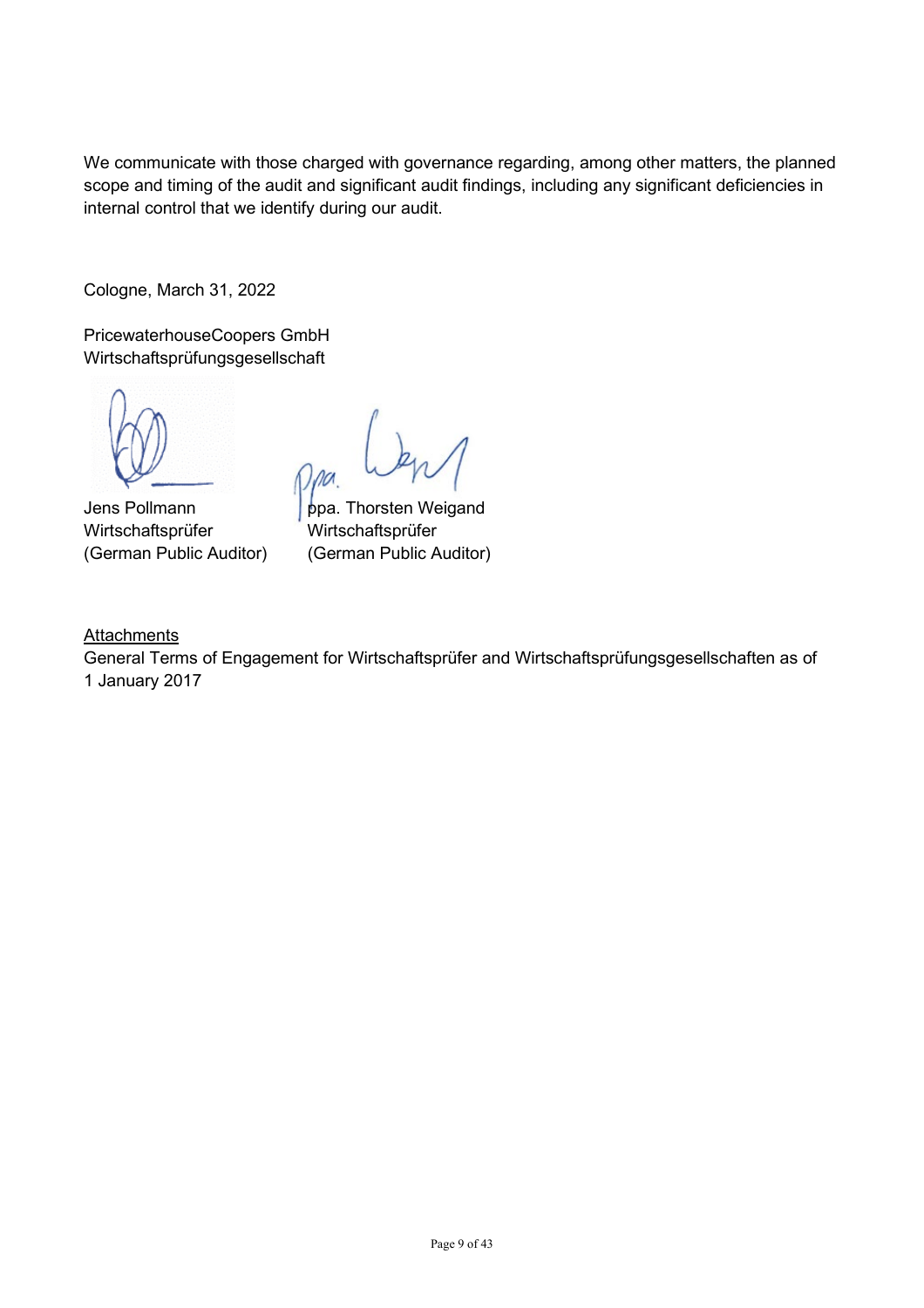

<span id="page-9-0"></span>**Statement of Financial Position** 

### **As at 31 December 2021**

|                                         | <b>Notes</b>   | 2021           | 2020           |
|-----------------------------------------|----------------|----------------|----------------|
|                                         |                | <b>USD'000</b> | <b>USD'000</b> |
| <b>ASSETS</b>                           |                |                |                |
| <b>Current assets</b>                   |                |                |                |
| Cash and cash equivalents               | 4              | 16,621         | 12,973         |
| Receivable:                             | 5              |                |                |
| Donors                                  |                | 1,449          | 2,613          |
| Other                                   |                | 160            | 88             |
| Prepaid expenses                        | 6              | 676            | 2,050          |
| <b>Financial Asset</b>                  | 16             | 5,748          | 6,747          |
| <b>Total current assets</b>             |                | 24,654         | 24,471         |
| <b>Non-current assets</b>               |                |                |                |
| Property, plant & equipment             | $\overline{7}$ | 6              | 9              |
| Intangible Asset                        | 8              | 156            | 164            |
| <b>Financial Asset</b>                  | 16             | 397,750        | 365,552        |
| <b>Total non-current assets</b>         |                | 397,912        | 365,725        |
| <b>TOTAL ASSETS</b>                     |                | 422,566        | 390,196        |
| <b>LIABILITIES</b>                      |                |                |                |
| <b>Current liabilities</b>              |                |                |                |
| Payable:                                | 9              |                |                |
| Grants in advance                       |                | 6,661          | 6,259          |
| Other                                   |                | 349            | 527            |
| Deferred Income                         | 10             | 10,615         | 8,081          |
| Accruals                                | 11             | 490            | 492            |
| Provisions                              | 12             | 97             | 13             |
| <b>Total current liabilities</b>        |                | 18,212         | 15,372         |
| <b>Non-current liabilities</b>          |                |                |                |
| Provisions                              | 12             | 105            | 205            |
| <b>Borrowings</b>                       | 13             | 56,860         | 61,177         |
| <b>Total non-current liabilities</b>    |                | 56,965         | 61,382         |
| <b>TOTAL LIABILITIES</b>                |                | 75,177         | 76,754         |
| <b>NET ASSETS</b>                       |                |                |                |
| Unrestricted                            | 15             | 8,348          | 9,698          |
| Permanently restricted net assets       | 16             | 339,041        | 303,744        |
| <b>TOTAL NET ASSETS</b>                 |                | 347,389        | 313,442        |
| <b>TOTAL LIABILITIES AND NET ASSETS</b> |                | 422,566        | 390,196        |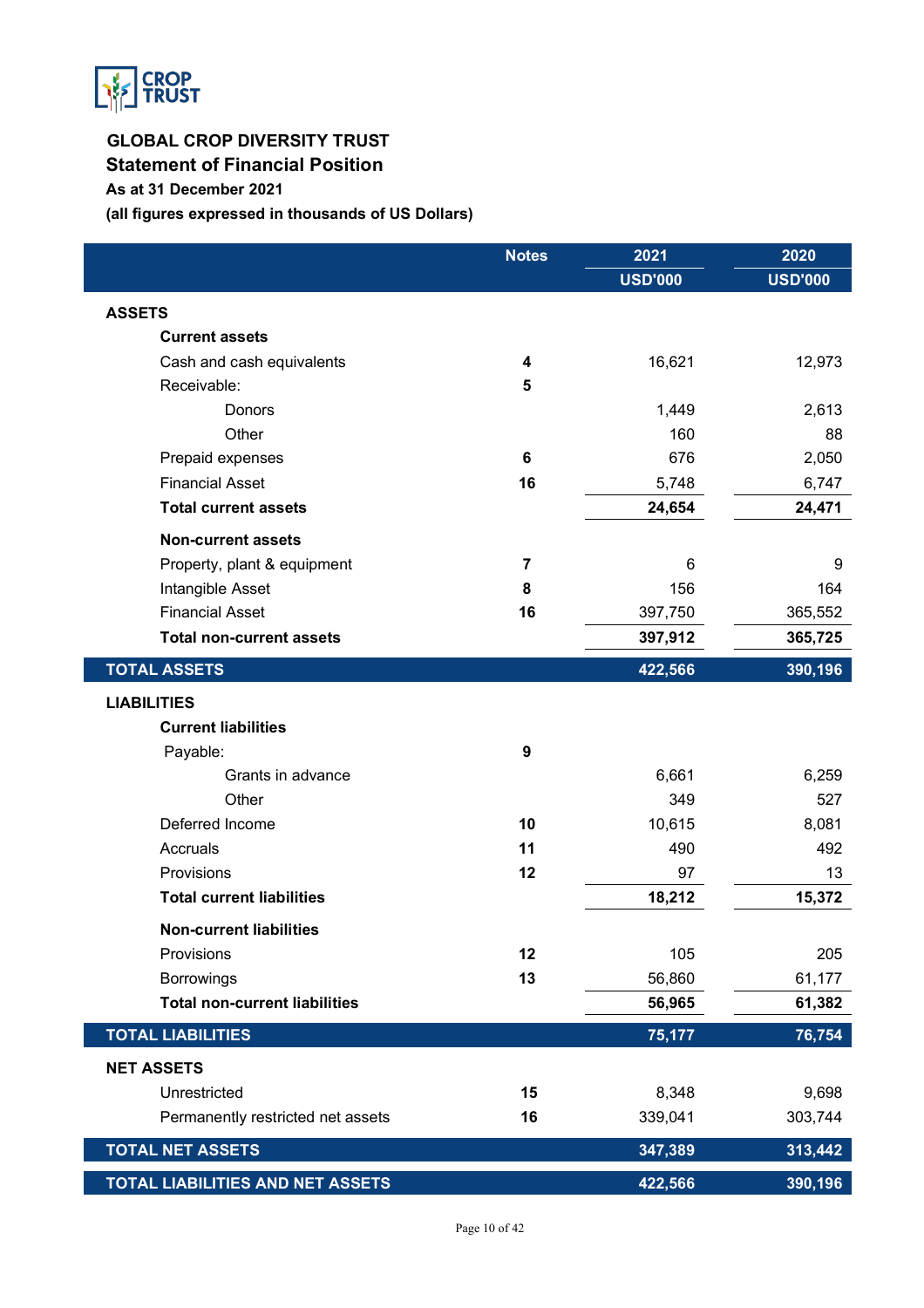

### **Statement of Activities & Other Comprehensive Income**

**For the year ended 31 December 2021**

<span id="page-10-0"></span>

|                                       |              |                     |                                       | 2021                                    |                |                     |                                       | 2020                             |                |
|---------------------------------------|--------------|---------------------|---------------------------------------|-----------------------------------------|----------------|---------------------|---------------------------------------|----------------------------------|----------------|
|                                       | <b>Notes</b> | <b>Unrestricted</b> | <b>Temporary</b><br><b>Restricted</b> | <b>Permanently</b><br><b>Restricted</b> | <b>Total</b>   | <b>Unrestricted</b> | <b>Temporary</b><br><b>Restricted</b> | Permanently<br><b>Restricted</b> | <b>Total</b>   |
|                                       |              | <b>USD'000</b>      | <b>USD'000</b>                        | <b>USD'000</b>                          | <b>USD'000</b> | <b>USD'000</b>      | <b>USD'000</b>                        | <b>USD'000</b>                   | <b>USD'000</b> |
| <b>Revenue and gains</b>              | 19           |                     |                                       |                                         |                |                     |                                       |                                  |                |
| <b>Grant Revenue</b>                  |              | 1,393               | 23,978                                |                                         | 25,371         | 1,498               | 24,659                                |                                  | 26,157         |
| <b>Contribution to Endowment Fund</b> |              |                     |                                       | 7.648                                   | 7,648          |                     |                                       | 17.031                           | 17,031         |
| Contribution to Loan Interest         |              |                     |                                       | 826                                     | 826            |                     |                                       | 784                              | 784            |
| Other Revenue                         |              | 60                  |                                       |                                         | 60             | 61                  |                                       |                                  | 61             |
| Other Income and gains                |              | $\overline{2}$      |                                       |                                         | $\mathbf{2}$   | 44                  |                                       |                                  | 44             |
| Total revenue and gains               |              | 1,455               | 23,978                                | 8,474                                   | 33,907         | 1,603               | 24,659                                | 17,815                           | 44,077         |
| <b>Expenses and losses</b>            | 20           |                     |                                       |                                         |                |                     |                                       |                                  |                |
| Program direct expenses               |              | 1,393               | 23,978                                | 7.999                                   | 33,370         |                     | 24,659                                | 6,272                            | 30,931         |
| Management and general expenses       |              | 1,359               |                                       | 839                                     | 2,198          | 1,865               |                                       |                                  | 1,865          |
| <b>Total expenses and losses</b>      |              | 2,752               | 23,978                                | 8,838                                   | 35,568         | 1,865               | 24,659                                | 6,272                            | 32,796         |
| Finance Income and expenditure        | 21           |                     |                                       |                                         |                |                     |                                       |                                  |                |
| Net gain on endowment fund            |              |                     |                                       | 38.413                                  | 38,413         |                     |                                       | 42.866                           | 42,866         |
| <b>FX</b> revaluation Gain            |              |                     |                                       | 4,411                                   | 4,411          | 405                 |                                       | 5,124                            | 5,529          |
| <b>FX</b> revaluation Loss            |              | (53)                |                                       | (4, 411)                                | (4, 464)       |                     |                                       | (5, 124)                         | (5, 124)       |
| Investment management fees            |              |                     |                                       | (1,926)                                 | (1, 926)       |                     |                                       | (1,651)                          | (1,651)        |
| Interest on loan                      |              |                     |                                       | (826)                                   | (826)          |                     |                                       | (784)                            | (784)          |
| <b>Net Finance Income</b>             |              | (53)                |                                       | 35,661                                  | 35,608         | 405                 |                                       | 40,431                           | 40,836         |
|                                       |              | (1, 350)            | ٠                                     | 35,297                                  | 33,947         | 143                 |                                       | 51,974                           | 52,117         |
| Other comprehensive income            |              |                     |                                       |                                         |                |                     |                                       |                                  |                |
|                                       |              | (1, 350)            | ٠                                     | 35,297                                  | 33,947         | 143                 | ×.                                    | 51,974                           | 52,117         |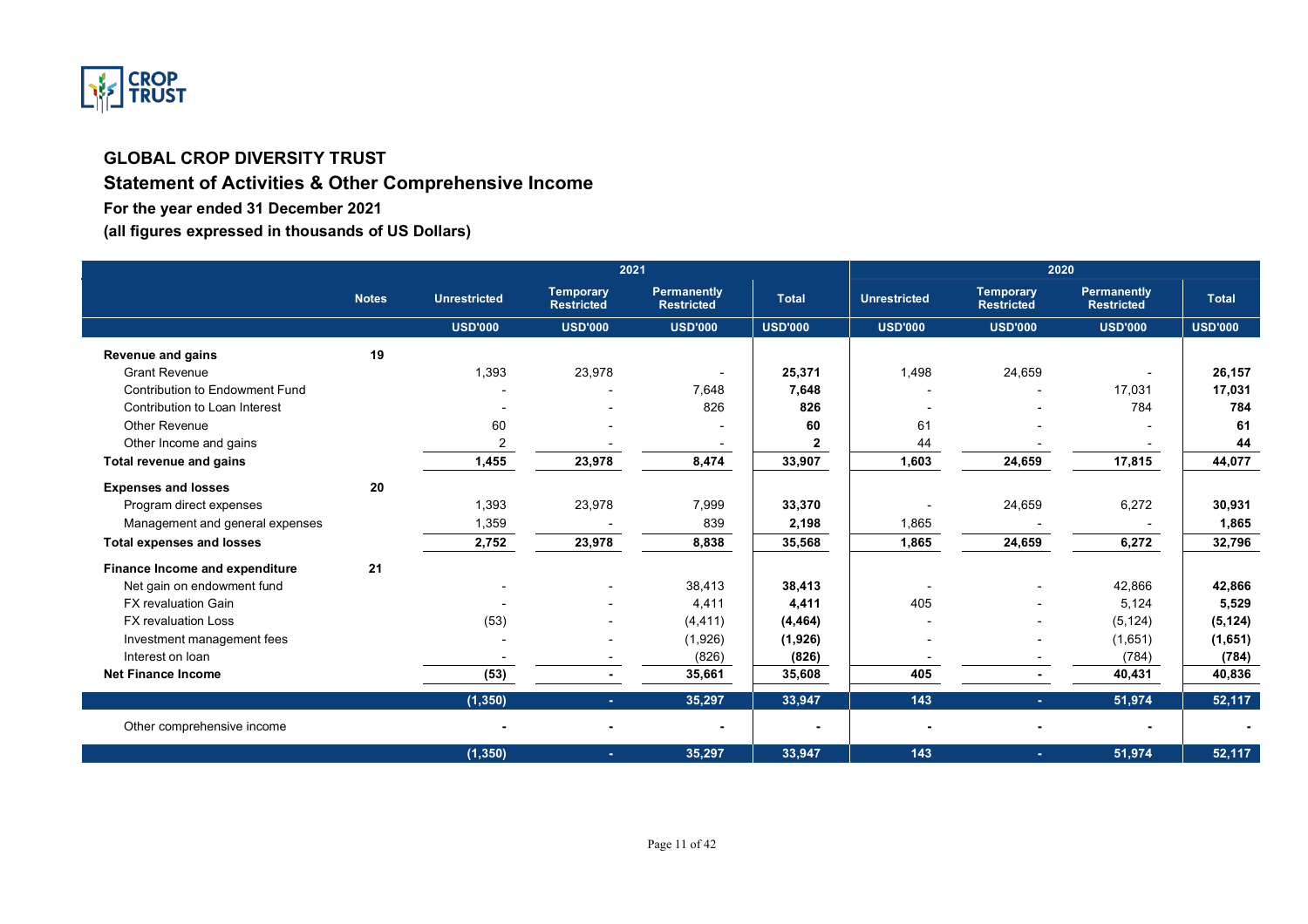

### **Statement of Changes in Net Assets**

**For the year ended 31 December 2021** 

<span id="page-11-0"></span>

|                                                            | <b>Notes</b> | <b>Unrestricted</b> | <b>Permanently</b><br><b>Restricted</b> | <b>Total</b>   |
|------------------------------------------------------------|--------------|---------------------|-----------------------------------------|----------------|
|                                                            |              | <b>USD'000</b>      | <b>USD'000</b>                          | <b>USD'000</b> |
| Balance as at 1 January 2020                               |              | 5,096               | 256,229                                 | 261,325        |
| Transfer of unspent allocated endowment balance to reserve |              | 4,459               | (4, 459)                                |                |
| Total comprehensive income for the period                  |              | 143                 | 51,974                                  | 52,117         |
| Balance as at 31 December 2020                             |              | 9,698               | 303,744                                 | 313,442        |
| Transfer of unspent allocated endowment balance to reserve | 15           |                     | $\qquad \qquad \blacksquare$            |                |
| Total comprehensive income for the period                  |              | (1,350)             | 35,297                                  | 33,947         |
| <b>Balance as at 31 December 2021</b>                      |              | 8,348               | 339,041                                 | 347,389        |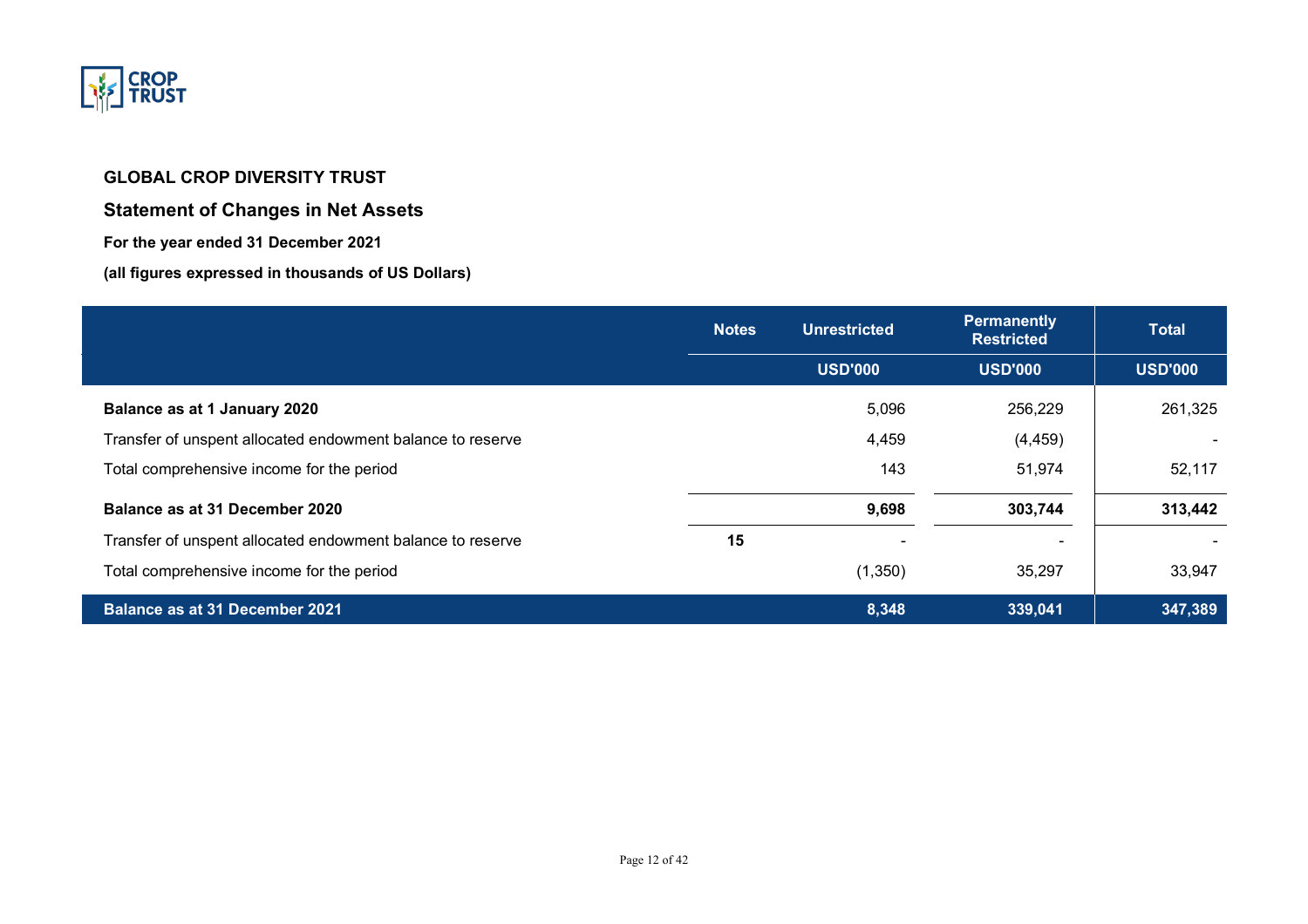

#### <span id="page-12-0"></span>**Statement of Cashflow**

### **For the year ended 31 December 2021**

|                                                                        | 2021           | 2020           |
|------------------------------------------------------------------------|----------------|----------------|
|                                                                        | <b>USD'000</b> | <b>USD'000</b> |
| Cashflows from (used in) operating activities                          |                |                |
| Total comprehensive income for the period                              | 33,947         | 52,117         |
| Adjustments to reconcile net cash provided by operating activities:    |                |                |
| Depreciation                                                           | 6              | 10             |
| Amortization of intangibles                                            | 85             | 15             |
| Interest expense                                                       | 826            | 784            |
| Net gains on endowment fund                                            | (38, 413)      | (42, 866)      |
| Other Non-Cash Items                                                   | (62)           | (385)          |
| Decrease/(increase) in assets:                                         |                |                |
| <b>Accounts Receivable</b>                                             | 1,092          | 380            |
| Prepaid expenses                                                       | 1,374          | (696)          |
| (Decrease)/Increase in liabilities:                                    |                |                |
| <b>Accounts Payable</b>                                                | 224            | (1, 415)       |
| Deferred Income                                                        | 2,534          | 541            |
| Accruals                                                               | (2)            | 170            |
| Provisions                                                             | (16)           | 5              |
| Net cash used in /(provided by) operating activities                   | 1,595          | 8,660          |
| <b>Cash flows from investment activities</b>                           |                |                |
| Acquisition of equipment                                               | (3)            | (3)            |
| Acquisition of intangible asset                                        | (77)           | (179)          |
| Purchase of investments                                                | (9,782)        | (17, 911)      |
| Proceeds from maturity and sale of investments                         | 12,679         | 8.051          |
| Net cash provided by/(used in) investment activities                   | 2,817          | (10, 042)      |
| Cash flows from financing activities                                   |                |                |
| Interest expense                                                       | (826)          | (784)          |
| Net cash (outflow) from financing activities                           | (826)          | (784)          |
| Net increase/(decrease) in cash                                        | 3,586          | (2, 166)       |
|                                                                        |                |                |
| Cash and cash equivalents at the beginning of the period               | 12,973         | 14,754         |
| Change in cash and cash equivalents due to change in exchange<br>rates | 62             | 385            |
| Cash and cash equivalents at the end of the period                     | 16,621         | 12,973         |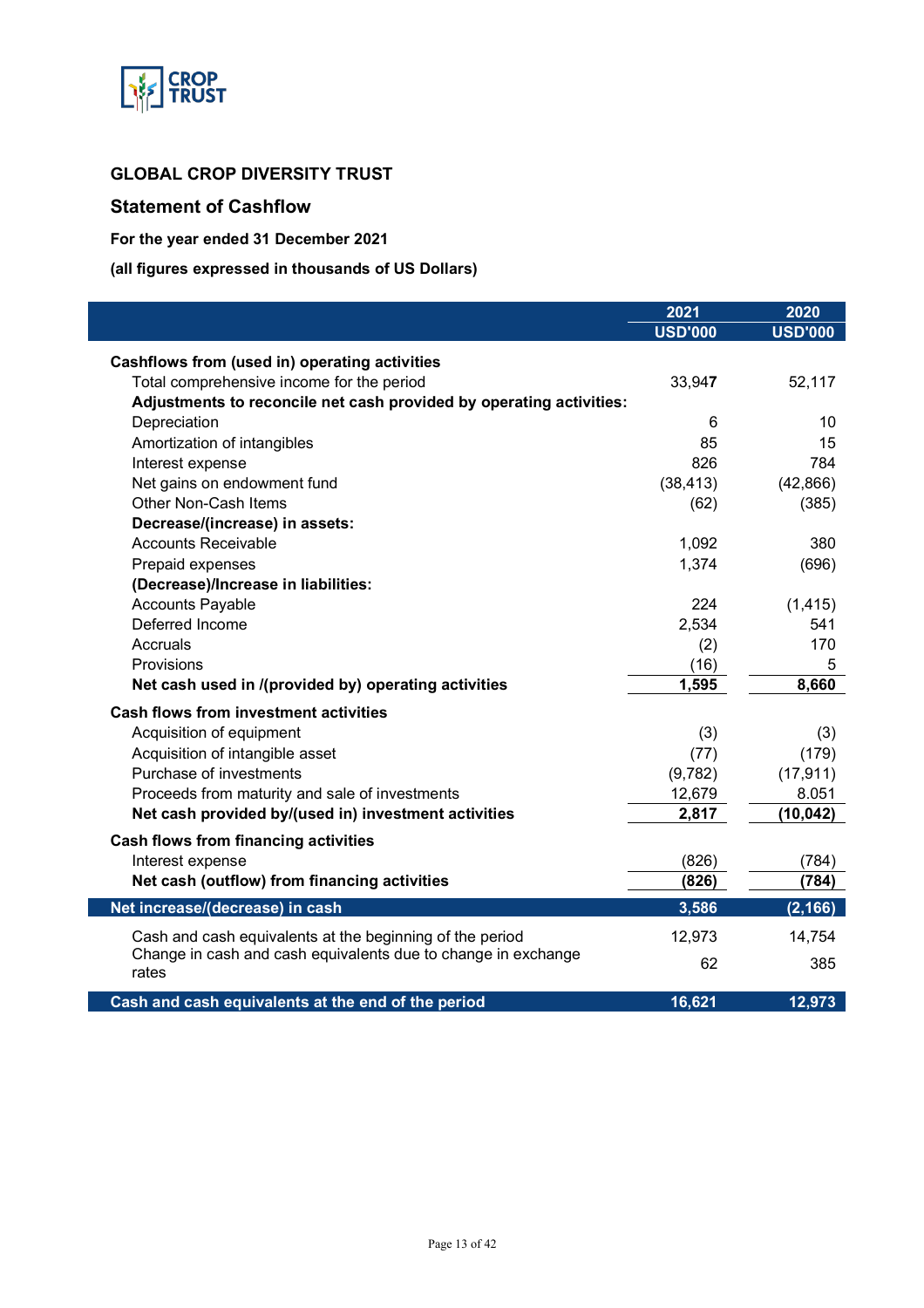

#### <span id="page-13-0"></span>**GLOBAL CROP DIVERSITY TRUST Notes to the Financial Statements**

#### **For the year ended 31 December 2021 (Expressed in United States dollars unless otherwise stated)**

### **1. STATEMENT OF PURPOSE**

The Global Crop Diversity Trust (hereinafter referred to as the "Crop Trust" or the "Organization") was established in October 2004 as an independent organization under international law. This status was conferred on it through the signing of an Establishment Agreement by seven states from five of the regions referred to in the basic texts of the United Nations Food and Agriculture Organization. The international status of the Crop Trust is conferred under an Establishment Agreement, which has been signed by 28 countries.

As an independent international organization, the Crop Trust does not have any shareholders or parent. It is governed by an Executive Board. The headquarter of the Crop Trust is located at Platz der Vereinten Nationen 7, 53113 Bonn, Germany.

These financial statements have been reviewed by the Finance & Audit Committee and were authorized for issue on 24 March 2022 by the Executive Board of the Crop Trust.

#### **Mission**

The mission of the Crop Trust is to ensure the conservation and availability of crop diversity for food security worldwide. Crop diversity is central to food security. It underpins today's production and provides the raw material needed for ensuring continuing supplies tomorrow, in the face of a rapidly changing world.

Crop collections require constant maintenance and even brief disruptions or variations in funding can leave material at risk of permanent loss. The conservation of crop diversity in genebanks is a long-term task. Only stable, predictable support from an endowment fund can guarantee a global system of conservation for a shared resource that is too important for anything less than perpetual care.

Donors to the Crop Trust include governments from developing and developed countries, foundations, the private sector and individuals. Together donors have contributed over USD 626 million (including endowment fund contributions, a concessional loan and project and operational funding) to the Crop Trust's work as at 31 December 2021.

The Crop Trust is building an endowment fund, the recurring income from which will be sufficient to guarantee the conservation and the ready availability of the biological foundation of all major agricultural crops, forever. It currently has USD 245 million in paid contributions plus a EUR 50 million concessional loan from a wide array of donors with a non-current endowment fund market value of approximately USD 398 million as at 31 December 2021. 95% of the endowment contributions received have been provided by Governments.

The investment objective for the Crop Trust's endowment fund is that it is highly diversified and structured for the long-term so that it can withstand short-term market dislocations, whether positive or negative. The key objective of the fund is to earn returns sufficient to outpace spending, maintaining the Fund's real purchasing power over time and, if possible, grow it. With this goal in mind and given the 4% cap on spending adopted by the Crop Trust, the Fund aims to attain an annualized real total return of at least 4%, net of fees, over rolling ten-year periods.

To date approximately USD 63 million has been allocated by the Crop Trust to support long-term grants with the Consortium of International Agricultural Research Centers (CGIAR) international research centers that hold the international crop collections. The Crop Trust also contributes to the operational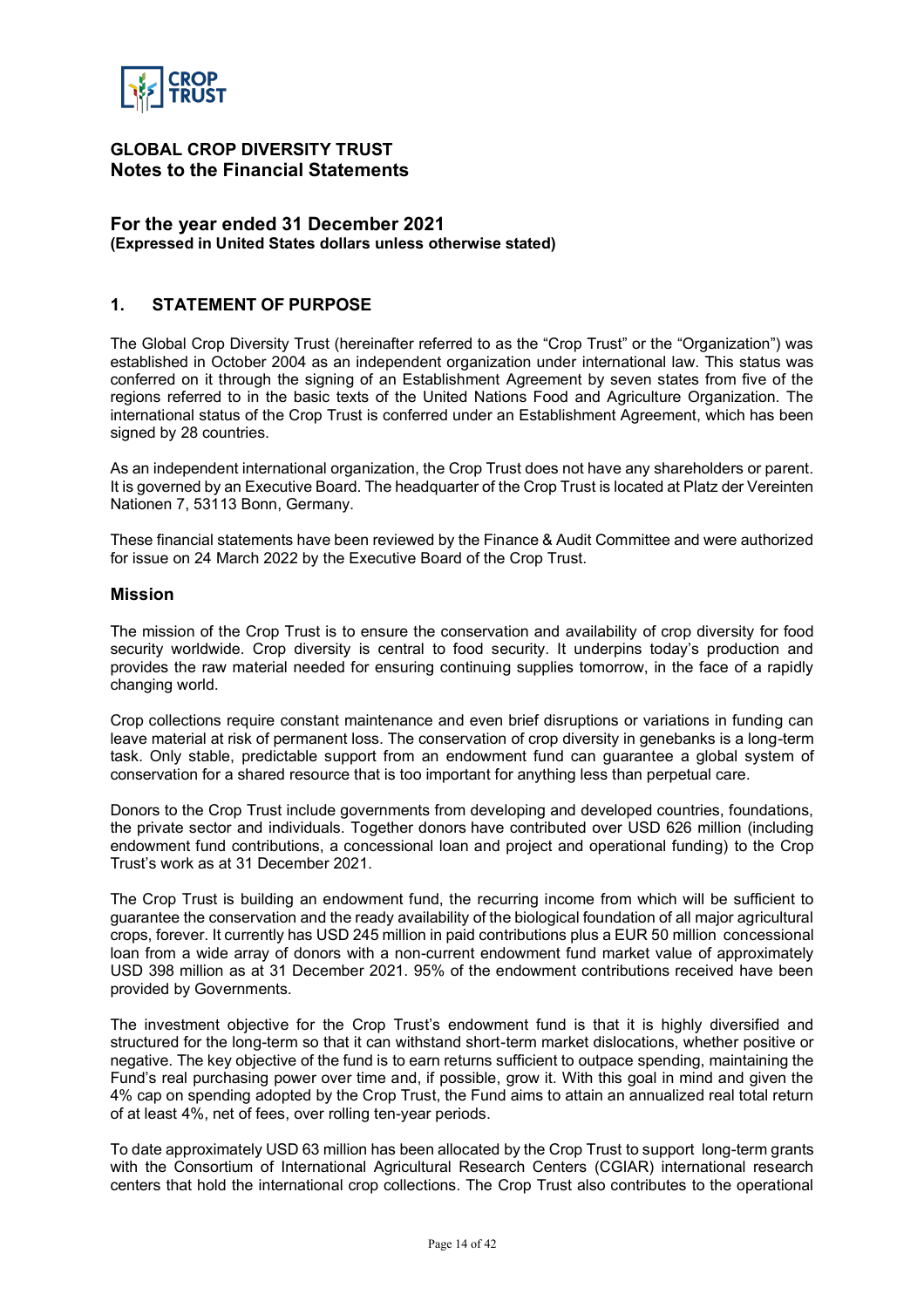

costs associated with running the Svalbard Global Seed Vault, in conjunction with our partners, the Government of Norway and the Nordic Gene Resource Centre and the Secretariat of the Pacific Community (SPC ). The support provided by the endowment fund comes solely from investment income earned i.e., the actual contributions invested in the endowment fund are not drawn on. The fund allows the Crop Trust to fulfil its purpose: to create a permanent legacy of support for the key international collections of critical importance to our food supply.

Principal activities of the Crop Trust include:

- (1) Rescuing the seeds in endangered national crop collections;
- (2) Funding the ongoing maintenance of vital global crop collections;
- (3) Documenting the characteristics of conserved seeds so that collections are useful for plant breeders;
- (4) Sponsoring and improving global information systems for managing and sharing crop genetic data, massively enhancing access, and therefore options, for plant breeders everywhere. Part of this work is being done in collaboration with the United States Department of Agriculture (USDA);
- (5) Funding of the ultimate safety back-up facility the Svalbard Global Seed Vault deep in the Arctic permafrost - where currently 1,145,693 duplicates of the world's seed collections are being stored, originating from every country on earth.

### **2. SUMMARY OF SIGNIFICANT ACCOUNTING POLICIES**

#### **Basis of Preparation**

The financial statements of the Crop Trust are prepared in accordance with International Financial Reporting Standards (IFRS) as issued by the International Accounting Standards Board (IASB).

The financial statements have been prepared on a historical cost basis except for investments that have been measured at fair value. The financial statements are presented in thousands of US dollars (USD '000) and all values are rounded to the nearest thousands, except where otherwise indicated.

In accordance with Article 9 of the Headquarters Agreement between the Federal Republic of Germany and the Crop Trust signed 29 June 2012, the Crop Trust is tax exempt.

The significant accounting policies followed are described below.

#### **2.1 Cash and Cash Equivalents**

Cash and cash equivalents comprise of contributions and grants in advance received together with related interest earned. As contributions for the endowment fund are permanently restricted, cash and cash equivalents at the year-end do not include contributions to the endowment fund. Rather, these are reported as financial assets.

Cash is comprised of cash on hand, petty cash funds, and currencies awaiting deposit as well as local or foreign currency deposits in banks which are immediately available for use in current operations.

Cash equivalents are short-term, highly liquid investments that are both readily convertible to known amounts of cash, and when nearing their maturity date there is insignificant risk of changes in value arising from changes in interest rates. In general terms, only investments with original maturities of three months or less will qualify under this definition.

#### **2.2 Receivable**

Donors

These are claims held against debtors for the future receipt of money. Receivables due from donors can arise from unrestricted, temporarily restricted and permanently restricted grants that have been agreed between the Crop Trust and the donor. Receivables relating to unrestricted, temporarily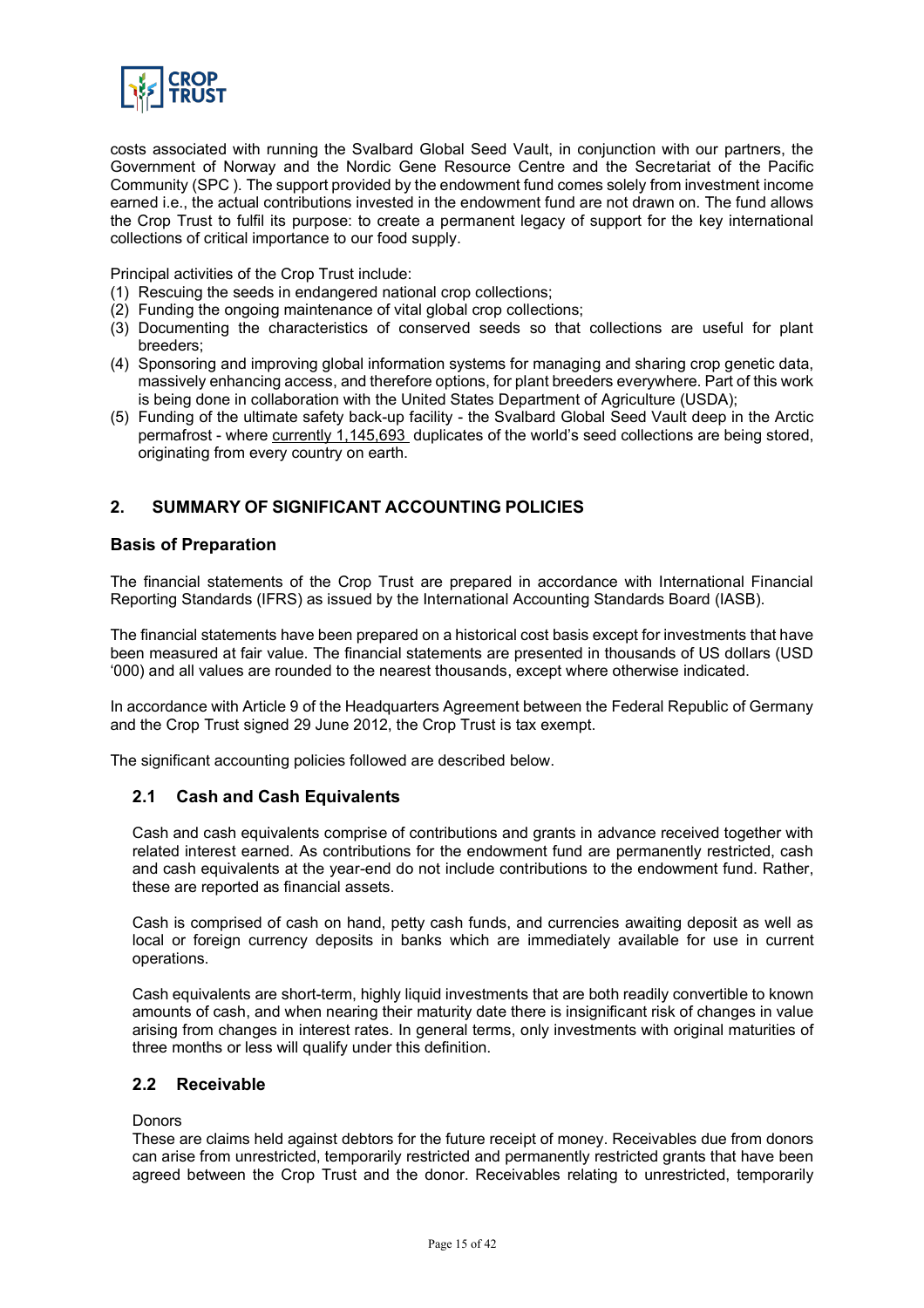

restricted and permanently restricted grants are recorded once the donor signed an irrevocable agreement to provide the grant to the Crop Trust. Receivables are carried at the lower of amortized cost or the estimated future cash flows.

The Crop Trust assesses whether there is objective evidence that the receivables are impaired at the end of each reporting period.

The allowance method is used to provide for doubtful accounts and is calculated as an amount equal to the total receivables shown, or reasonably estimated to be doubtful of collection. The amount in the allowance is based on past experience and on a continuous review of receivable reports and other relevant factors. When an account receivable is deemed doubtful of collection, an allowance is provided during the year the receivable is deemed doubtful. Any receivable, or portion of receivable judged to be uncollectible is written off. Write-offs of receivables are done via allowance for doubtful accounts after all efforts to collect have been exhausted.

The Crop Trust did not have any doubtful accounts during the year.

#### **2.3 Prepaid Expenses**

Prepaid expenses are payments made in advance for equipment, goods and services related to project costs that have not yet been expensed. The prepayment is released once the project costs have been expensed. The project costs for equipment are expensed once the equipment is in use. If project costs are not incurred in the future, the prepaid expenses are subject to repayment. Other prepaid expenses also include licenses, subscriptions and insurance.

#### **2.4 Property, Plant and Equipment**

Office equipment and furniture are recorded at cost and depreciated over the estimated useful life of the respective asset (between three to five years). The straight-line method is applied where the asset has an original cost greater than USD 2K. Items with an original cost lower than this amount are charged directly to operating expenses in the Statement of Activities in the period in which they are incurred.

The depreciation charge for each period is recognized in the Statement of Activities as management and general expenses.

#### **2.5 Intangible Assets**

An intangible asset is an identifiable non-monetary asset without physical substance. Intangible assets are recognized if, and only if, it is probable that the expected future economic benefit attributable to the asset will flow to the Crop Trust and the cost of the asset can be measured reliably.

An intangible asset is measured initially at cost. The cost of the separately acquired intangible asset comprises a) its purchase price and non-refundable purchase taxes and b) any direct attributable cost of preparing the asset for its intended use. The Crop Trust has no internally generated intangible assets, only acquired intangible assets.

Intangible assets are amortized over the estimated useful life of the respective asset, between 3 to 5 years, on a straight-line basis. Amortization begins when the asset is available for use. Amortization ceases at the earlier of the date that the asset is classified as held for sale or the date the asset is derecognized. The amortization charge for each period is recognized in the Statement of Activities as management and general expenses. The amortization period and the amortization method for intangible assets with a finite useful life are reviewed at least annually at each financial year end.

#### **2.6 Financial Assets and Liabilities**

Financial Assets relate primarily to a permanently restricted endowment fund established by the Crop Trust to support the effective conservation and ready availability of the biological basis of agriculture.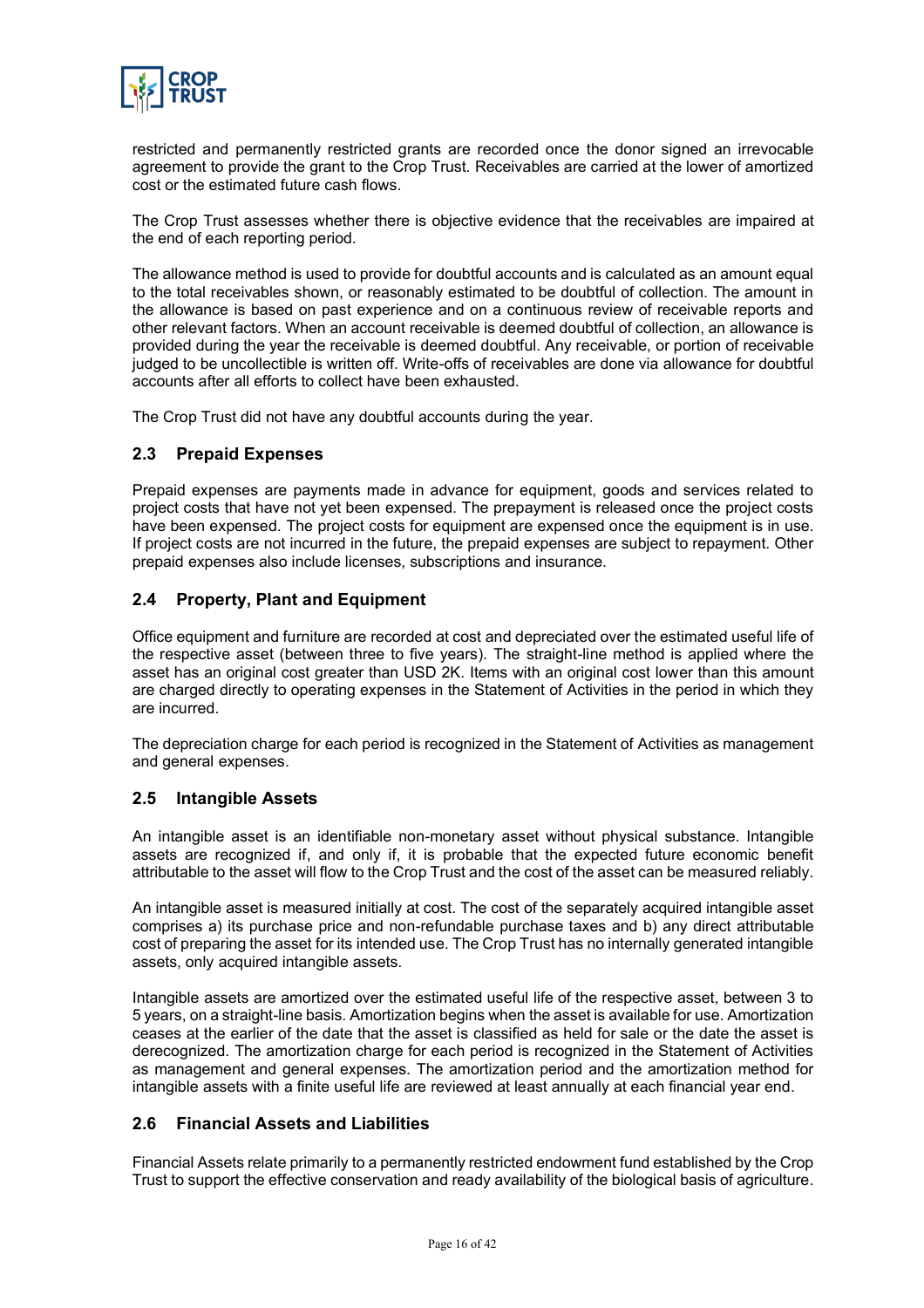

The endowment fund is not a separate investment vehicle, it is a name used for diverse investments which are administered by two investment managers on behalf of the Crop Trust during the reporting period.

The endowment fund investments are recorded at fair value. The fair value option was exercised in line with the applied fair value management approach. The fair value of financial assets is determined with reference to quoted market prices, observable market data and unobservable valuation inputs. Regular purchases and sales of financial assets are recognized and derecognized using trade date accounting. Changes in the market value of the financial assets are reported as finance income or expense in the Statement of Activities.

Financial liabilities are borrowings, payables and accruals. Borrowings are classified as current liabilities with maturities of more than 3 months but not exceeding one year. Liabilities with the purpose of keeping them for more than one year from their acquisition date are to be classified as long-term borrowings.

#### **Impact of the new financial standards:**

The International Accounting Standards Board and the IFRS Interpretations Committee have implemented and approved amendments to a number of existing IFRSs, which became effective for the Crop Trust in 2021.

The Crop Trust does not expect any significant impact on its financial statements resulting from the following Amendments to the Standards and the interpretation of those:

- (1) Amendment to IFRS 16: Leases, COVID 19 Related rent concession, effective 1 April 2021.This amendment provides lessees with relief in the form of an optional practical expedient from assessing whether a rent concession relates to COVID-19 is a lease modification. This allows lessees to account for rent concessions in the same way as if they were not lease modifications. This concession is applicable only for rent concessions directly linked to the COVID-19 pandemic with 3 conditions; 1) the change in lease payment resulted in revised consideration for the lease that was substantially the same as, or less than, the consideration for the lease immediately preceding the change; 2) any reduction in lease payments affected only payments due on or before 30 June 2022 and 3) there was no substantive change to other terms and conditions of the lease.
- (2) Amendments to the Interbank Offered Rates ( IBOR) reform Phase 2, effective 1 January 2021. Phase 2 of the IBOR reform, which addresses the issues that arise from the implementation of the reforms, including the replacement of one benchmark with an alternative one. This includes amendments to IFRS 9, IFRS7, IFRS4 and IFRS 16. The amendments require entities to account for a change in the basis for determining the contractual cash flows by updating the effective interest rate in line with IFRS 9 for instruments to which the amortised cost measurement applies. The result of which is that no immediate gains or losses are recognized. This is only applicable for those changes that are a direct consequence of the IBOR reform. IFRS 7 was amended to include additional disclosures relating to the reform and IFRS 16 was also amended to require lessees to use a similar method when accounting for lease modifications that change the basis for determining future lease payments because of the reform.

#### **2.7 Payables**

These are the aggregate amount of short-term liabilities reflecting amounts owed in respect of goods, services and general expenditure relating to the operational activities of the Crop Trust received during the year, grants in advance for the year and grants payable.

Payables are split into grants in advance and other payables. Grants in advance represent amounts that have been expensed by partners and are included as program expenditures in the Statement of Activities; however, the funds in this case have been received from the donors but have not yet been paid to the partners. Other payables include liabilities due to suppliers for services to the Crop Trust.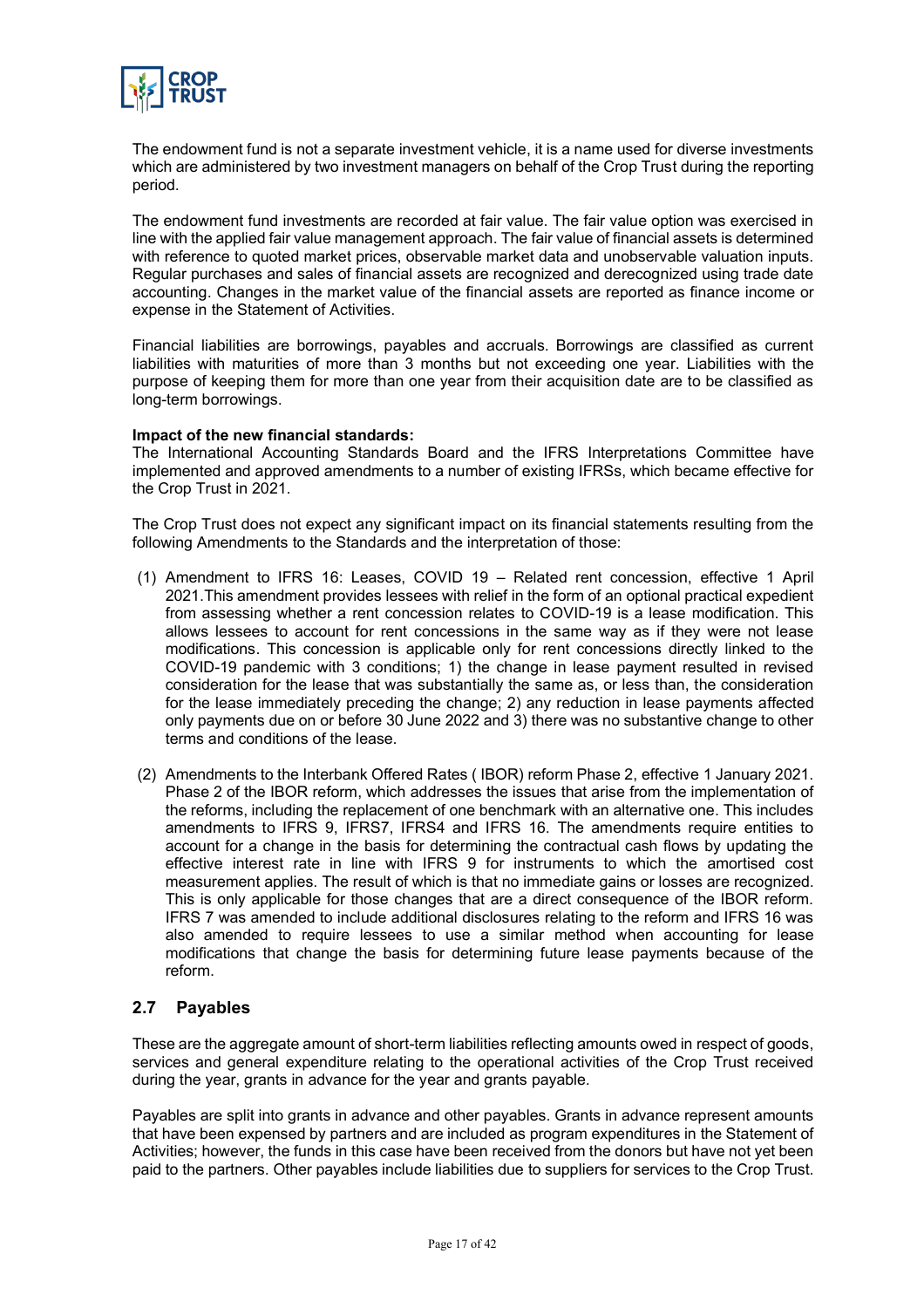

Payables are stated at amortized costs.

#### **2.8 Deferred Income**

According to IAS 20.12, deferred income represents amounts received from the donor for which the related expense has not yet been incurred. Once the funds are expensed, the deferred income is reduced with a corresponding recognition of revenue in the Statement of Activities.

Deferred income includes other income receivable that has not yet been expensed and grants towards loan interest received that have not yet been expensed.

#### **2.9 Employee Benefits**

The Crop Trust provides the following employee benefits:

- (1) Short Term obligation regular monthly benefits (wages, salaries, private medical), compensated absences (annual, medical, maternity/paternity leave) and other benefits (education grant, relocation grant - subject to terms and conditions);
- (2) Post-employment benefits relate to repatriation grants and pension contributions;
- (3) Other Long Term employee benefits include accumulated leave payable on separation; and
- (4) Termination benefits include indemnities for voluntary redundancy payable once a plan has been formally approved.

Employee benefits are usually expensed and recognized in the Statement of Activities in the period in which they occur.

Leave obligations cover the Crop Trust's liability for annual leave. In accordance with the Crop Trust's Executive Board-approved Personnel Policies & Procedures Manual (PPPM) annual leave earned in any calendar year may be accumulated; provided that the total amount of accrued annual leave to be carried forward at the end of the leave year shall not exceed 30 working days. Days over 30 are lost as of 31 December of each year unless the Executive Secretary approves retention because taking leave was not possible due to exigencies of service. Therefore, all current annual leave obligations are expected to be settled within the next 12 months in the normal course of business.

The Crop Trust has established a defined contribution retirement fund. For all regular employees, and in accordance with the PPPM, the Crop Trust shall make a contribution to the fund of up to 20% of the employee's base salary. The employee may make additional voluntary contributions to the retirement plan. The Crop Trust has no further payment obligations once the contributions have been paid. The employer contributions are recognized as an employee benefit and are recorded as an expense in the Statement of Activities when they fall due.

#### **2.10 Provisions and Contingent Liabilities**

Provisions are recognized when: 1) the Crop Trust has a present obligation (legal or constructive) as a result of a past event, 2) it is probable (i.e. more likely than not) that an outflow of resources embodying economic benefits will be required to settle the obligation, and 3) a reliable estimate can be made of the amount of the obligation. When the Crop Trust expects some or all of a provision to be reimbursed, the reimbursement is recognized as a separate asset, but only when the reimbursement is certain. The expense relating to a provision is presented in the Statement of Activities net of any reimbursement.

A contingent liability is a possible obligation that arises from past events and whose existence will be confirmed only by the occurrence or non-occurrence of one or more uncertain future events not wholly within the control of the Crop Trust; or a present obligation that arises from past events but is not recognized because: i) it is not probable that an outflow of resources embodying economic benefits will be required to settle the obligation; or ii) the amount of the obligation cannot be measured with sufficient reliability.

Included under provisions is an obligation to provide post-employment benefits to employees for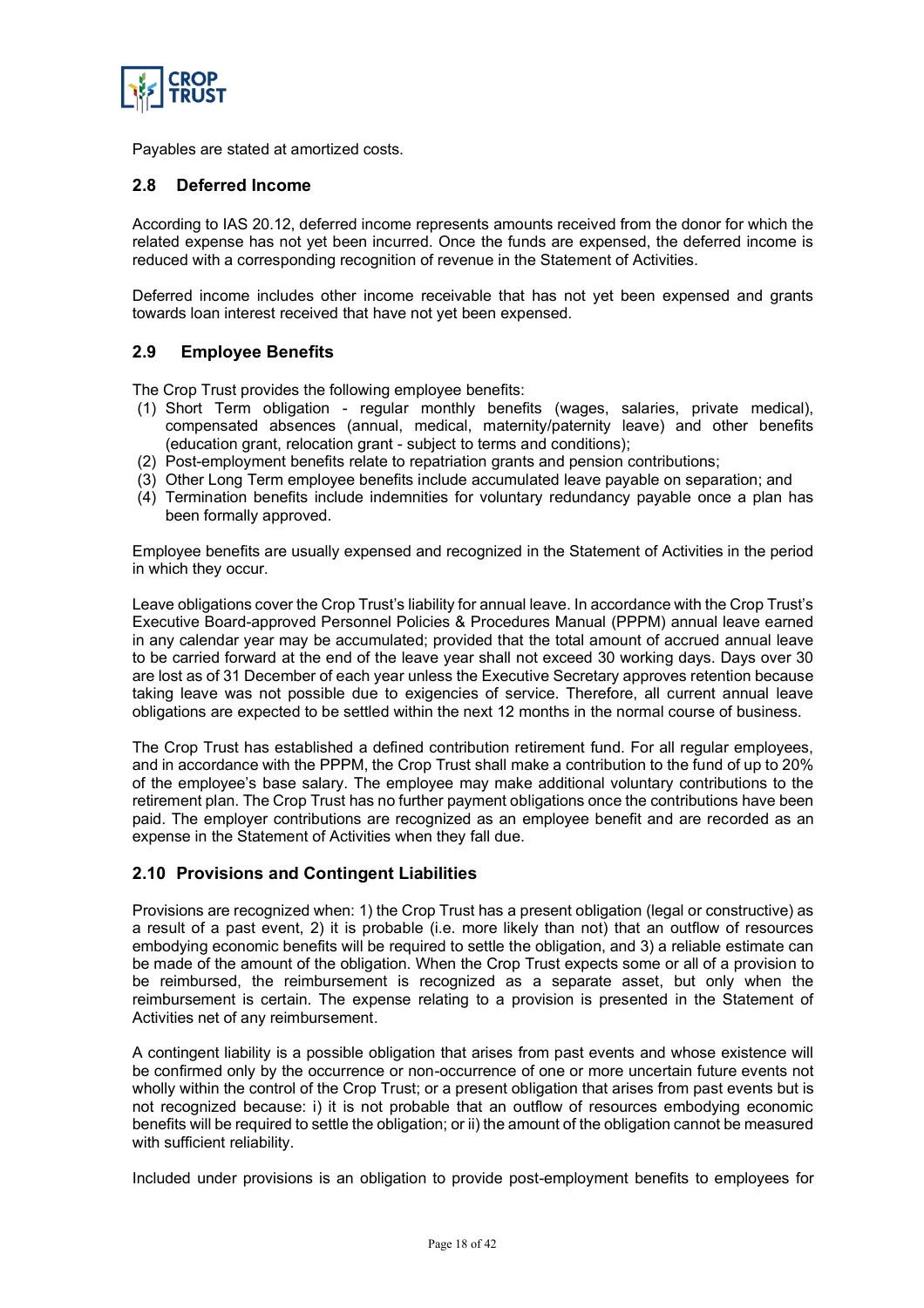

repatriation expenses upon separation from the Crop Trust. In accordance with the Personnel Policies & Procedures Manual PPPM, for professional regular employees, the Crop Trust will pay the cost of transportation of personal effects and household goods from the employee's residence in Bonn, Germany or another authorized location to the employee's authorized home location or another authorized location.

#### **2.11 Net Assets**

Unrestricted net assets consist of contributions received from unconditional transfers of cash or other assets to the Crop Trust as well as other incomes.

Permanently restricted net assets consist of contributions received from permanently restricted transfers of cash or other assets to the Crop Trust as well as income from the investment of such funds via the endowment fund. In accordance with the Investment Policy Statement approved by the Executive Board, an amount may be withdrawn to cover program and operational expenses of the Crop Trust. The amount available to be spent in a given calendar year is subject to a limit calculated in reference to the Fund's average market value over the preceding twelve quarters ending 31 December of the previous financial year. The Executive Board approved withdrawal policy is 2% of assets up to USD 500 million and 4% of any assets above USD 500 million. The amount withdrawn is subject to the discretion of the Executive Board.

For the calendar year 2021, the Executive Board approved a withdrawal of 2.9% from the endowment fund in order to fund the CGIAR Genebank Platform program, the Svalbard Global Seed Vault, to cover the long-term grant to the Secretariat of the Pacific Community and operational activities of the Crop Trust. Funds withdrawn are reported as permanently restricted expenses in the Statement of Activities and Other Comprehensive Income and split between program expenditure and management and general expenditure as appropriate.

#### **2.12 Revenue Recognition**

Contributions to the Crop Trust fall into three categories:

- (1) Unrestricted revenue and gains revenue not subject to donor-imposed restrictions.
- (2) Temporarily restricted revenue and gains revenue subject to donor-imposed time or use restrictions.
- (3) Permanently restricted revenue and gains revenue is subject to donor-imposed restrictions or specific conditions that the funds be invested in perpetuity.

#### **Unrestricted revenue and gains:**

Unconditional transfers of cash or other assets to the Crop Trust.

"Unrestricted grant revenue" consists of contributions received from unconditional transfer of cash or other assets to the Crop Trust as well as other income. Those grants are recorded in full upon receipt of funds as contribution income in the period received in accordance with IAS 20 para. 20.

"Other revenue" consists of website donations whereas "other income and gains" include charges for services provided, etc. Both revenue streams are only recognized if they can be determined reliably and it is sufficiently probable that the economic benefit will flow to the Crop Trust.

#### **Temporarily restricted revenue and gains**:

Transfer of resources to the Crop Trust for the implementation of specified projects.

Upon receipt of cash, the funds are deferred until the specified project expense has been incurred (deferred income). When the Crop Trust recognizes the expense for the related project costs, the grant is recognized as income (IAS 20 para. 12). Unused funds at the end of a project are repaid to the donor.

Temporarily restricted grants are recorded as income based upon satisfaction of restrictions. Restrictions are deemed satisfied upon expenditure of project costs for which contributions have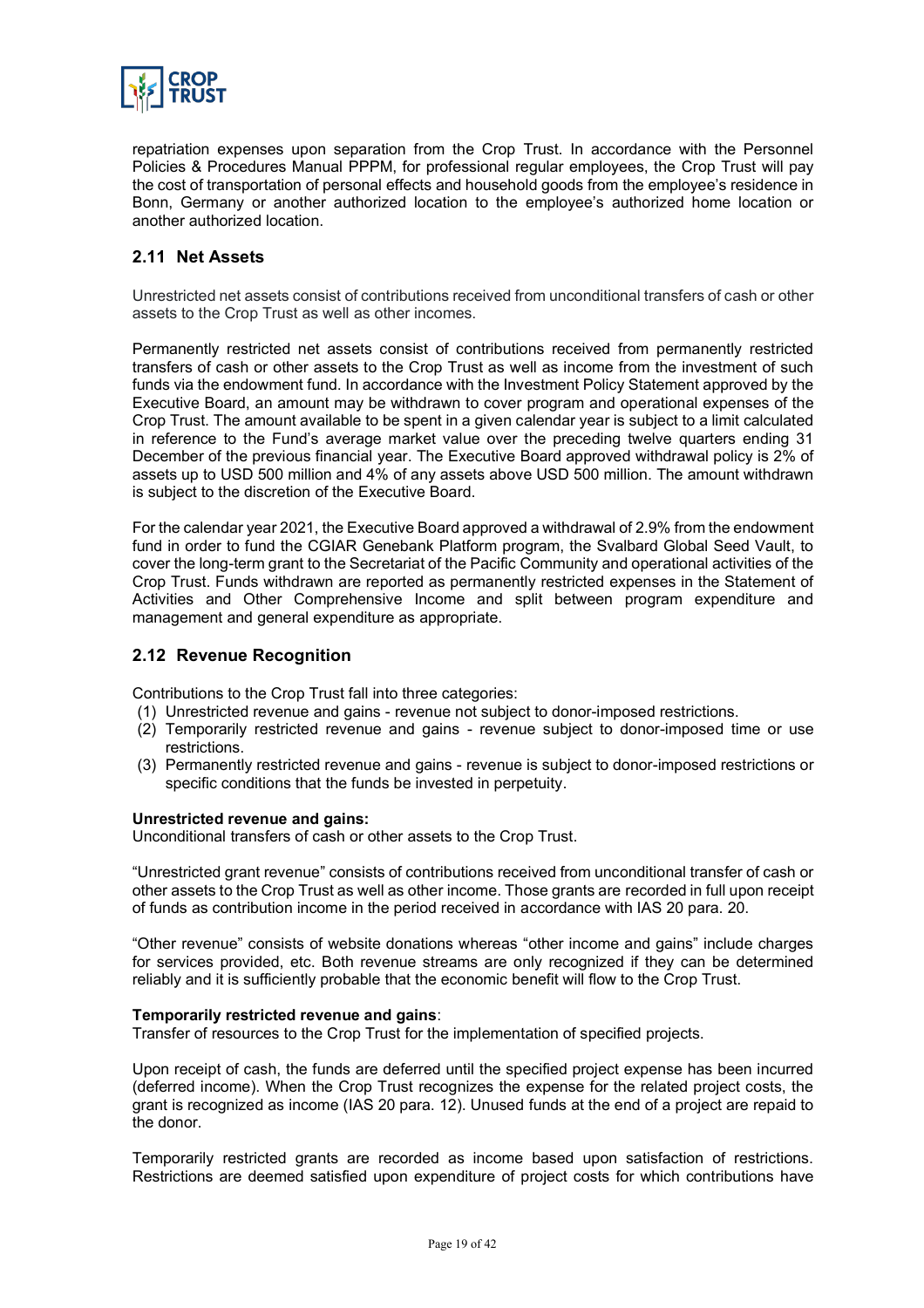

been pledged based on the terms of the underlying contracts and additional agreements.

#### **Permanently restricted revenue and gains**:

At inception the Crop Trust was granted a non-reimbursable endowment fund. The initial contribution and subsequent contributions are recognized as income in the period received (IAS 20 para. 20). The investment returns on the endowment fund are recognized in accordance with IFRS 9 in the Statement of Activities.

#### **2.13 Expenses and Losses**

The activities of the Crop Trust have been summarized on a functional basis in the Statement of Activities. The costs have been allocated between program direct expenses (i.e. goods or services distributed to stakeholders that fulfill the purpose or mission for which the organization exists), management and general expenses (i.e. all activities other than program expenditure which are indirectly related to the purposes for which the organization exists and necessary for its conduct). Fundraising expenses (i.e. services specifically related to fundraising activities) has been incorporated into management and general expenses and classified as external affairs expenses. Expenses are allocated based on whether the expense is unrestricted, temporarily restricted or permanently restricted. Unrestricted expenses represent administrative and indirect costs not charged to projects or permanently restricted assets. Temporarily restricted expenses are those expenses charged as direct costs to projects. Permanently restricted costs are primarily amounts provided to centers to cover the routine operations of the genebanks and investment management fees.

Personnel expenses consist of salaries and other personnel related costs for Crop Trust staff and have been allocated on a functional basis.

Expenses are recorded on an accrual basis in the Statement of Activities in the period in which the cost is incurred, except for expenses based on management estimates which is recorded at the end of the year.

#### **2.14 Foreign Currency Transactions**

The Crop Trust conducts its operations in several currencies and maintains its accounting records in United States Dollars (USD). Thus, the Crop Trust Financial Statements are prepared in USD, which is also the functional currency.

Foreign currency transactions are translated into the functional currency using the UN monthly exchange rates prevailing at the dates of the transactions or valuation where items are re-measured. Foreign exchange gains and losses resulting from the settlement of such transactions and from the translation at year-end exchange rates of monetary assets and liabilities denominated in foreign currencies are recognized in the Statement of Activities. The average rate of exchange for 2021 was 0.841 (USD/EUR) and the year-end exchange rate as at 31 December 2021 was 0.881 (USD/EUR).

#### **2.15 Management Estimates**

Preparing the Crop Trust's financial statements requires management to make judgments, estimates, and assumptions that affect the reported amounts of revenues, expenses, assets, liabilities, and the disclosure of contingent liabilities, at the end of the reporting period. However, uncertainty about these assumptions and estimates could result in outcomes that require adjustment to the carrying amount of the asset or liability in future periods.

The level of program expenditure recorded in the Statement of Activities includes information provided by partners up to the time of completion of the Crop Trust's Financial Statements. In instances where there is incomplete information from partners, management shall use judgment in estimating total program expenditure that results in information that is reliable (in that the financial statements represent faithfully the financial position, financial performance, and cash flows of the Crop Trust); reflect the economic substance of transactions, other events and conditions, and not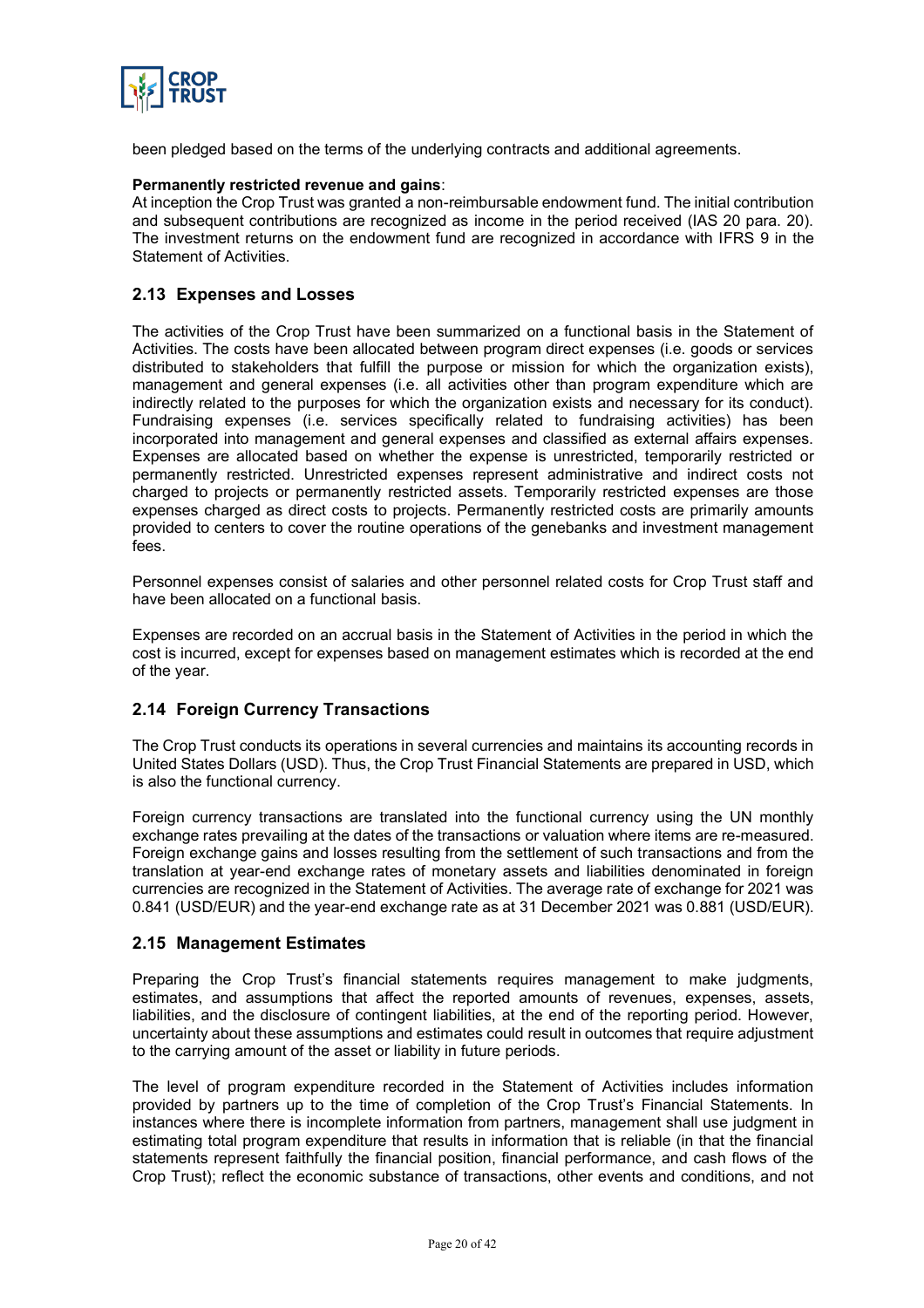

merely the legal form; are neutral (i.e. free from bias) and are prudent. Management's estimate of total program expenditure will be based on a signed contract and agreed budget with the partner.

Management has used judgement and decided that this policy is preferable, because it results in the best estimate of expenditures incurred by partners based on the signed contracts and agreed budget, making the entity's financial statements more reliable as it reflects a more prudent level of expenditure.

#### **2.16 Non-Financial Grants**

In accordance with the Headquarters Agreement signed between the Federal Republic of Germany and the Crop Trust in 2012, regarding the relocation of the Crop Trust to Bonn, the Crop Trust was granted rent-free premises at the Platz der Vereinten Nationen in Bonn. This qualifies as a nonmonetary contribution in accordance with IAS 20.3. In accordance with the Standard Interpretations Committee (SIC) 10.3 the Crop Trust has adopted not to account for this grant at fair value but with the pro-memoria figure.

#### **3. EVENTS AFTER THE REPORTING PERIOD**

IAS10 *Events After the Reporting Period* contains requirements for events after the end of the reporting period which should be adjusted in the financial statements. Adjusting events are those providing evidence of conditions existing at the end of the reporting period, whereas non-adjusting events are indicative of conditions arising after the reporting period (the latter being disclosed where material).

During 2021, the Crop Trust completed the tender process for a single Outsourced Chief Investment Officer (oCIO) for the discretionary management of the endowment funds and the Finance and Investment Committee recommended the selected candidate, Mercer, to the Executive Board for appointment, which was approved by the Executive Board in October 2021. In February 2022, the Crop Trust signed the oCIO agreement with Mercer. The value of the assets held by DWS as at 9 February 2022 was USD 149,824K and a total of USD 149,824K was transferred to Mercer on 9 February 2022. Final dividend payments in the amount of USD 11K will be transferred to the Crop Trust in March 2022.

The Organization has evaluated events and transactions up to 9 March 2022 for potential recognition or disclosure in the financial statements. Apart from the above, no other subsequent events have been recognized or disclosed.

#### **4. CASH AND CASH EQUIVALENTS**

Cash and cash equivalents as at 31 December 2021 consist of:

|                               | 2021           | 2020    |
|-------------------------------|----------------|---------|
|                               | <b>USD'000</b> | USD'000 |
| Cash and Bank accounts in USD | 14.825         | 11,300  |
| Cash and Bank accounts in EUR | 1.796          | 1.673   |
| TOTAL                         | 16,621         | 12,973  |

#### **5. RECEIVABLE**

#### *Receivable - Donor*

Receivables from donors consist of claims for expenses paid on behalf of restricted projects in excess of the amount received and amounts receivable from donors towards loan interest payable. In 2021 amounts receivable from donors for claim for expenses paid on behalf of restricted projects amounted to USD 1,449K (2020: USD 411K). There are no amounts receivable towards loan interest payable in 2021 (2020: USD 2,202K).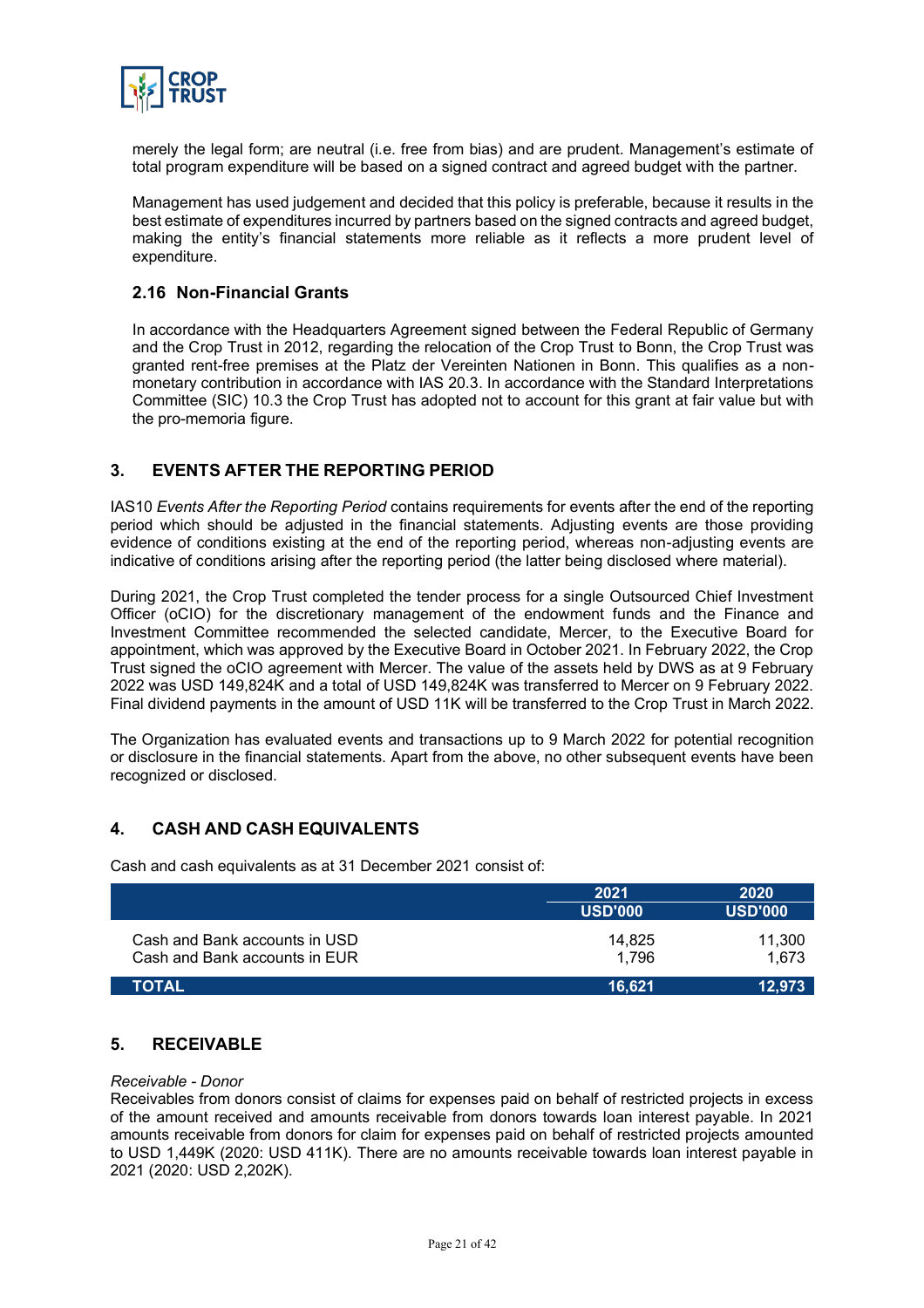

#### *Receivable - Other*

Other receivables of USD 160K (2020: USD 88K) consist mainly of a VAT receivable in the amount of USD 95K, outstanding balances from project partners to be returned following the completion of projects in the amount of USD 24K and a formation capital contribution and loan of USD 39K made by the Crop Trust to its German charitable organization, Crop Trust Foundation gGmbH.

The following table provides the detail of receivables as at 31 December 2021 and 31 December 2020.

|                                  | 2021           | 2020           |
|----------------------------------|----------------|----------------|
|                                  | <b>USD'000</b> | <b>USD'000</b> |
| <b>Accounts Receivable Donor</b> |                |                |
| Government of Germany            |                | 2,245          |
| European Commission              |                | 368            |
| <b>CGIAR</b>                     | 1,449          |                |
| <b>Accounts Receivable Donor</b> | 1,449          | 2,613          |
| Other                            |                |                |
| VAT receivable                   | 95             | 42             |
| Other                            | 65             | 46             |
| <b>Receivable - Other</b>        | 160            | 88             |
| TOTAL                            | 1,609          | 2,701          |

The Crop Trust does not have any significant credit risk exposure as amounts receivable consist primarily of tax receivables and a formation capital loan to the Crop Trust Foundation gGmbH. Amounts receivable as at 31 December 2021 that were subsequently received post year-end to 9 March 2022 amounted to USD 1,403k.

#### **6. PREPAID EXPENSES**

Total prepaid expenses as at 31 December 2021 amount to USD 676K (2020: USD 2,050). The reduction in prepaid expenses was due to the release of the amount of USD 1,666K for Genebank Equipment committed and paid but not yet in use as at the end 2020. Included in this balance is the amount of USD 446K for grants paid in advance, USD 62K which represents prepayment of educational allowances for 2022, USD 40K for intangible assets not yet capitalized, USD 35K for special issue publications on Genebanks, USD 30K for system licenses and subscriptions paid and USD 63K with respect to other prepaid operational expenses.

|                         | 2021           | 2020           |
|-------------------------|----------------|----------------|
|                         | <b>USD'000</b> | <b>USD'000</b> |
| <b>Prepaid Expenses</b> |                |                |
| Grants                  | 446            | 1,800          |
| Supplies & Services     | 230            | 250            |
| <b>TOTAL</b>            | 676            | 2.050          |

#### **7. PROPERTY, PLANT AND EQUIPMENT**

In 2021 the Crop Trust purchased capital equipment amounting to USD 3K. Depreciation is included under "management and general expenses" in the Statement of Activities and Other Comprehensive Income.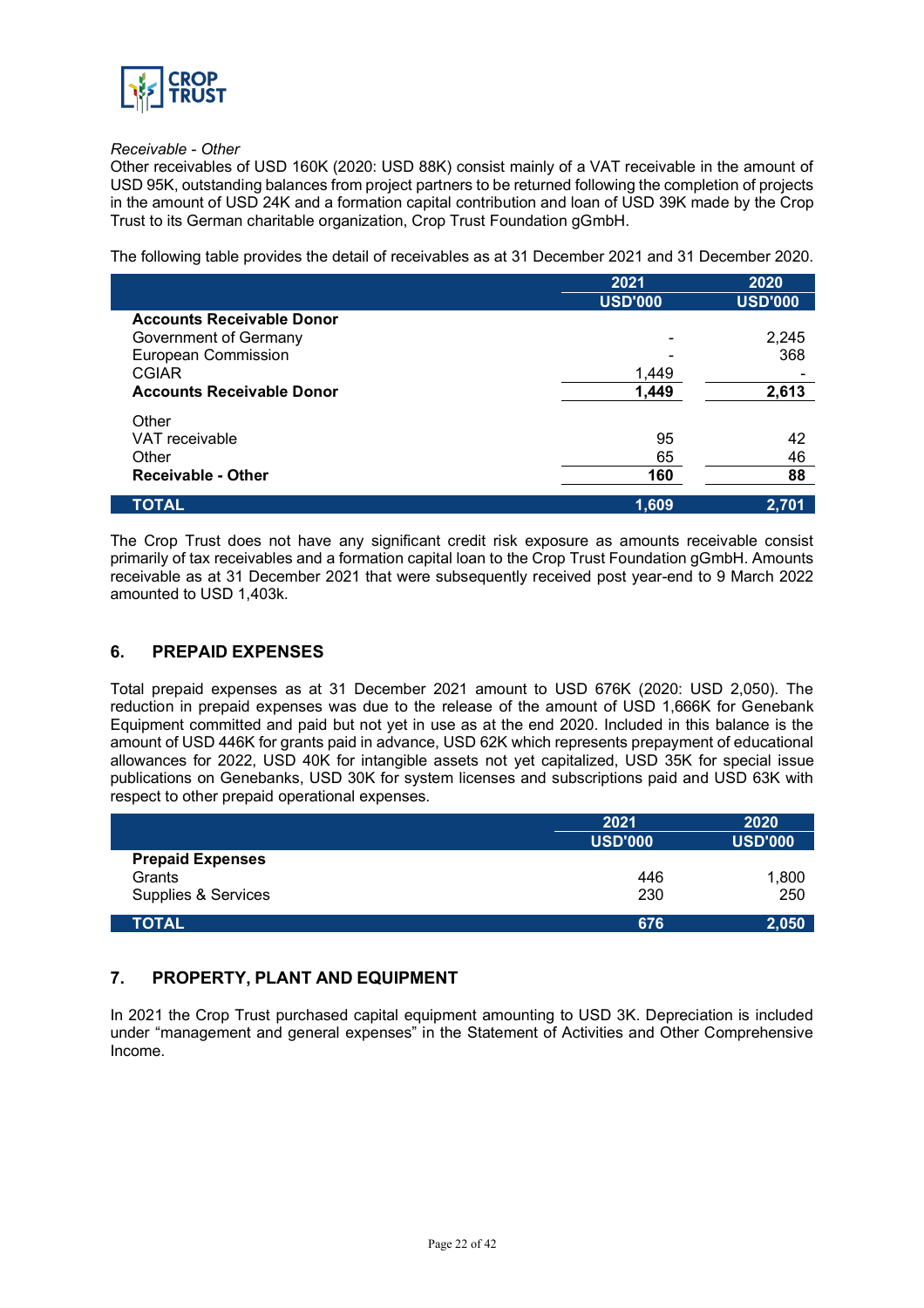

| <b>Property, Plant and Equipment</b> | Total          |
|--------------------------------------|----------------|
|                                      | <b>USD'000</b> |
| At 1 January 2020                    |                |
| Cost                                 | 38             |
| Accumulated depreciation             | (22)           |
| Net book value                       | 16             |
| At 31 December 2020                  |                |
| Opening net book amount              | 16             |
| Additions                            | 3              |
| Depreciation Charge                  | (10)           |
| Net book value                       | 9              |
|                                      |                |
| At 31 December 2021                  |                |
| Opening net book amount              | 9              |
| Additions                            | 3              |
| Depreciation Charge                  | (6)            |
| Net book value                       | 6              |
| At 31 December 2021                  |                |
| Cost                                 | 44             |
|                                      |                |
| Accumulated depreciation             | (38)           |
| <b>NET BOOK VALUE</b>                | 6              |

#### **8. INTANGIBLE ASSETS**

Intangible assets as at December 2021 consist of information system development expenditures. Amortization is included under management and general expenditures in the statement of activities and other comprehensive income.

| <b>Intangible Asset</b>    | <b>Total</b>   |
|----------------------------|----------------|
|                            | <b>USD'000</b> |
| At 31 December 2020        |                |
| Opening net book amount    |                |
| Additions                  | 179            |
| <b>Amortization Charge</b> | (15)           |
| Net book value             | 164            |
| At 31 December 2021        |                |
| Opening net book amount    | 164            |
| Additions                  | 77             |
| <b>Amortization Charge</b> | (85)           |
| Net book value             | 156            |
| At 31 December 2021        |                |
| Cost                       | 256            |
| Accumulated amortization   | (100)          |
| <b>NET BOOK VALUE</b>      | 156            |

#### **9. PAYABLE**

This balance consists mainly of amounts relating to grants payable to genebanks in support of project activities and genebank operations under the CGIAR Genebank Platform program. The amounts payable at the year-end for the Genebank Platform represents grants and contributions received in advance not yet disbursed. Grants in advance with respect to genebanks amount to USD 6,661K (2020: USD 6,259K) and these will be disbursed in early 2022 once final financial and technical reports for 2021 have been approved.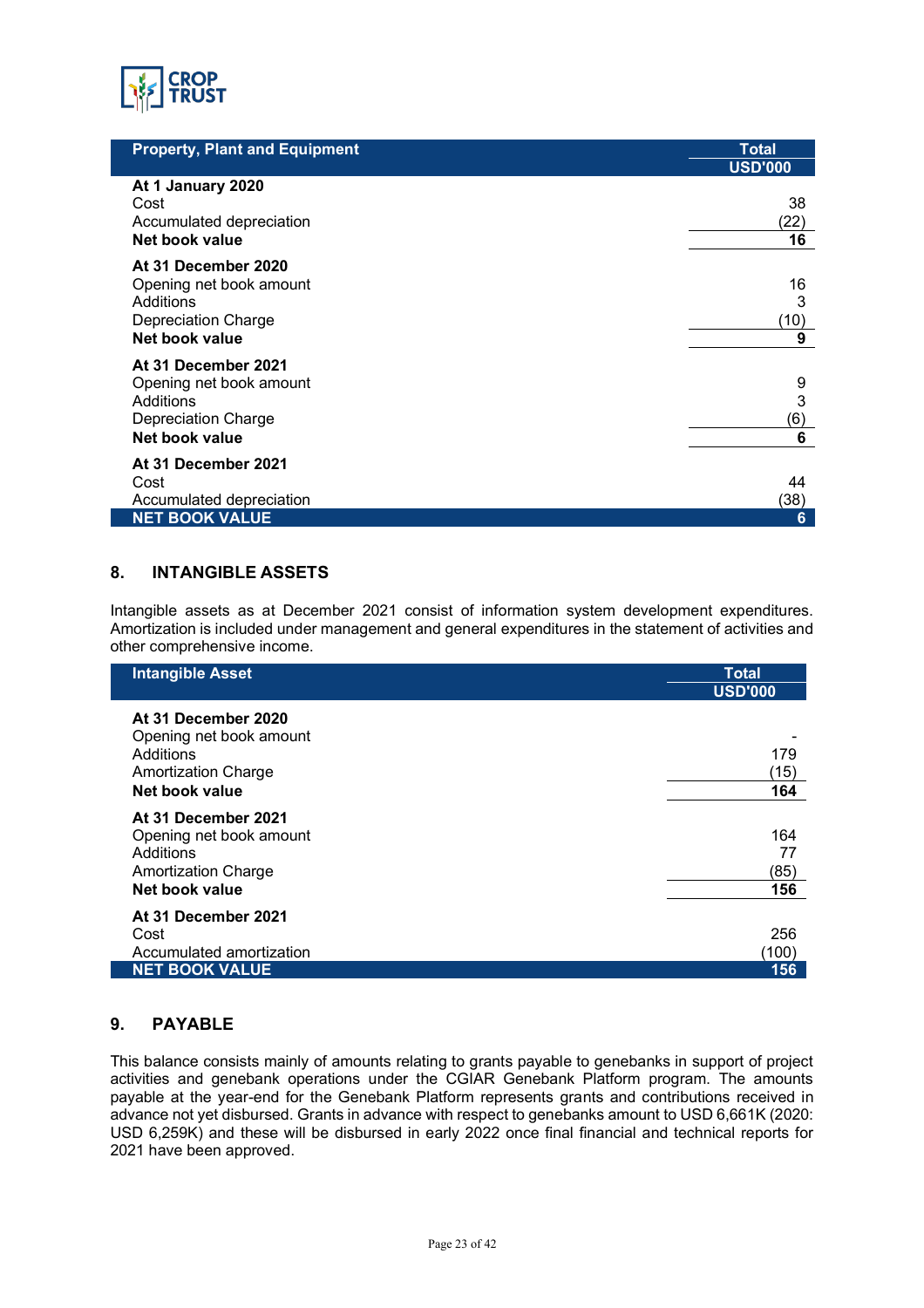

The following table provides the details of payables as at 31 December 2021 and 31 December 2020.

|                          | 2021           | 2020           |
|--------------------------|----------------|----------------|
|                          | <b>USD'000</b> | <b>USD'000</b> |
| <b>Grants in Advance</b> |                |                |
| Genebank grants          | 6,661          | 6,259          |
| Total                    | 6,661          | 6,259          |
| <b>Other</b>             |                |                |
| Supplies & services      | 250            | 421            |
| Interest on loan payable | 99             | 106            |
| Total                    | 349            | 527            |
| TOTAL                    | 7,010          | 6,786          |

#### **10. DEFERRED INCOME**

Deferred Income consists primarily of amounts received at the year-end in respect of temporary restricted grants not yet disbursed and grants relating to loan interest not yet released. The total for temporarily restricted grants amounted to USD 8,794K (2020: USD 5,289K) and reflects amounts relating to the Crop Trust's major projects. The total relating to the loan interest grant amounted to USD 1,715K (2020: USD 2,696K) and, please see note 12 for further information.

The following table provides details of Deferred Income as at 31 December 2021 and 31 December 2020.

|                                      | 2021           | 2020           |
|--------------------------------------|----------------|----------------|
|                                      | <b>USD'000</b> | <b>USD'000</b> |
| Temporarily restricted contributions | 8.794          | 5,289          |
| Grant for Loan interest              | 1,715          | 2,696          |
| Other                                | 106            | 96             |
| <b>TOTAL</b>                         | 10,615         | 8,081          |

### **11. ACCRUALS**

The following table provides details of accruals as at 31 December 2021 and 31 December 2020.

|                                      | 2021<br><b>USD'000</b> | 2020<br><b>USD'000</b> |
|--------------------------------------|------------------------|------------------------|
| Employee benefit payable<br>Accruals | 227<br>263             | 192<br>300             |
| <b>TOTAL</b>                         | 490                    | 492                    |

Employee benefit payable consists primarily of accrued leave obligations. Accruals include an amount for services received during 2021 of USD 263K (2020: USD 300K) as well as other accruals and deferred income.

#### **12. PROVISIONS**

A provision for repatriation has been calculated based on the estimated costs of repatriating professional grade level staff to their home countries as specified in their appointment letters. The liability has been split between short term and long-term provisions in the Statement of Financial Position with short term representing all obligations resulting from contracts that are ending within the next twelve months and long term for those over twelve months.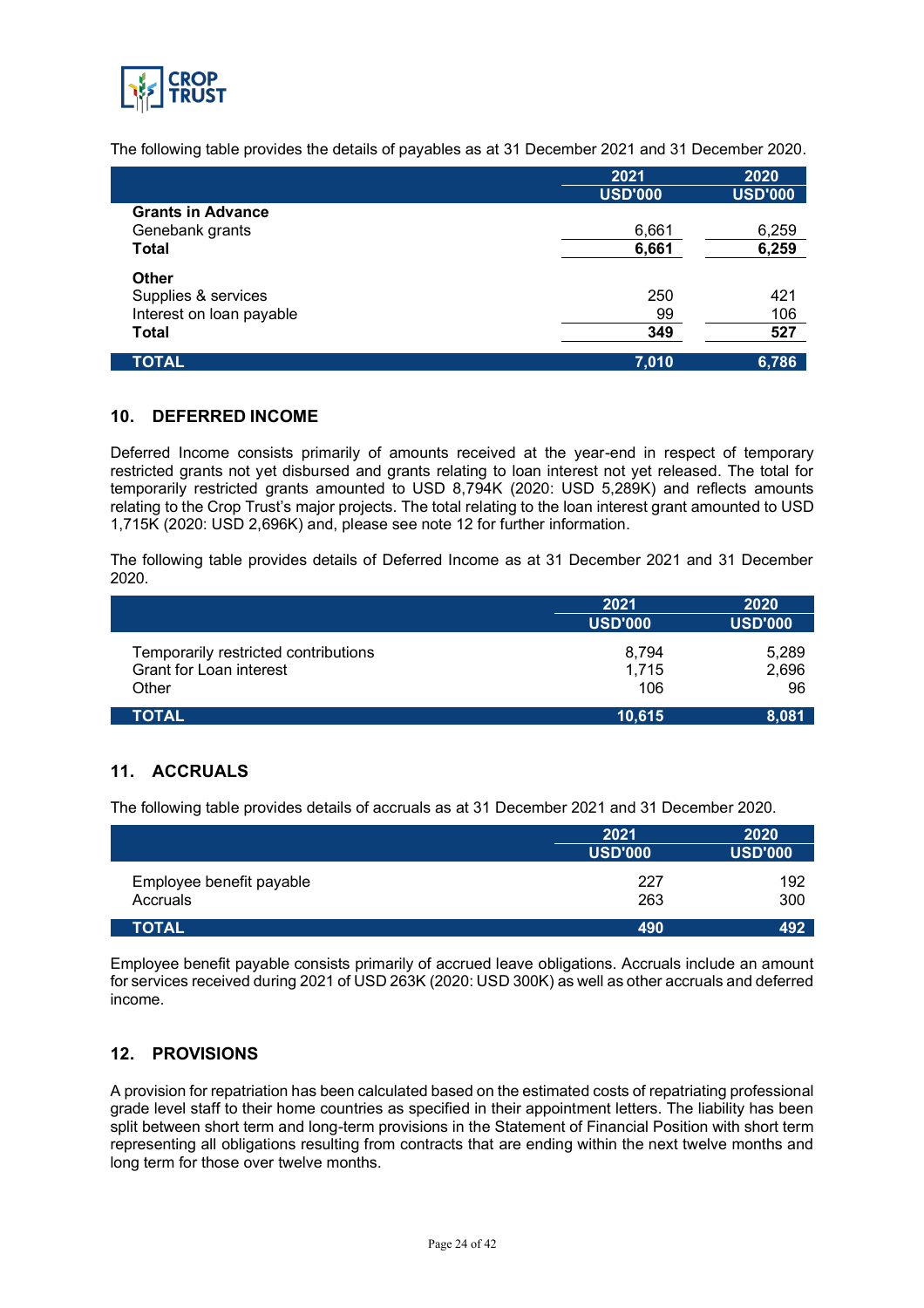

In 2021 the repatriation provision was reduced by USD 16K to USD 202K (2020: USD 218K) represented by an increase of USD 84K in short term provision and a reduction of USD 100K in long term provisions. This movement was a result of staff movements and of the reclassification of the provision from long term to short term depending on the remaining duration of staff contracts. This movement is recognized as an expense in the Statement of Activities and as a reduction in liabilities in the Statement of Financial Position.

The following table provides details of provisions as at 31 December 2021 and 31 December 2020.

|                                       | <b>Short Term</b><br><b>Provision</b> | <b>Long Term</b><br>provision | <b>Total</b>   |
|---------------------------------------|---------------------------------------|-------------------------------|----------------|
|                                       | <b>USD'000</b>                        | <b>USD'000</b>                | <b>USD'000</b> |
| At 1 January 2020                     |                                       |                               |                |
| Opening balance                       | 113                                   | 100                           | 213            |
| Addition                              |                                       | 105                           | 105            |
| Release                               | (100)                                 |                               | (100)          |
| Balance as at 31 December 2020        | 13                                    | 205                           | 218            |
| At 31 December 2021                   |                                       |                               |                |
| Addition                              | 84                                    |                               | 84             |
| Release                               |                                       | (100)                         | (100)          |
| <b>Balance as at 31 December 2021</b> | 97                                    | 105                           | 202            |

#### **13. BORROWINGS**

On 12 October 2017 the Crop Trust signed a concessional loan agreement with KfW, a development bank existing under the laws of the Federal Republic of Germany, for EUR 50M (USD 57M) to contribute to the capitalization of the Endowment Fund of the Crop Trust and ultimately to contribute to long term food security by conserving and using plant genetic resources. The loan term is 15 years with a grace period of five years before loan repayments are due. The interest rate on the loan is 1.39%, however a grant from BMZ, the German Federal Ministry for Economic Co-operation and Development, of EUR 4,150K to repay the interest, and a contribution of EUR 225K from the Government of the Netherlands reduces the rate to an effective interest rate of 0.5% over the course of the loan.

The loan is recognized as a liability in the Statement of Financial Position. The balance of the grants from BMZ and the Government of the Netherlands towards the loan interest are recognized as Deferred Income.

Interest for the period is recognized as a financing expense in the Statement of Activities and the corresponding amount is released from Deferred Income and recognised as revenue in the Statement of Activities.

As part of the year-end currency revaluation which translates the EUR 50 million loan into USD for reporting purposes, foreign exchange unrealised book loss amounted to USD 4,317K and are recognized in the Statement of Activities and reflected in the year end value of the loan of USD 56,860K.

#### **14. RELATED PARTIES**

In accordance with IAS24 an entity is related to a reporting entity if, among other circumstances, it is a parent, subsidiary, fellow subsidiary, associate, or joint venture of the reporting entity, or it is controlled, jointly controlled, or significantly influenced or managed by a person who is a related party. The following are related parties to the Crop Trust in accordance with IFRS (IAS24).

(1) Friends of Global Crop Diversity Limited, a US 501(c)3 public charity incorporated in the State of Delaware in 2005, is organized on a non-profit, non-stock basis and does not have the authority to issue any capital stock. The corporation is represented by three Directors and was established for the following purposes: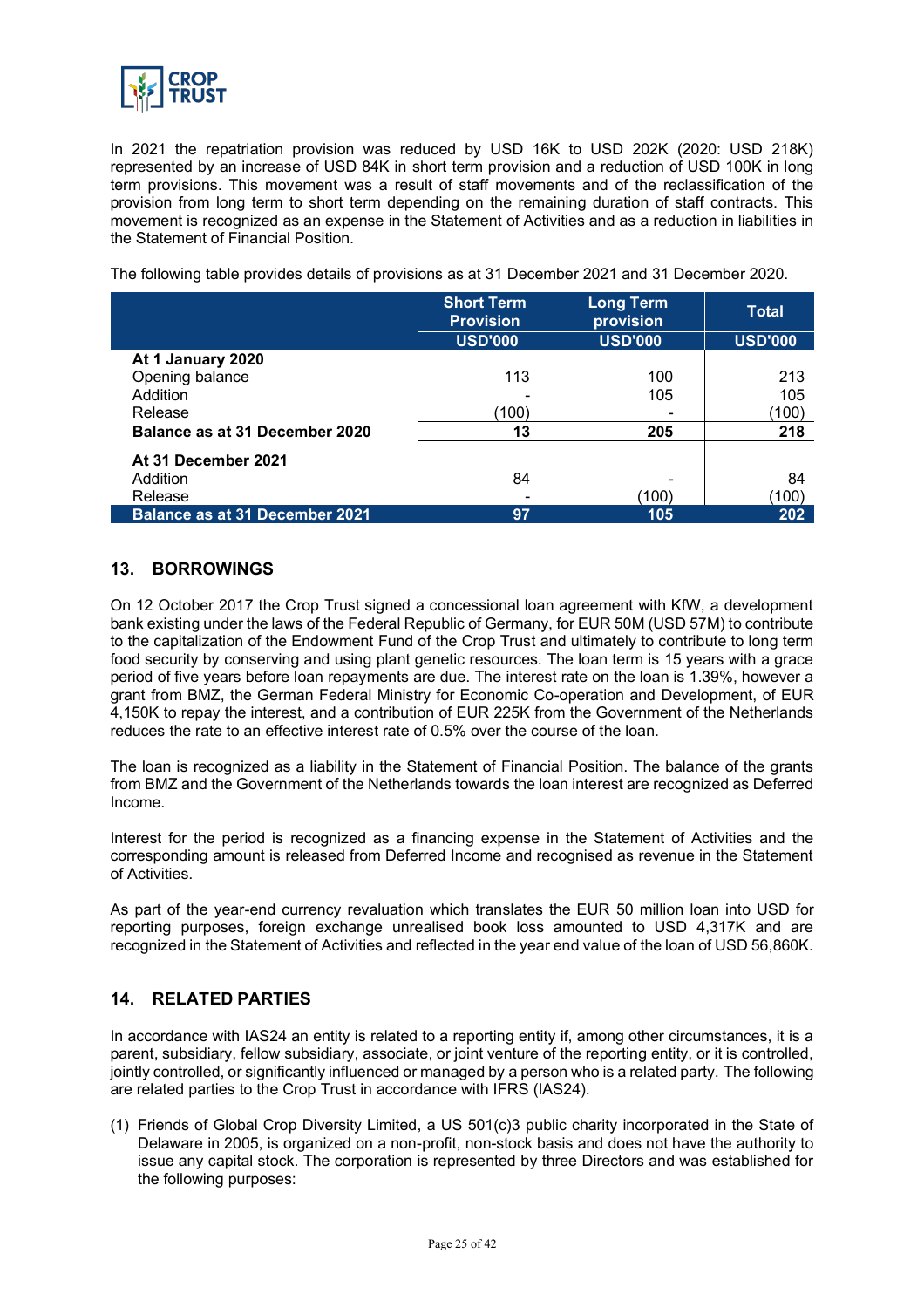

- To provide financial assistance to ensure the long-term conservation and availability of plant genetic resources for food and agriculture for global food security
- To promote the objectives and purposes of the Crop Trust; and
- To solicit and receive funds and other property for the purpose of providing assistance to achieve these objectives.

During the period, Friends of Global Crop Diversity Limited made a disbursement in the amount of USD 2K (2020: USD 0K) to the Crop Trust to cover administrative expenses paid by the Crop Trust on its behalf.

- (2) Crop Trust Foundation gGmbH is a charitable organization established in 2017 under German law with a registered office in Bonn, Germany. It is represented by the Crop Trust as the only shareholder, and by two Directors. The gGmbH pursues charitable purposes and has tax-privileged status. The purpose of the gGmbH is to support activities related to environmental protection, science and development cooperation. This purpose is achieved by fundraising activities to the exclusive benefit of the Crop Trust. The Crop Trust made a formation capital contribution of USD 28K to the Crop Trust Foundation gGmbH in January 2017 and a further operational loan of USD 11K in May 2019. The capital contribution and the loan, totalling USD 39K is recorded as an account receivable by the Crop Trust as at 31 December 2021.
- (3) Based on materiality considerations, the Crop Trust is not preparing consolidated financial statements.
- (4) Key Management personnel compensation

Key management personnel are those persons having authority and responsibility for planning, directing and controlling the activities of the Crop Trust. The Crop Trust's "key management personnel" are members of the senior management team.

The total remuneration for key management personnel for the year 2021 amounted to USD 1,334K (2020: USD 1,058K). The increase in remuneration primarily relates to the restructuring of the Senior Management Team (SMT) on 1 October 2020, which merged the former SMT with the Project Development Team, increasing the SMT from four to seven personnel for 3 months of 2020 being compared to seven personnel for 12 months in 2021.

The following table provides details of key management personnel remuneration as at 31 December 2021 and 31 December 2020.

|                                                    | 2021           | 2020                              |
|----------------------------------------------------|----------------|-----------------------------------|
|                                                    | <b>USD'000</b> | <b>USD'000</b>                    |
| Short-term employee benefits<br>Long-term benefits | 1.334<br>-     | 1,058<br>$\overline{\phantom{0}}$ |
| TOTAL                                              | 1,334          | 1,058                             |

Transactions between the Crop Trust, related parties and key management personnel were made on an arm's-length transaction basis.

#### **15. NET ASSET BALANCES**

Resources are classified for accounting and reporting purposes into net asset classes according to the restriction imposed.

The following table provides the details of unrestricted net asset movement as at 31 December 2021 and 31 December 2020.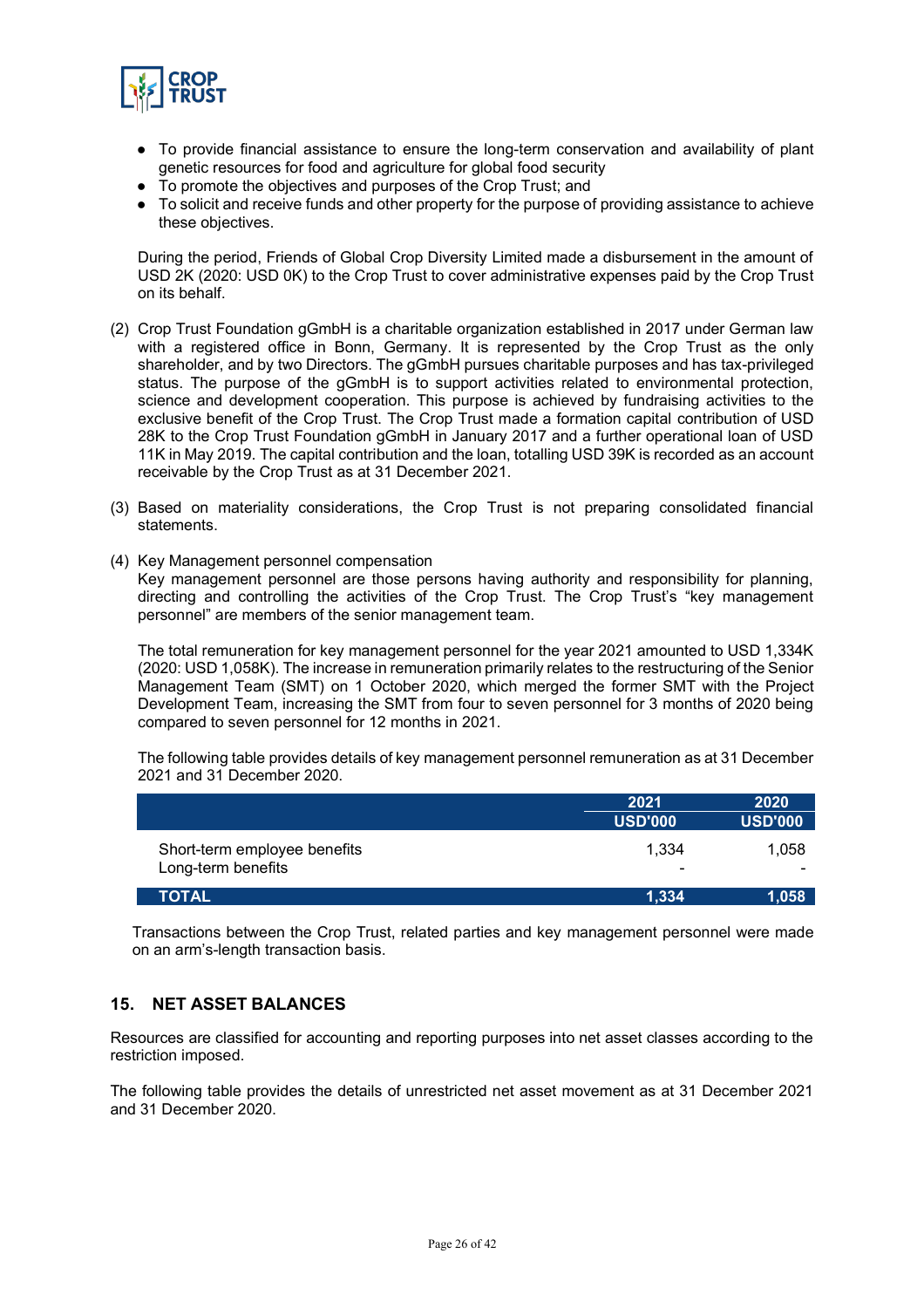

|                                                             | 2021           | 2020           |
|-------------------------------------------------------------|----------------|----------------|
|                                                             | <b>USD'000</b> | <b>USD'000</b> |
| Opening balance                                             | 9,698          | 5,096          |
| <b>Revenue and gains</b>                                    |                |                |
| <b>Grant Revenue</b>                                        | 1,393          | 1,498          |
| <b>Other Revenue</b>                                        | 60             | 61             |
| Other Income and gains                                      |                | 44             |
| <b>Total Revenue and gains</b>                              | 1,455          | 1,603          |
| <b>Expenses and losses</b>                                  |                |                |
| Program direct expense                                      | 1,393          |                |
| Management and general expenses                             | 1,359          | 1,579          |
| Fundraising expenses                                        |                | 286            |
| <b>Total expenses and losses</b>                            | 2,752          | 1,865          |
| <b>Finance Income and Expenditure</b>                       |                |                |
| FX revaluation (loss)/gain                                  | (53)           | 405            |
| <b>Net Finance (loss)/income</b>                            | (53)           | 405            |
| Net Income/(loss)                                           | (1, 350)       | 143            |
| Transfer of unspent allocated endowment balance to reserves |                | 4,459          |
| <b>Balance as at 31 December 2021</b>                       | 8,348          | 9,698          |

The Crop Trust Executive Board approved, on 22 December 2020, the withdrawal of 4% from the USD and EUR endowment funds to fund the Genebank Platform commitment in 2020 and approved for any surplus after meeting this commitment to be held as unrestricted reserves to be used to meet the 2021 Genebank Platform commitment. This resulted in a transfer of the unspent allocated endowment balance to unrestricted reserves of USD 4,459K. A total of USD 1,393K from this amount was used to fund the Genebank Platform commitment in 2021, together with a withdrawal from the endowment fund and contributions received from GIZ and the European Commission.

#### **16. FINANCIAL ASSETS**

The Crop Trust manages an endowment fund, which is used to fund the effective conservation and ready availability of the biological basis of agriculture. An endowment fund provides a permanent source of financial support matching the long-term nature of conservation with long-term secure and sustainable funding.

Funds are invested in accordance with the Investment Policy Statement approved by the Executive Board. The Finance and Investment Committee implements the investment strategy adopted by the Executive Board. Following a tender process for investment management services in early 2016, the Crop Trust appointed two investment managers to manage the endowment funds - Mercer Global Investments Europe Limited, based in London, and DWS Group GmbH, based in Frankfurt. In 2021 the Crop Trust and it's Executive Board took the decision to tender for a single investment manager and Mercer Global Investments Europe Limited was selected. The new agreement with Mercer was signed on 26 January 2022 and the assets held by DWS were transferred to Mercer in February 2022

The Crop Trust is an official signatory to the United Nations Principles for Responsible Investment (UNPRI), an international framework for incorporating sustainability into investment decision-making. The Executive Board of the Crop Trust has approved the incorporation of UNPRI factors into its investment policy statement to ensure that it addresses risks and opportunities of Environmental, Social and Governance (ESG) factors in the management of the Crop Trust's assets and has approved a Statement of Investment Beliefs (which includes its Responsible Investment Policy) to align its investment strategy with its core mission.

The Crop Trust actively considers responsible investment capabilities when selecting and monitoring its investment advisors and investment managers, encouraging its investment advisors and investment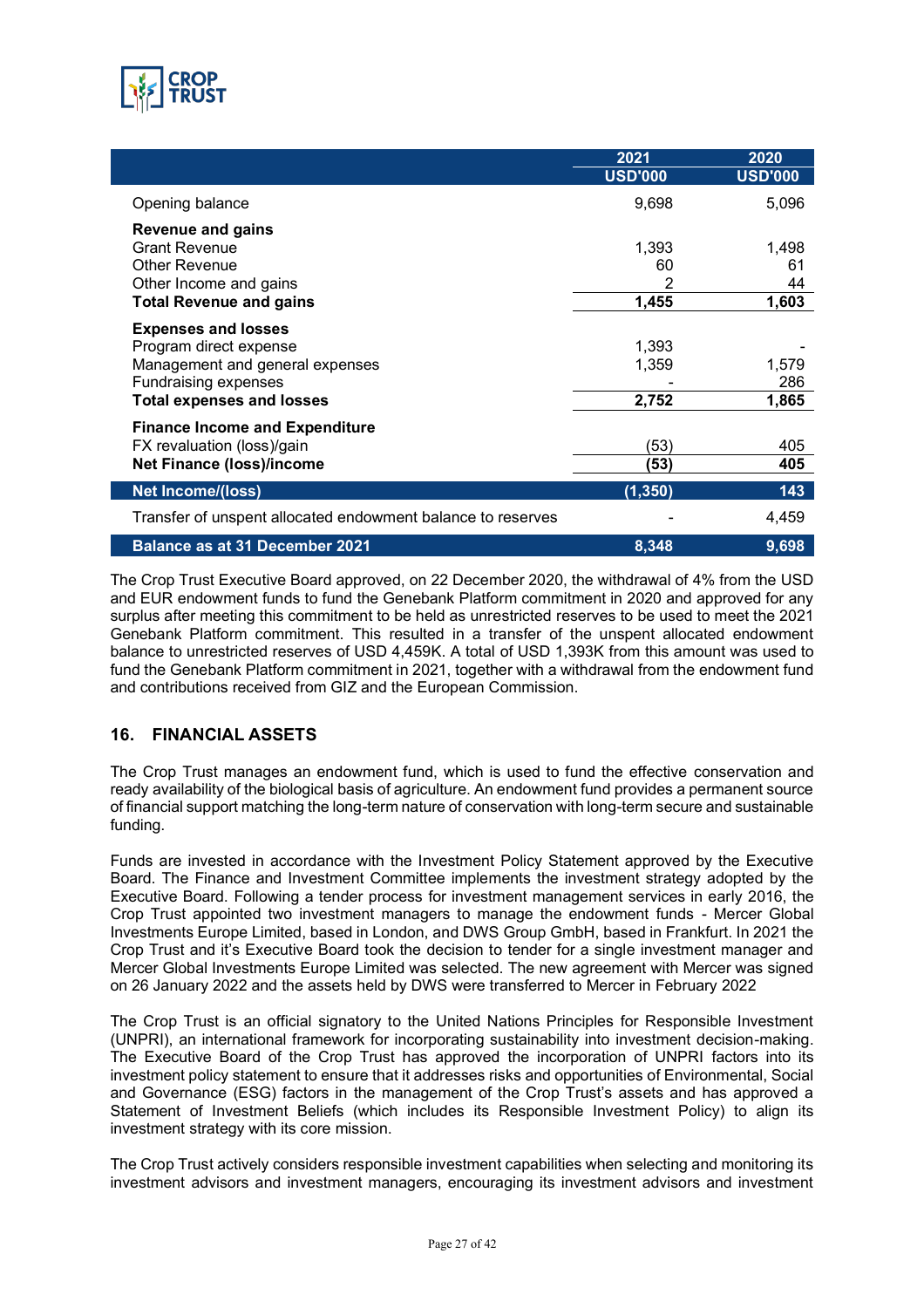

managers to proactively consider and integrate ESG issues. The Crop Trust monitors the decisions of its investment managers' regarding ESG issues that may have a material impact on the value of the Crop Trust's assets and monitors the active ownership activities of its investment managers. The Crop Trust encourages its external investment advisors and investment managers to be signatories, and demonstrate commitment, to the PRI.

The value of the financial assets at year-end was USD 403,498K (2020: USD 372,299K) which represents amounts held in both the USD and EUR endowment funds including amounts to be withdrawn to cover permanently restricted expenditures. The EUR endowment fund holds the value of the loan received in 2017 and has a balance of USD 65,159K which is made up of the value of the loan as at 31 December 2021 (USD 56,860K) together with grants received to cover interest payments on this loan (USD 4,975K) and net movement (USD 3,324K). The loan is recognized as a non-current liability, contributions towards the loan interest are recorded as deferred income and all other contributions, fees and gains/losses are reported as an increase or decrease in the Statement of Activities.

The amount to be withdrawn to fund the remaining genebank commitment and operations for 2021 of USD 5,748K (2020: USD 6,747K) has been recognized as a current asset and the remaining balance of USD 397,750K (2020: USD 365,552K) has been recognized as a non-current asset in the Statement of Financial Position.

The following table provides details of total Financial Assets as at 31 December 2021 and 31 December 2020.

| <b>Financial Assets</b>                                                                                                                                           | 2021             | 20120            |
|-------------------------------------------------------------------------------------------------------------------------------------------------------------------|------------------|------------------|
|                                                                                                                                                                   | <b>USD'000</b>   | <b>USD'000</b>   |
| Current Financial Asset – Amounts to be withdrawn from the<br>endowment fund<br>Non - Current Financial Asset - Endowment balance less<br>amounts to be withdrawn | 5.748<br>397.750 | 6.747<br>365.552 |
| <b>Balance as at 31/12</b>                                                                                                                                        | 403,498          | 372,299          |

The following schedule represents the composition of the market value of the funds held by the investment managers (comprising the endowment fund balance and amounts to be withdrawn) including amounts held in trust in the form of cash and cash equivalents as at 31 December 2021 and 31 December 2020.

| <b>USD Endowment Fund</b>          | 2021             | 2020             |
|------------------------------------|------------------|------------------|
|                                    | <b>USD'000</b>   | <b>USD'000</b>   |
| Equities                           | 210,143          | 194,043          |
| <b>Bonds</b><br><b>Hedge Funds</b> | 66,934<br>10,480 | 75,690<br>10,275 |
| Commodities<br>Convertibles        | 2,180<br>7,142   | 2,277<br>7,679   |
| <b>Private Markets</b>             | 31,133           | 12,038           |
| Cash                               | 10,323           | 2,101            |
| <b>TOTAL</b>                       | 338,335          | 304,103          |
| <b>EUR Endowment Fund</b>          | 2021             | 2020             |
|                                    | <b>USD'000</b>   | <b>USD'000</b>   |
| Equities<br><b>Bonds</b>           | 9,954<br>55,209  | 10,911<br>57,285 |
| <b>TOTAL</b>                       | 65,163           | 68,196           |
| <b>GRAND TOTAL</b>                 | 403,498          | 372,299          |

The permanently restricted net assets as at 31 December 2021 of USD 339,041K (2020: USD 303,744K) represent the amounts held in both the USD and EUR endowment funds which includes the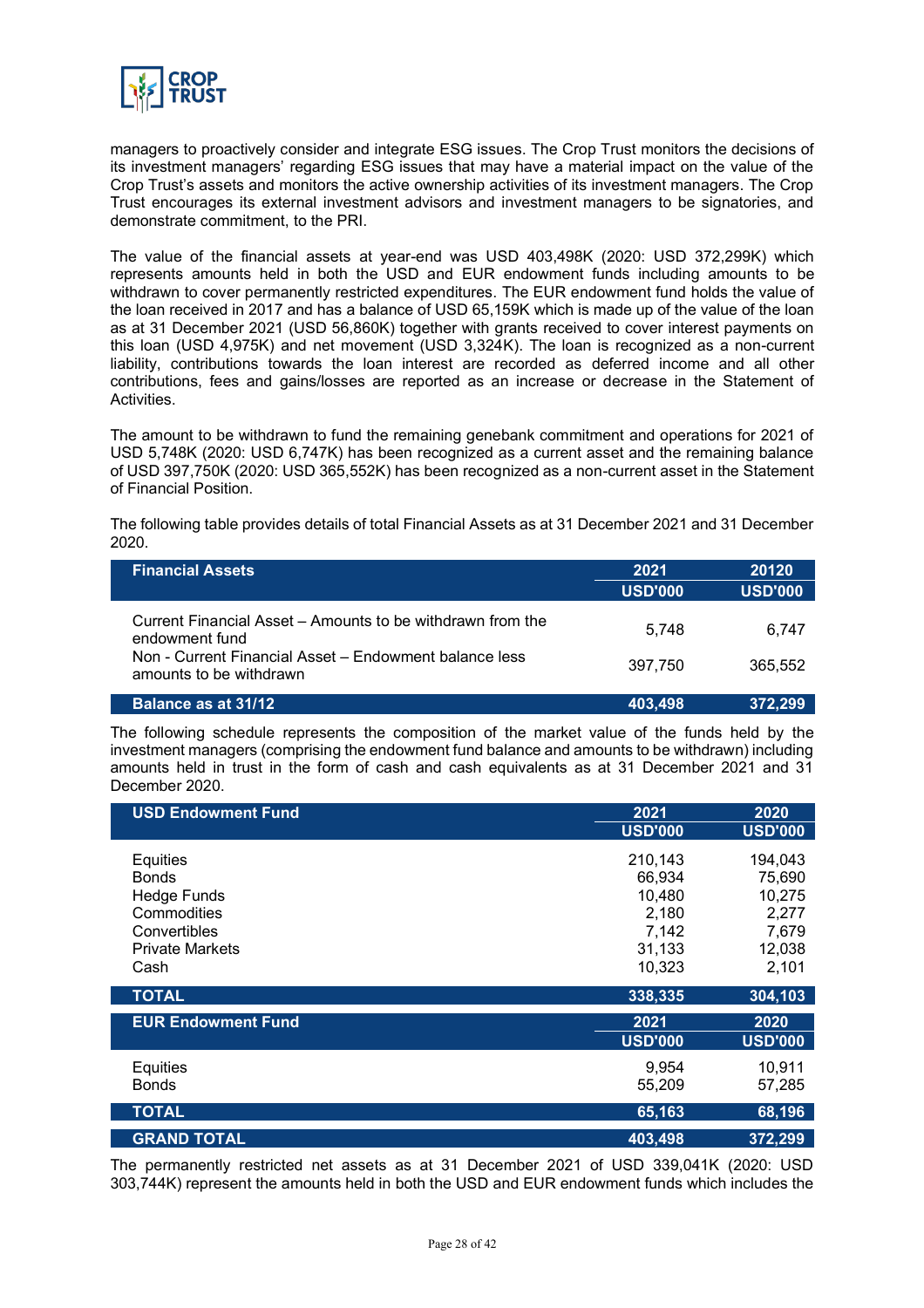

principal together with interest earned, changes in market value less management fees and income released - and cash and cash equivalents. The movements are reported in the Statement of Activities.

The annual return of the endowment in 2021 was 11.4% (2020: 13.6%) against a policy benchmark return (US inflation plus 4%) of 11.3% over the same period. Over the one-year period in 2021, this positive performance was a result of positive returns across major asset classes in USD terms.

The following table provides an analysis of changes to the Financial Assets during the year.

| <b>USD Endowment Fund</b>                 | <b>Note</b> | 2021           | 2020           |
|-------------------------------------------|-------------|----------------|----------------|
|                                           |             | <b>USD'000</b> | <b>USD'000</b> |
| <b>Balance as at 1/1</b>                  |             | 304,103        | 255,389        |
| Contribution                              |             | 7.648          | 17,031         |
| Endowment Fund Gain                       | 2           | 36.348         | 37,811         |
| Management fee                            |             | (1,655)        | (1,390)        |
| Withdrawal                                | 3           | (8,835)        | (9,003)        |
| <b>Total movement</b>                     |             | 33,506         | 44,449         |
| <b>Change in Current Financial Assets</b> |             | 726            | 4,265          |
| <b>Balance as at 31/12</b>                |             | 338,335        | 304,103        |

| <b>EUR Endowment Fund</b>                                                                                                                                                | <b>Note</b> | 2021<br><b>USD'000</b>                       | 2020<br><b>USD'000</b>                             |
|--------------------------------------------------------------------------------------------------------------------------------------------------------------------------|-------------|----------------------------------------------|----------------------------------------------------|
|                                                                                                                                                                          |             |                                              |                                                    |
| <b>Balance as at 1 January</b>                                                                                                                                           |             | 68,196                                       | 59,132                                             |
| Contribution to Loan Interest<br>Endowment Fund Gain/(Loss)<br>Loan Interest paid<br>Loan Interest payable<br>Management fee<br>Withdrawal<br>FX revaluation Gain/(Loss) | 1<br>2<br>3 | 2.134<br>2,065<br>(826)<br>(270)<br>(4, 411) | 879<br>5,055<br>(784)<br>(261)<br>(1,724)<br>5,124 |
| <b>Total movement</b>                                                                                                                                                    |             | (1, 308)                                     | 8,289                                              |
| <b>Change in Current Financial Assets</b>                                                                                                                                |             | (1,724)                                      | 775                                                |
| <b>Balance as at 31 December</b>                                                                                                                                         |             | 65,163                                       | 68,196                                             |
| <b>GRAND TOTAL</b>                                                                                                                                                       |             | 403.498                                      | 372,299                                            |

#### **Notes:**

L

- (1) Contribution represents donations received from donors during the year towards the USD endowment fund and donations received towards the loan interest payable.
- (2) Endowment fund gain or loss represents the change in the market value of the fund and is reported as finance income. This represents an unrealized gain as at 31 December 2021.
- (3) In accordance with the Investment Policy Statement approved by the Executive Board of the Crop Trust, an amount may be withdrawn to cover program and operational expenses of the Crop Trust. The amount available to be spent in a given calendar year is subject to a limit calculated with reference to the Fund's average market value over the preceding twelve quarters ending 31 December of the previous financial year. The Executive Board approved withdrawal policy is 2% of assets up to USD 500 million and 4% of any assets above USD 500 million. The amount withdrawn is subject to the discretion of the Executive Board. For 2021, the Executive Board approved a withdrawal of 2.9% (2020: 4%) in order to fund the CGIAR Genebank Platform program commitment for 2021, to cover the long-term grants to the Svalbard Global Seed Vault, and the Secretariat of the Pacific Community and operational activities of the Crop Trust.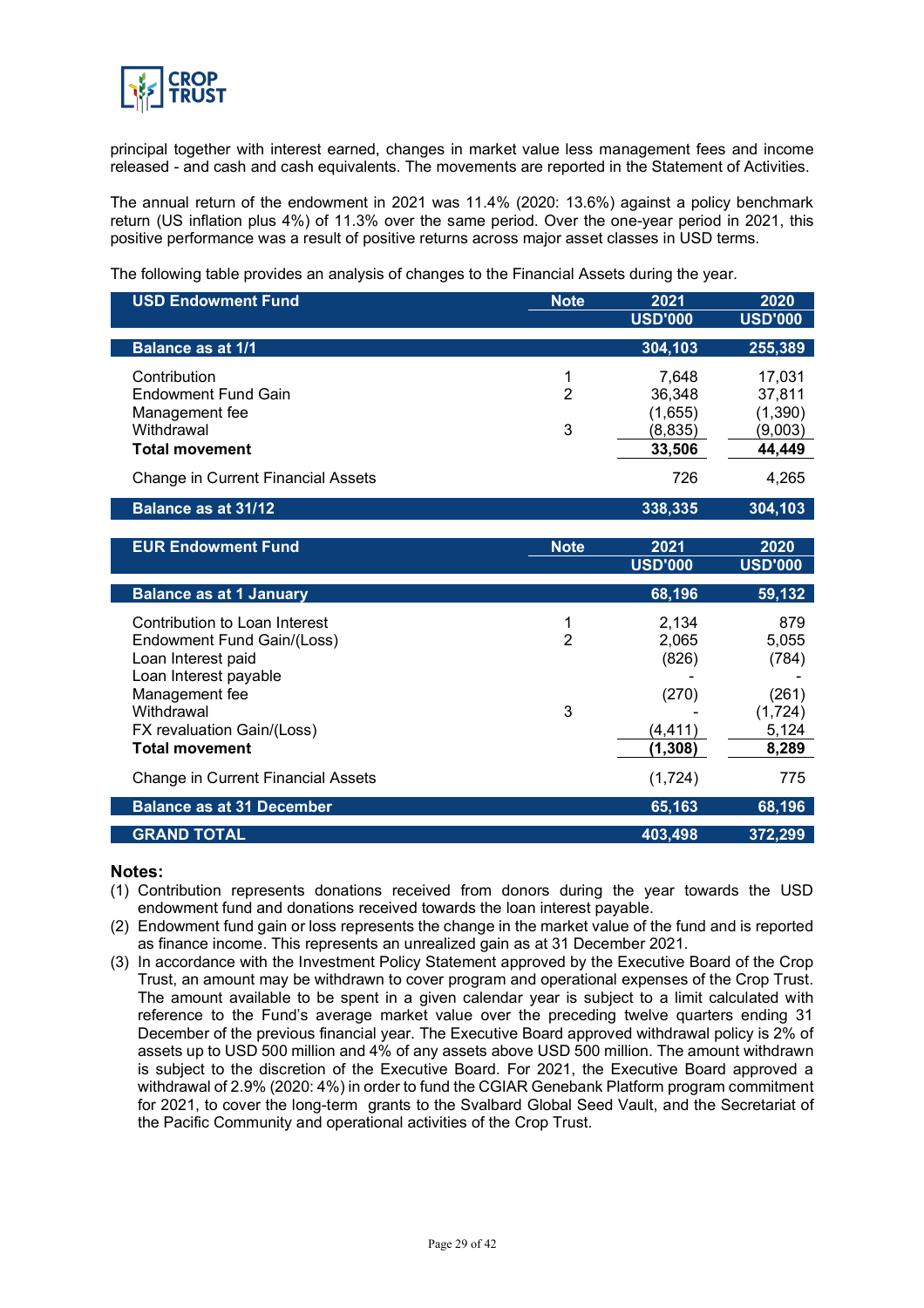

#### **17. FAIR VALUE MEASUREMENT**

Fair value is the price that would be received to sell an asset or paid to transfer a liability in an orderly transaction between market participants at the measurement date (i.e. an exit price).

The assets in the endowment fund of the Crop Trust are measured and recognized at fair value. In determining fair value, the Fund uses valuation techniques that maximize the use of observable inputs and minimize the use of unobservable inputs. The valuation techniques used by the Fund to determine fair value are consistent with the market or income approaches. The fair value is determined based on assumptions that market participants use in pricing an asset or liability in the market. When considering market participant assumptions in fair value measurements, the following fair value hierarchy distinguishes between observable and unobservable inputs, which are categorized in one of the following levels prescribed under the accounting standard on fair value hierarchy disclosure:

**Level 1:** Valuations based on unadjusted quoted prices in active markets for identical assets or liabilities that the Fund has the ability to access. The fair value of financial assets traded in active markets (such as publicly traded derivatives, and trading and available-for-sale securities) is based on quoted market prices at the end of the reporting period. The quoted market price used for financial assets held is the current bid price. These instruments are included in Level 1.

**Level 2:** Valuations based on inputs, other than quoted prices included in Level 1, that are observable either directly or indirectly. The fair value of financial assets that are not traded in an active market (for example, over-the-counter derivatives) is determined using valuation techniques which maximize the use of observable market data and rely as little as possible on entity-specific estimates. If all significant inputs required to fair value an instrument are observable, the instrument is included in Level 2.

**Level 3**: Valuations based on inputs that are unobservable and significant to the overall fair value measurement. If one or more of the significant inputs is not based on observable market data, the instrument is included in Level 3.

#### **Valuation techniques used to determine fair values**

The level in the fair value hierarchy within which the fair value measurement is categorized in its entirety is determined on the basis of the lowest level input that is significant to the fair value measurement. For this purpose, the significance of an input is assessed against the fair value measurement in its entirety. If a fair value measurement uses observable inputs that require significant adjustment based on unobservable inputs, that measurement is a Level 3 measurement. Assessing the significance of a particular input to the fair value measurement in its entirety requires judgement, considering factors specific to the asset or liability.

The determination of what constitutes "observable" requires significant judgment. The Crop Trust considers observable data to be that market data that is readily available, regularly distributed or updated, reliable and verifiable, not proprietary, and provided by independent sources that are actively involved in the relevant market.

For each class of assets and liabilities not measured at fair value in the Statement of Financial Position but for which fair value is disclosed, IFRS 13 requires the organization to disclose the level within the fair value hierarchy which the fair value measurement would be categorized and a description of the valuation technique and inputs used in the technique.

Cash and cash equivalents include deposits held with banks and other short-term investments in an active market and are categorized as Level 1.

Pooled investment vehicles that do not have a quoted price on a recognized stock exchange are classified as Level 2. The underlying assets of the pooled fund may be judged to belong to Level 1, for example, the equity funds however, due to the understanding that the level should be applied to the unit holding in the pooled fund, this would classify the equity funds as Level 2. Where funds comprise of collective investment schemes and not segregated investments and the underlying assets can be classed as Level 1 or 2 assets they will be classified as Level 2.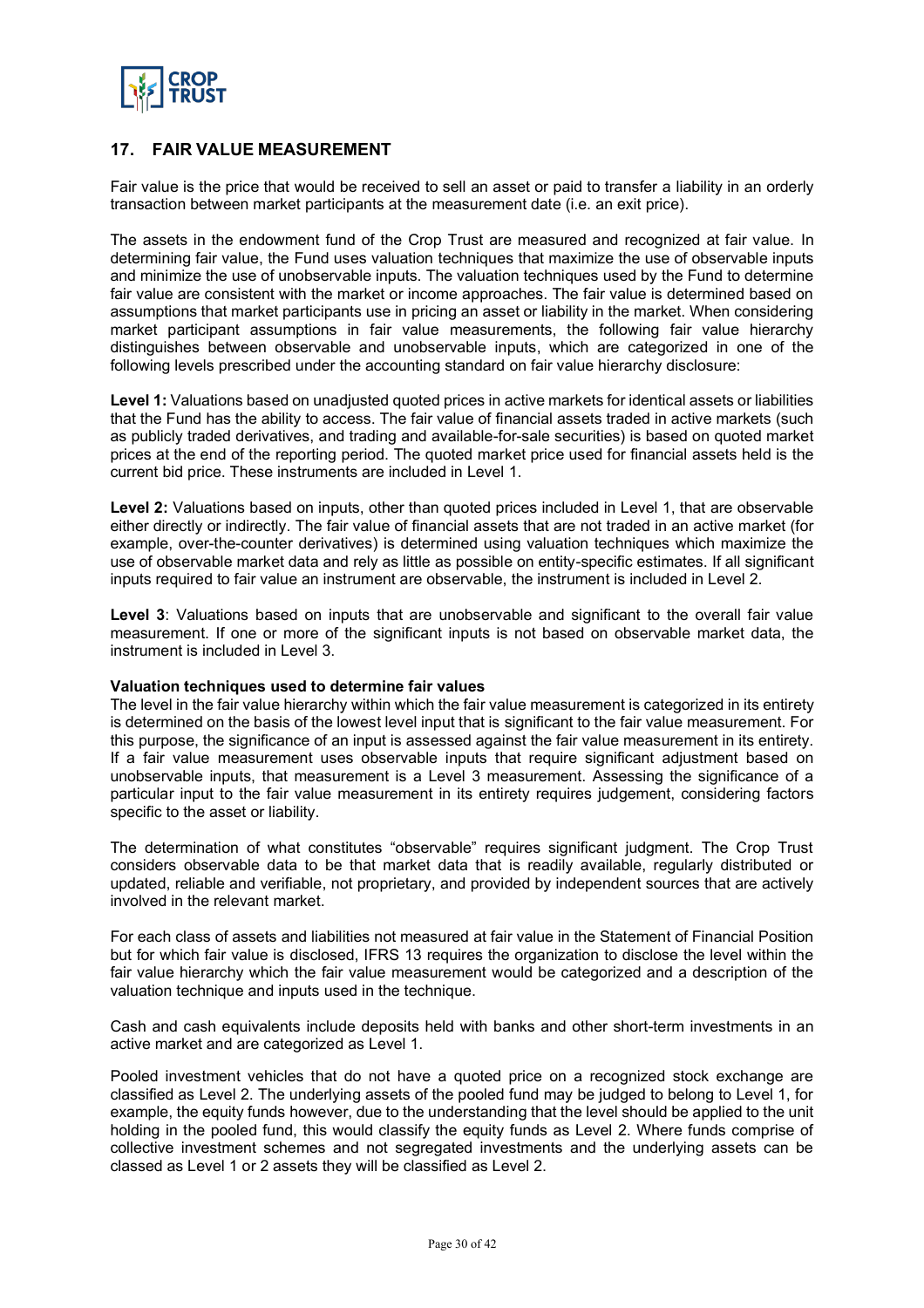

If no trade prices are available, prices are determined with the aid of valuation models which are agreed between the custodian and the investment company and are based as far as possible on the market parameters.

The Fund's assets and liabilities recorded at fair value have been categorized based upon a fair value hierarchy as described above.

The following tables present the composition of the funds held by the investment managers (comprising of the endowment fund balance and amounts to be withdrawn as per Note 16 including amounts held in trust in the form of cash and cash equivalents measured at fair value as at 31 December 2021 and 31 December 2020 (in thousands):

| <b>USD Endowment Fund Portfolio</b><br>At 31 Dec 2021                                                                                                                            | Level <sub>1</sub>                        | Level <sub>2</sub>                                             | Level 3                            | <b>Total</b>                                                                       |
|----------------------------------------------------------------------------------------------------------------------------------------------------------------------------------|-------------------------------------------|----------------------------------------------------------------|------------------------------------|------------------------------------------------------------------------------------|
| <b>Financial assets</b>                                                                                                                                                          | <b>USD'000</b>                            | <b>USD'000</b>                                                 | <b>USD'000</b>                     | <b>USD'000</b>                                                                     |
| Financial assets at FVPL*<br>Equities<br>Bonds/ Credit<br><b>Hedge Funds</b><br>Commodities<br>Convertibles<br><b>Private Markets</b><br>Cash & Other                            | 36,122<br>21,780<br>1,264                 | 174,021<br>45,154<br>2,180<br>7,142<br>9,059                   | 10,480<br>31,133                   | 210,143<br>66,934<br>10,480<br>2,180<br>7,142<br>31,133<br>10,323                  |
| <b>Total financial assets</b>                                                                                                                                                    | 59,166                                    | 237,556                                                        | 41,613                             | 338,335                                                                            |
| <b>EUR Endowment Fund Portfolio</b><br>As at 31 Dec 2021                                                                                                                         | Level 1<br><b>USD'000</b>                 | Level <sub>2</sub><br><b>USD'000</b>                           | Level 3<br><b>USD'000</b>          | <b>Total</b><br><b>USD'000</b>                                                     |
| Financial assets at FVPL*<br>Equities<br><b>Bonds</b><br><b>Total financial assets</b>                                                                                           |                                           | 9,954<br>55,209<br>65,163                                      |                                    | 9,954<br>55,209<br>65,163                                                          |
| <b>GRAND TOTAL 2021</b>                                                                                                                                                          | 59,166                                    | 302,719                                                        | 41,613                             | 403,498                                                                            |
| <b>USD Endowment Fund Portfolio</b>                                                                                                                                              |                                           |                                                                |                                    |                                                                                    |
| At 31 Dec 2020                                                                                                                                                                   | Level 1                                   |                                                                |                                    |                                                                                    |
|                                                                                                                                                                                  |                                           | Level <sub>2</sub>                                             | Level 3                            | <b>Total</b>                                                                       |
| <b>Financial assets</b><br>Financial assets at FVPL*<br>Equities<br>Bonds/ Credit<br><b>Hedge Funds</b><br>Commodities<br>Convertibles<br><b>Private Markets</b><br>Cash & Other | <b>USD'000</b><br>29,533<br>25,882<br>883 | <b>USD'000</b><br>164,510<br>49,808<br>2,277<br>7,679<br>1,218 | <b>USD'000</b><br>10,275<br>12,038 | <b>USD'000</b><br>194,043<br>75,690<br>10,275<br>2,277<br>7,679<br>12,038<br>2,101 |
| <b>Total financial assets</b>                                                                                                                                                    | 56,298                                    | 225,492                                                        | 22,313                             | 304,103                                                                            |
| <b>EUR Endowment Fund Portfolio</b><br>At 31 Dec 2020                                                                                                                            | Level 1<br><b>USD'000</b>                 | <b>Level 2</b><br><b>USD'000</b>                               | Level 3<br><b>USD'000</b>          | <b>Total</b><br><b>USD'000</b>                                                     |
| Financial assets at FVPL*<br>Equities<br><b>Bonds</b><br>Cash & Other                                                                                                            |                                           | 10,911<br>57,285                                               |                                    | 10,911<br>57,285                                                                   |
| <b>Total financial assets</b>                                                                                                                                                    |                                           | 68,196                                                         |                                    | 68,196                                                                             |

\*FVPL – changes in fair value are recognized in Statement of Activities and other Comprehensive Income as they arise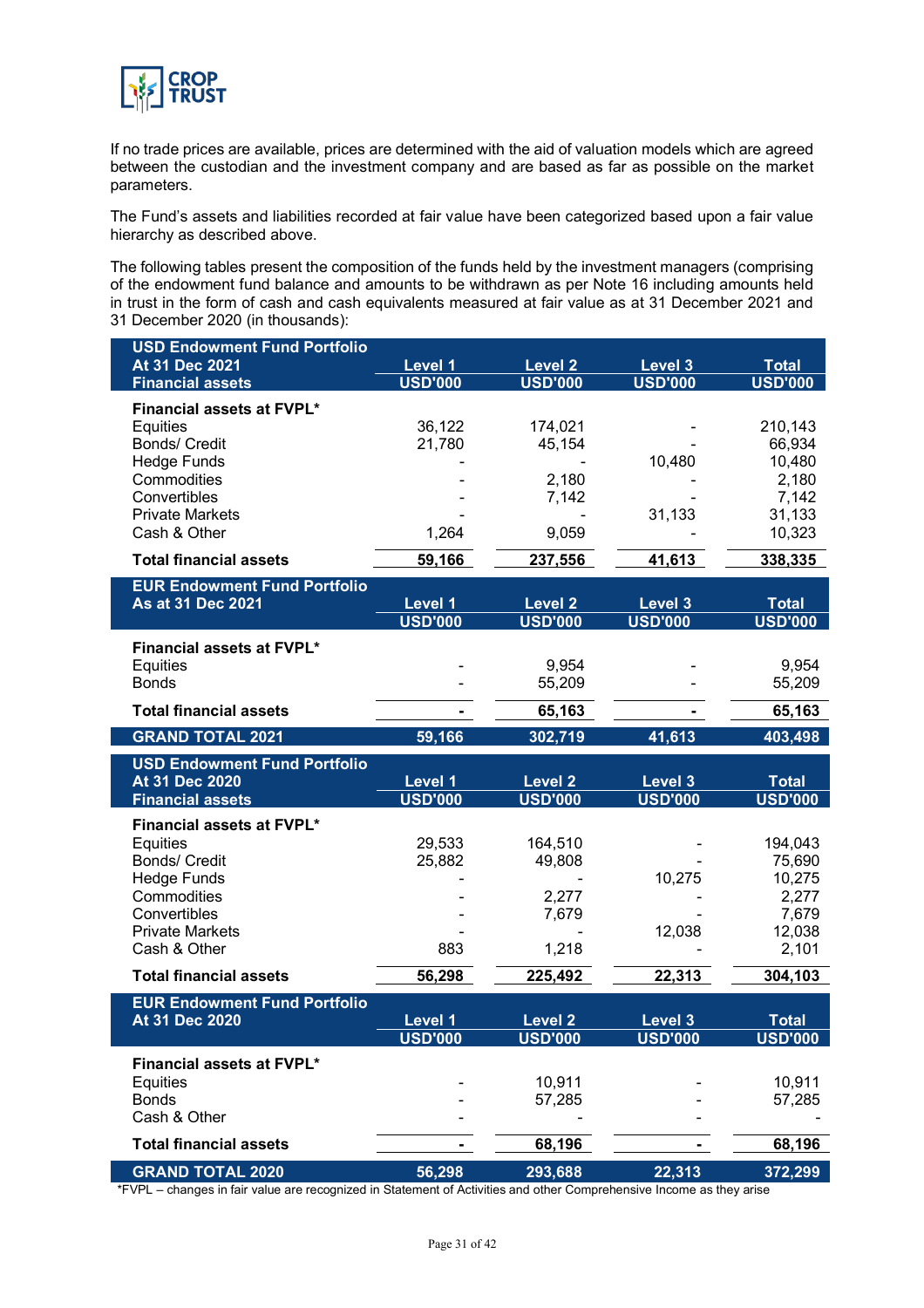

#### **Level 3 Fair value measurements**

The use of valuation techniques for Level 3 investments involve consideration of whether discounts or premiums, if any, are to be applied to the net asset value of the underlying collective investment scheme. No significant premiums or discounts have been applied to the net asset value at 31 December 2021, or 31 December 2020.

The investments are classified as Level 3 due to the inherent nature of these investments (i.e. sidepockets, funds with restricted liquidity and the fact that some of the inputs into the valuation were not observable on the market).

The following table presents the changes in Level 3 items for the periods ending 31 December 2021 and 31 December 2020.

|                                                                                           | <b>Hedge fund</b> | <b>Private</b><br><b>Market</b> |
|-------------------------------------------------------------------------------------------|-------------------|---------------------------------|
|                                                                                           | <b>USD'000</b>    | <b>USD'000</b>                  |
| Opening Balance 1 January 2020<br>Acquisitions<br>Gains recognised in permanent net asset | 10.468<br>(193)   | 9.425<br>2,020<br>593           |
| Closing balance as at 31 December 2020                                                    | 10.275            | 12,038                          |
| Acquisitions<br>(Losses)/Gains recognized in permanent net asset                          | 205               | 10.520<br>8,575                 |
| Closing balance as at 31 December 2021                                                    | 10,480            | 31,133                          |

\* includes unrealized gains or (losses) recognized in profit or loss attributable to balances held at the end of the reporting periods

There were no transfers to other levels in the fair value hierarchy in 2021. There are acquisitions included in the amount of USD 10,520K in Private Markets.

The private market investments included in the majority of collective investment schemes classified in Level 3 have been valued on the basis of the net asset value (NAV) of the underlying fund without adjustment, which the Directors believe is an appropriate measurement of fair value as at the financial period end date.

In relation to Funds invested in Level 3, assuming everything remained equal, but the NAV prices were changed by 3% then the fair value of Level 3 investments would change as outlined in the following table.

| <b>Fund</b>           | 2021           | 2020           |
|-----------------------|----------------|----------------|
|                       | <b>USD'000</b> | <b>USD'000</b> |
| Hedge fund            | 4 <sup>1</sup> | 26             |
| <b>Private Market</b> | 934            | 361            |

#### **Loan and other Fair value measurements**

The fair value of USD 63,400K of the concessional loan is calculated with the aid of the discounted cash flow method based on observable interest rates and exchange rates and accordingly classified as a Level 2 instrument.

For cash and cash equivalents, receivables and payables the carrying amounts approximate fair value, because of the short maturity of these instruments, and therefore fair value information is not included in the notes.

#### **18. RISK MANAGEMENT**

As an international organization, the Crop Trust is exposed to financial risks in the normal course of business. A major objective of the organization's policy is to minimize the impact of market, liquidity and default risks on the value of the organization in order to avoid adverse fluctuations in cash flows and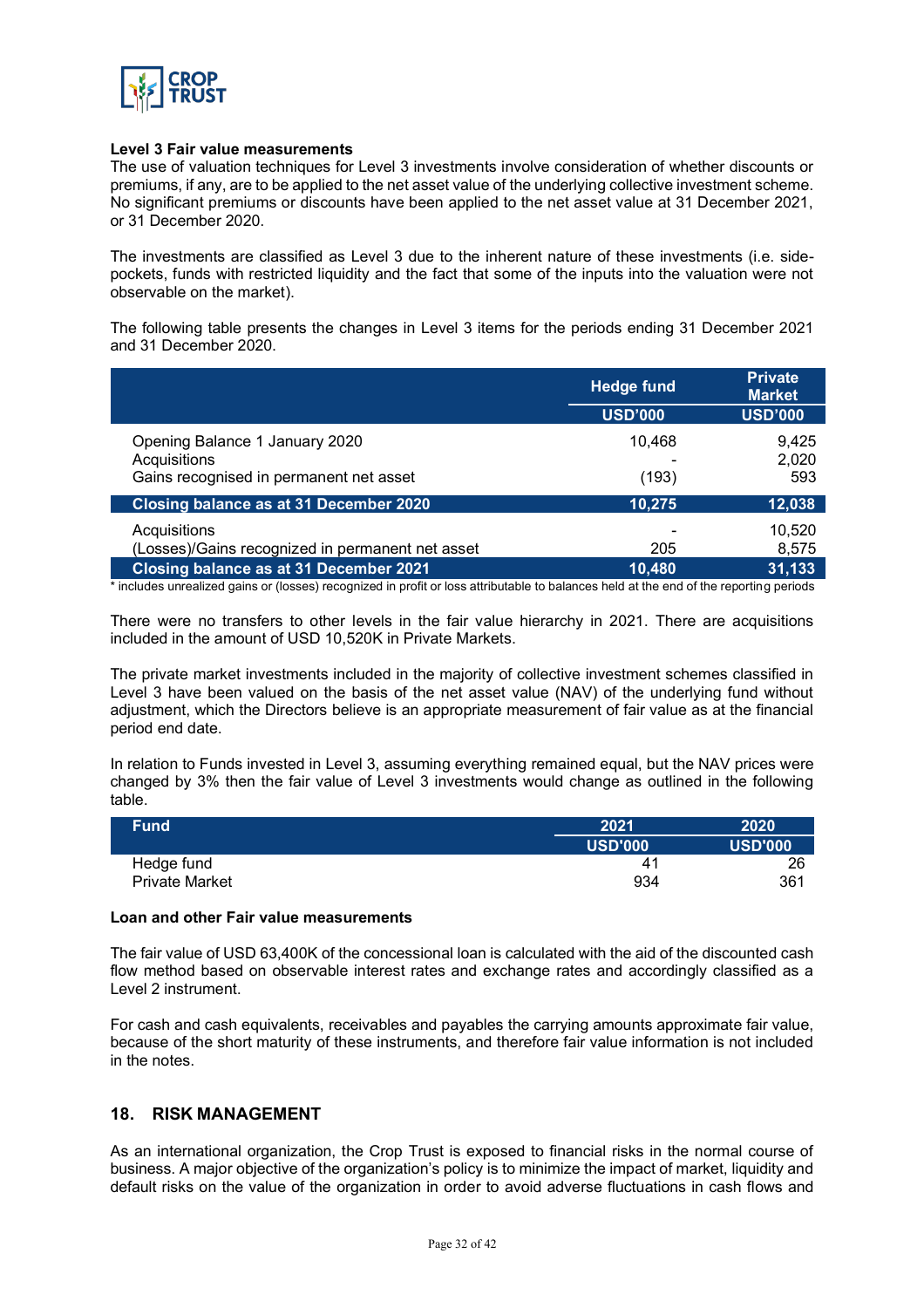

earnings without forgoing the opportunity to benefit from positive market trends. For this purpose, a systematic financial risk management system has been established. Interest rate and exchange rate risks are managed in accordance with established corporate policies.

#### **Market risk**

Market risk can be subdivided into exchange rate, interest rate and commodity/other price risk. The organization's risk management is carried out by the finance department under policies approved by the Finance and Investment Committee and the Executive Board of Directors. The finance department works in close collaboration with the investment fund managers to identify, evaluate and manage financial risks. The management of these risks is explained below.

#### **Exchange Rate Risk**

Exchange rate risk arises from future commercial transactions and recognized asset and liabilities denominated in a currency that is not the functional currency of the organization. To the extent that assets are denominated in a different currency (or in currencies in different proportions) compared to expected spending, there is a risk that adverse currency moves could impact the ability of the Crop Trust to meet its obligations. The Crop Trust values its assets and considers its risk in USD terms as the Crop Trust has a global remit and spending can be made in a variety of currencies. The Crop Trust holds endowment funds in USD and EUR with the objective of minimizing its currency risk exposure. Spending from the Funds is predominantly in the currency of the fund. The Crop Trust aims to maintain well diversified portfolios by currency and does not consider it cost effective to hedge currency exposure (for example, into USD).

The exchange rate risks associated with the concessional loan include the risk that investments do not keep pace with inflation or the risk of a mismatch between the currency of debt service obligations and of the currency of invested loan principal and associated investment returns. The EUR denominated concessional loan is expected to be repaid with receipts from the EUR denominated endowment fund. The loan proceeds and interest subsidies have been invested within a separate EUR investment fund which mitigates the currency risk by matching the currency of the loan and its debt service obligations to the currency of the invested assets and to the corresponding investment income. In addition, net income generated by the investment in the separate EUR investment fund could be used in full, with no further currency risks attached, to support project and operational expenses of the Crop Trust Secretariat in EUR.

The following table summarizes the impact of the increase or decrease in USD exchange rate by 10 percent on total net asset as at 31 December 2021 and 31 December 2020 are as follows:

| <b>Exchange Rate Risk</b>             |                |          |
|---------------------------------------|----------------|----------|
|                                       | 2021           | 2020     |
|                                       | <b>USD'000</b> | USD'000  |
| USD exchange rate - increase 10%*     | (17.979)       | (17,599) |
| USD exchange rate - decrease 10%*     | 17.979         | 17.599   |
| *Holding all other variables constant |                |          |

#### **Interest Rate Risk**

Interest rate management protects net income from the negative effects of fluctuations in market interest rates. Interest rate risk is managed by using derivative and non-derivative financial assets. The aim is to achieve an appropriate ratio of fixed and variable rates taking costs and risk into account.

The Crop Trust's main interest rate risks arise from long-term investments in the endowment funds, one of which holds the EUR concessional loan. The Crop Trust manages the risk associated with the loan by investing the loan proceeds in order to earn an expected average investment return of approximately 3% p.a. The net annual margin of ca. 2% between the expected investment return and the loan interest allows the Crop Trust to build a financial buffer to protect itself against a possible shortfall of investment income against the interest to be paid to the lender. The loan period of 15 years provides a sufficiently long investment horizon to accommodate possible short-term capital market volatility without jeopardizing the long-term investment performance of the invested loan principal. In addition, the loan has a fixed interest rate for the full term of the loan, thereby providing a predictable cost structure.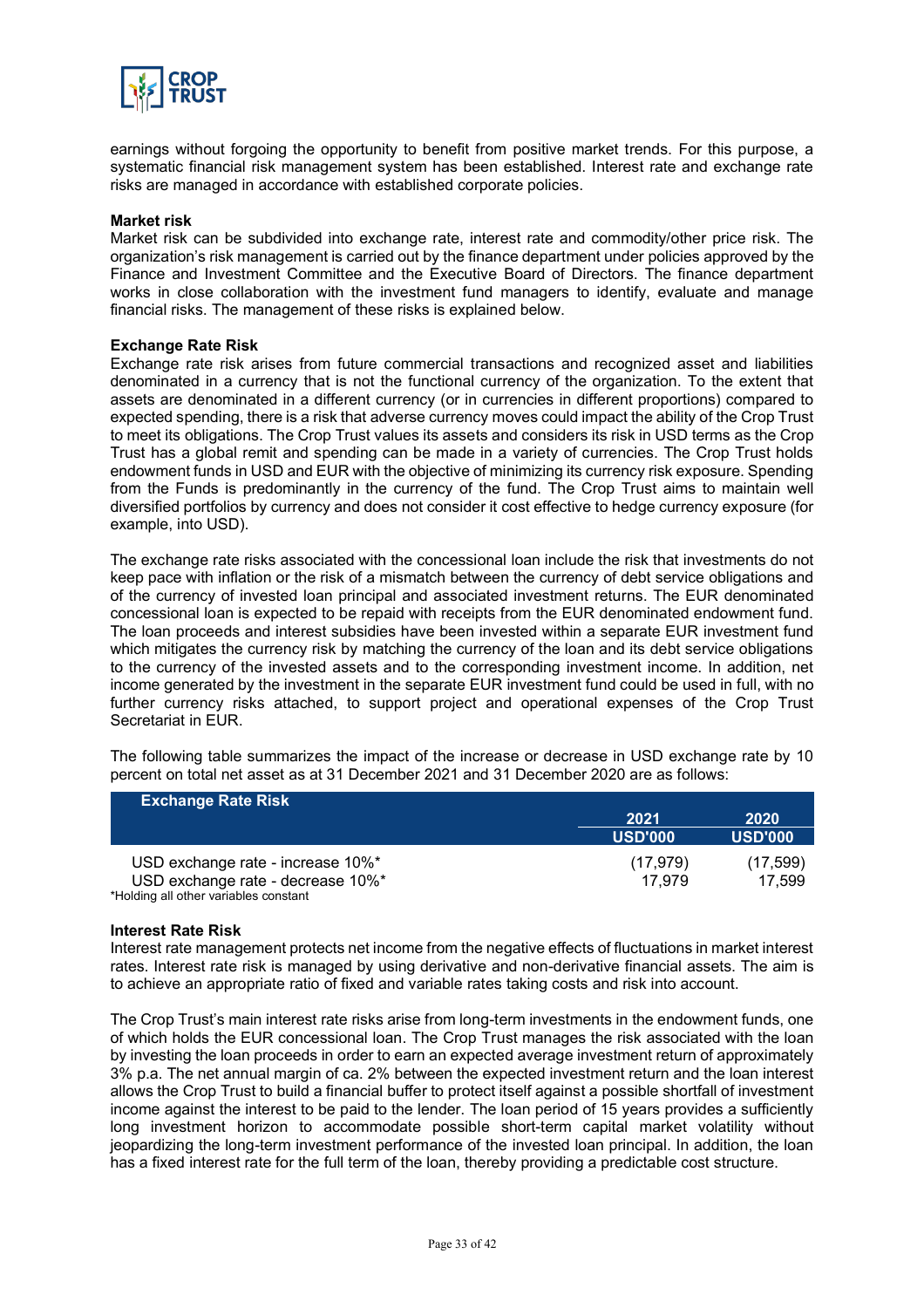

The interest rate risk of the USD endowment fund is managed by maintaining a well-diversified portfolio. The fund is exposed to interest rate risk due to the pooled funds and also to overseas interest rate risk as part of the investment strategy is to invest globally to add value. In addition to maintaining well diversified portfolios in the two dominant currencies of the Crop Trust's operation, interest rate risk is also managed by entering into operational contracts in the currencies of the underlying expenditure involved, that is, USD or EUR to reduce exposure to interest rate fluctuations.

The following table summarizes the impact of an increase or decrease in USD interest rates by 1 percent on total net asset as at 31 December 2021 and 31 December 2020 are as follows:

| <b>Interest Rate Risk</b>             | Impact on total net asset |         |  |
|---------------------------------------|---------------------------|---------|--|
|                                       | 2021                      | 2020    |  |
|                                       | USD'000                   | USD'000 |  |
| USD interest rate - increase 1%*      | (483)                     | (547)   |  |
| USD interest rate - decrease 1%*      | 640                       | 692     |  |
| *Holding all other variables constant |                           |         |  |

The following table summarizes the impact of an increase/decrease in bond prices by 5 percent on total net assets. The price risk of the bonds relates primarily to the interest risk whereas credit risk has no material impact.

| <b>Price risk</b>                                                 | Impact on total net asset |                |  |
|-------------------------------------------------------------------|---------------------------|----------------|--|
|                                                                   | 2021                      | 2020           |  |
|                                                                   | <b>USD'000</b>            | <b>USD'000</b> |  |
| Bond price - increase 5%                                          | 6.107                     | 6.638          |  |
| Bond price - decrease 5%<br>*Holding all other variables constant | (6, 107)                  | (6,638)        |  |

#### **Commodity / Equity Price Risk**

[Commodity price risk](https://www.investopedia.com/terms/c/commodity-price-risk.asp) is the volatility in fair value due to the price fluctuations. Commodity risk affects various sectors of the market as a commodity's price is affected by politics, seasonal changes, technology and current market conditions. Equity price risk is the risk that the fair value of equities will fluctuate because of changes in market prices.

The Crop Trust manages price risk exposure by constructing a diverse portfolio of investments across various markets and geographies. Diversification of the portfolio is done in accordance with the limits set by the organization.

The following table summarizes the impact of an increase/decrease in equity prices by 5 percent on total net assets.

| <b>Equity Price risk</b>                                                                          | Impact on total net asset |                     |  |
|---------------------------------------------------------------------------------------------------|---------------------------|---------------------|--|
|                                                                                                   | 2021                      | 2020                |  |
|                                                                                                   | <b>USD'000</b>            | USD'000             |  |
| Equity price - increase 5%<br>Equity price - decrease 5%<br>*Holding all other variables constant | 13.105<br>(13, 105)       | 11.374<br>(11, 374) |  |

#### **Credit Risk**

Credit risk arises from cash and cash equivalents, investments, receivables, derivatives and deposits with banks and financial institutions. The carrying amount of these instruments represents the maximum credit risk of the Crop Trust. At the reporting date, there were no significant arrangements which reduced the maximum credit risk.

Credit risk management divides default risks into the categories, namely, debtors and creditor risk, country risk and the risk of default by financial counterparties, that is, the risk that a counterparty will not fulfill its contractual obligations.

The Crop Trust has in place operating procedures with a stringent due diligence process for the selection of a counterparty before entering into contracts. For banks and financial institutions, only independently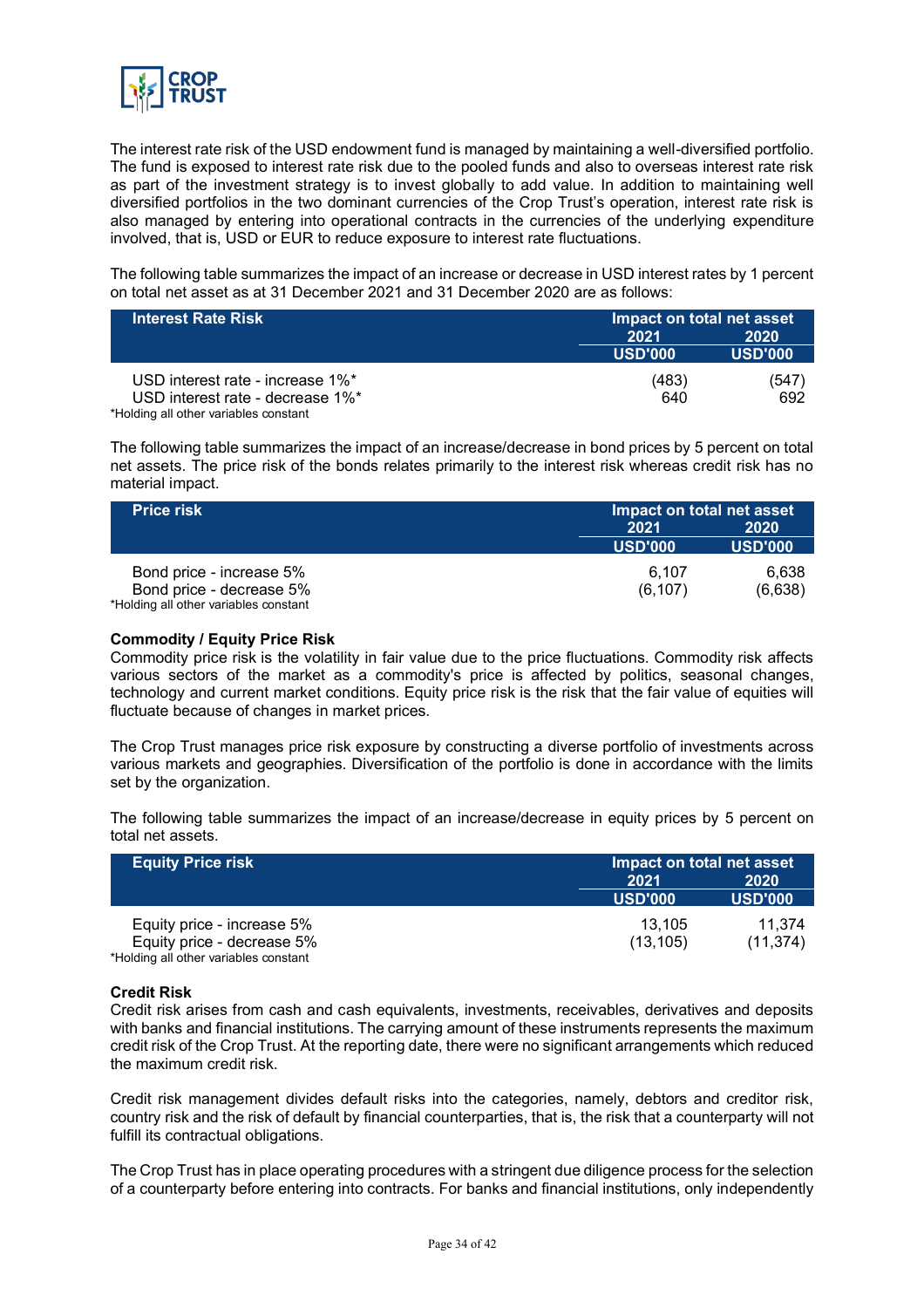

rated parties with a minimum rating of "A" are accepted. The debtors and creditor risk control assess their credit quality taking into account their financial position, past experiences and other factors. Default risks are analysed and monitored continuously with the aid of internal policy and procedures and strong reporting and interaction is implemented to limit risk exposure.

Country risk is also taken into account for donor agreements so that the overall risk assessment considers political risk factors. On the basis of this analysis, specific terms and conditions are defined in agreements with contracting parties. The Crop Trust sets high standards for the credit worthiness of counterparties.

The Crop Trust does not anticipate any debtor or creditor default as at 31 December 2021. Total "Receivable – other" amounts to USD 160K as at 31 December 2021 (see note 5 for details). "Receivable – other" does not contain any impairment and are not past due. Based on credit history, it is expected that these amounts will be received in full.

The risks associated with the loan are default and erosion risks. The risk of (a) not being able to repay the loan principal and/or interest due to a lack of funds at the loan repayment due date or (b) using endowment funds as ultimate resource to meet loan repayment obligations. The Crop Trust will manage this risk by restricting its withdrawals from investment income on invested loan principal to the actual returns generated minus any loan expenses. This will ensure that only actual net investment income earned will be withdrawn, therefore protecting against withdrawals from invested loan principal. In order to balance the level of funds available for investment with the level of funds withdrawn for funding Crop Trust's activity, the interest subsidies along with the loan principal have been invested, together with the interest subsidies being used up gradually by covering a set proportion of the periodic interest payments.

The Crop Trust manages this risk by investing the loan proceeds in order to earn an expected average investment return of around 3% p.a. The net annual margin of ca. 2% between the expected investment return and the loan interest allows the Crop Trust to build a financial buffer to protect itself against a possible shortfall of investment income and the interest to be paid to lenders. The loan time horizon of 15 years provides a sufficiently long investment horizon to accommodate possible short-term capital market volatility without jeopardizing the long-term investment performance of the invested loan principal.

#### **Liquidity Risk**

Prudent liquidity risk management implies maintaining sufficient cash and marketable securities and the availability of funding through an adequate amount of committed credit facilities to meet obligations when due and to close out market positions. Liquidity risk management occurs through business planning to ensure that the funds required to finance the current operating business and current and future investments are available at the right time and in the right currency at optimum cost. Liquidity requirements for business operations, investments and other financial activities are derived from financing status and liquidity planning, which form part of liquidity risk management.

Management sets liquidity targets and monitors performance against these targets on the basis of cash and cash equivalents and expected cash flows. The liquidity target set for the endowment fund is 80% redeemable within 3 months under normal market conditions and 5% redeemable within 7 days under normal market conditions. The fund was within target as at 31 December 2021.

The Crop Trust had cash and cash equivalents and current financial assets as at 31 December 2021 of USD 22,423K (2020: USD 19,720K). Approximately USD 6,672K of this amount will be used to settle grant payables in 2022. In addition, as at 31 December 2021, the Crop Trust met all payment terms agreed for financial liabilities.

The table below analyses the group's financial liabilities into relevant maturity groupings based on their contractual maturities for all non-derivative financial liabilities and derivative financial assets for which the contractual maturities are essential for an understanding of the timing of the cash flows.

The amounts disclosed in the table are the contractual undiscounted cash flows as at 31 December 2021 and 31 December 2020.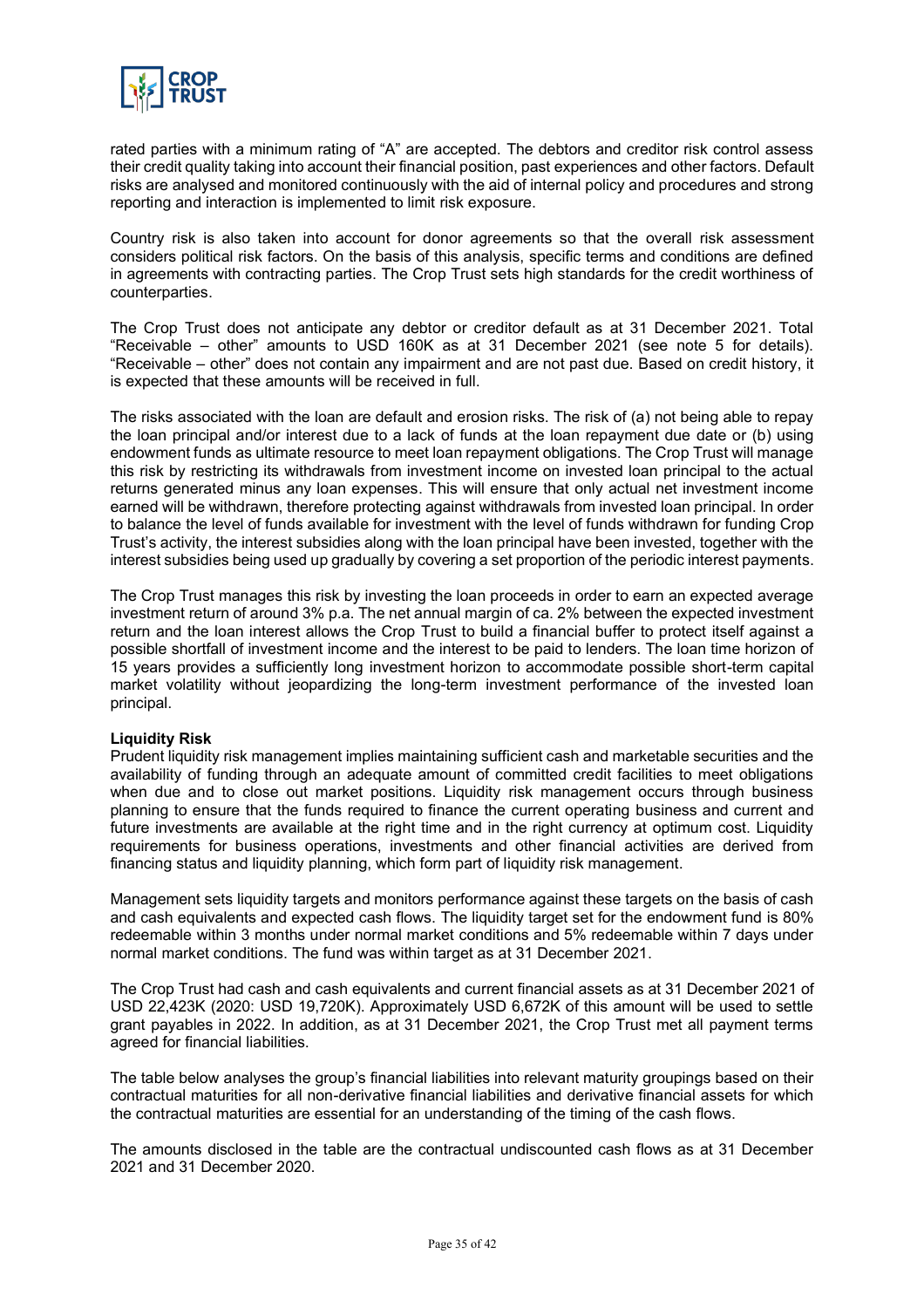

| <b>Contractual maturities of</b><br>financial liabilities as at 31 | Up to 1<br>year | $1-5$<br>years        | <b>More</b><br>than 5<br>years | <b>Total</b>   |
|--------------------------------------------------------------------|-----------------|-----------------------|--------------------------------|----------------|
| December 2021                                                      | <b>USD'000</b>  | <b>USD'000</b>        | <b>USD'000</b>                 | <b>USD'000</b> |
| Non-derivatives                                                    |                 |                       |                                |                |
| Payables                                                           | 7,010           |                       |                                | 7,010          |
| Accruals                                                           | 490             |                       |                                | 490            |
| <b>Borrowings</b>                                                  | 2,708           | 21,661                | 32,491                         | 56,860         |
| <b>Total non-derivatives</b>                                       | 10,207          | 21,661                | 32,491                         | 64,360         |
| <b>Derivatives</b>                                                 |                 |                       |                                |                |
| Trading derivatives                                                | 10,480          |                       |                                | 10,480         |
| <b>Total Derivatives</b>                                           | 10,480          | $\mathbf{0}$          | 0                              | 10,480         |
|                                                                    |                 |                       |                                |                |
|                                                                    |                 |                       |                                |                |
|                                                                    |                 |                       | <b>More</b>                    |                |
| <b>Contractual maturities of</b><br>financial liabilities as at 31 | Up to<br>1 year | $1-5$<br><b>vears</b> | than 5<br>years                | <b>Total</b>   |
| December 2020                                                      | <b>USD'000</b>  | <b>USD'000</b>        | <b>USD'000</b>                 | <b>USD'000</b> |
| Non-derivatives                                                    |                 |                       |                                |                |
| Payables                                                           | 6,786           |                       |                                | 6,786          |
| Accruals                                                           | 492             |                       |                                | 492            |
| <b>Borrowings</b>                                                  |                 | 20,392                | 40,785                         | 61,177         |
| <b>Total non-derivatives</b>                                       | 7,278           | 20,392                | 40,785                         | 68,455         |
| <b>Derivatives</b>                                                 |                 |                       |                                |                |
| Trading derivatives                                                | 10,697          |                       |                                | 10,697         |

Repayment of contractual obligations, in particular on the concessional loan, is ensured by the assets of the endowment fund.

#### **Additional Information on Risk Management of the Financial Assets**

The Investment Policy Statement ("IPS") issued by the Executive Board ("the Board") of the Crop Trust, affirms the investment principles that govern decisions about the investment of the Crop Trust's Endowment Fund ("the Fund"). This policy provides guidelines for the prudent management of the endowment fund of the Crop Trust and prioritizes the preservation of capital ahead of maximization of investment returns in order to minimize risk exposure.

The investment objective of the USD Fund is to earn returns sufficient to outpace spending, maintaining the Fund's real purchasing power over time and, if possible, growing it. With this goal in mind the Fund aims to attain an annualized real total return<sup>1</sup> of at least 4%, net of fees, over rolling ten-year periods.

The investment objective of the EUR Fund is to earn returns which exceed loan interest, maintaining the Fund's real value over time to cover the loan repayment. The fund aims to earn an expected average annual investment return of approximately 3%.

A further objective is to align investments to the Crop Trust's core mission to ensure the conservation and availability of crop diversity for food security worldwide. The Crop Trust's Responsible Investment Policy was approved by the Executive Board on 21 March 2018 with a revised Statement of Investment Beliefs and Investment Policy Statement approved by the Executive Board on 30 October 2019.

The Crop Trust believes that mitigating risk and capturing investment opportunities driven by the integration of environmental, social and governance (ESG) issues may have a material impact on investment returns across all asset classes. Therefore, the Crop Trust considers ESG integration into its investment process to be an important component of its investment strategy and could support the

<sup>&</sup>lt;sup>1</sup> Real total return is the sum of realized and unrealized capital appreciation (or loss) and income in the form of dividends and interest, adjusted for inflation as measured by the U.S. Consumer Price Index.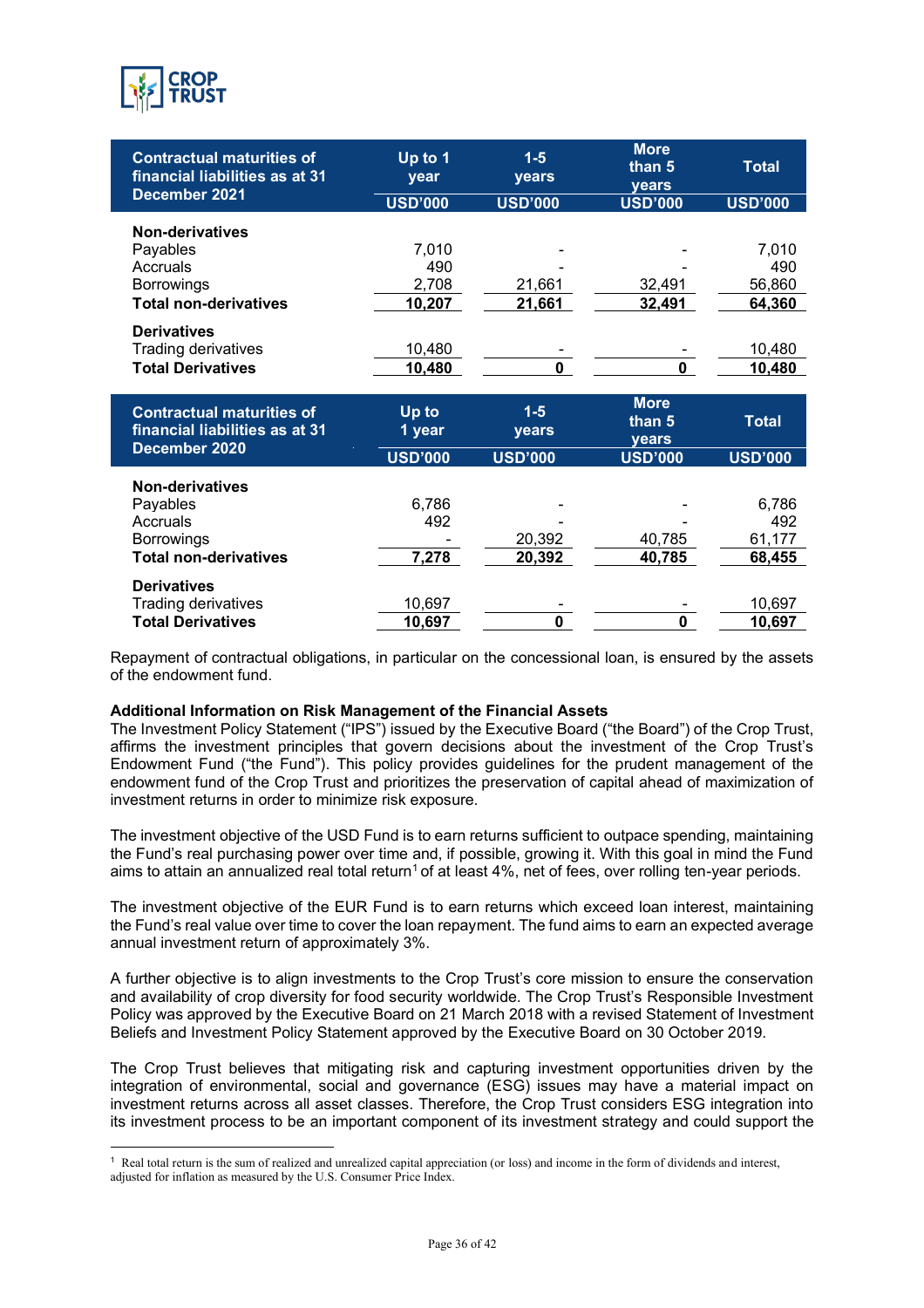

broader mission and objectives of the Crop Trust. The Crop Trust also believes that factors beyond financial considerations may impact the assets within the endowment portfolio and that investments should be consistent with the Crop Trust's values and protect the Crop Trust's reputation. Climate change specifically poses a financial risk and therefore it is appropriate that the Crop Trust takes this into consideration in setting asset allocation and selecting investment managers.

The Endowment Fund achieves its investment objectives above within risk levels deemed appropriate by the Finance and Investment Committee (FIC) and consistent with the Executive Board approved Investment Policy Statement as follows:

- (a) Taking a longer-term approach to risk management, the probability of delivering a negative real return over a 10-year period should be maintained below 20%.
- (b) Conditional Value at Risk the forward looking one-year conditional value at risk, at a 95% probability level, should be less than 25% of the value of the Fund.
- (c) On a forward-looking basis, the aim should be to maintain the annualized 10-year volatility of the portfolio within a target range of 10-13% per annum.

The investment performance of the Fund is monitored against the investment return objectives, risk tolerances and liquidity requirements set out in the Investment Policy Statement. Performance reports generated by the Investment Managers are consolidated quarterly and reviewed by the FIC. The evaluation of overall investment performance results is assessed over significantly longer periods of time meant to capture a full economic cycle, such as rolling ten-year periods.

In addition to the above, risk reporting assesses the additional financial risks incurred by the Crop Trust in pursuing its investment objectives, as well as analysis of whether the expected returns justify the risks taken. In addition to the those covered above these financial risks include, but are not limited to:

#### ● **Concentration Risk**

The Executive Board recognizes the risks that may arise from the lack of diversification of investments. The Investment Managers therefore aim to ensure their asset allocation results in an adequately diversified portfolio. Some investment exposure is obtained via pooled vehicles. The concentration risk target of no more than 60% of the portfolio held in any single asset class is monitored by management.

#### ● **Operational Risk**

This is the risk of inadequate or failed internal procedures and systems, inadequate capacity or external events (including legal risks) in the facilitation and administration of a new type of financial resource. To mitigate against this risk, the Crop Trust conducts periodic assessments of its internal capacity as well as the systems and procedures in place. To this effect, the relevant risk indicators relating to these issues are integrated into the Crop Trust's overall institutional risk management procedures and policies.

#### **Donor Liability risks**

This is the risk of Crop Trust's donors being liable for acts or obligations of the Crop Trust or to have any actual or contingent liability arising out of their donations. This is not an actual risk in the Crop Trust's donors' case, as the acceptance of the loan would not impose any actual or contingent liabilities for current or future donors providing grant contributions to the Crop Trust.

#### ● **Corona Virus risks**

Due to the structure of the Crop Trust, the endowment fund is subject to fluctuations in the global financial markets. From January 2020 the Corona virus had a significant impact on the financial markets which were initially subject to strong volatility throughout quarters 1 and 2 in 2020. However, the endowment fund is highly diversified and structured for the long-term so that it can withstand short-term market dislocations in order to achieve its objectives and these dislocations did not trigger structural changes to the strategic asset allocation of the portfolio. The Crop Trust is fortunate to have strong liquidity and a very long-term perspective.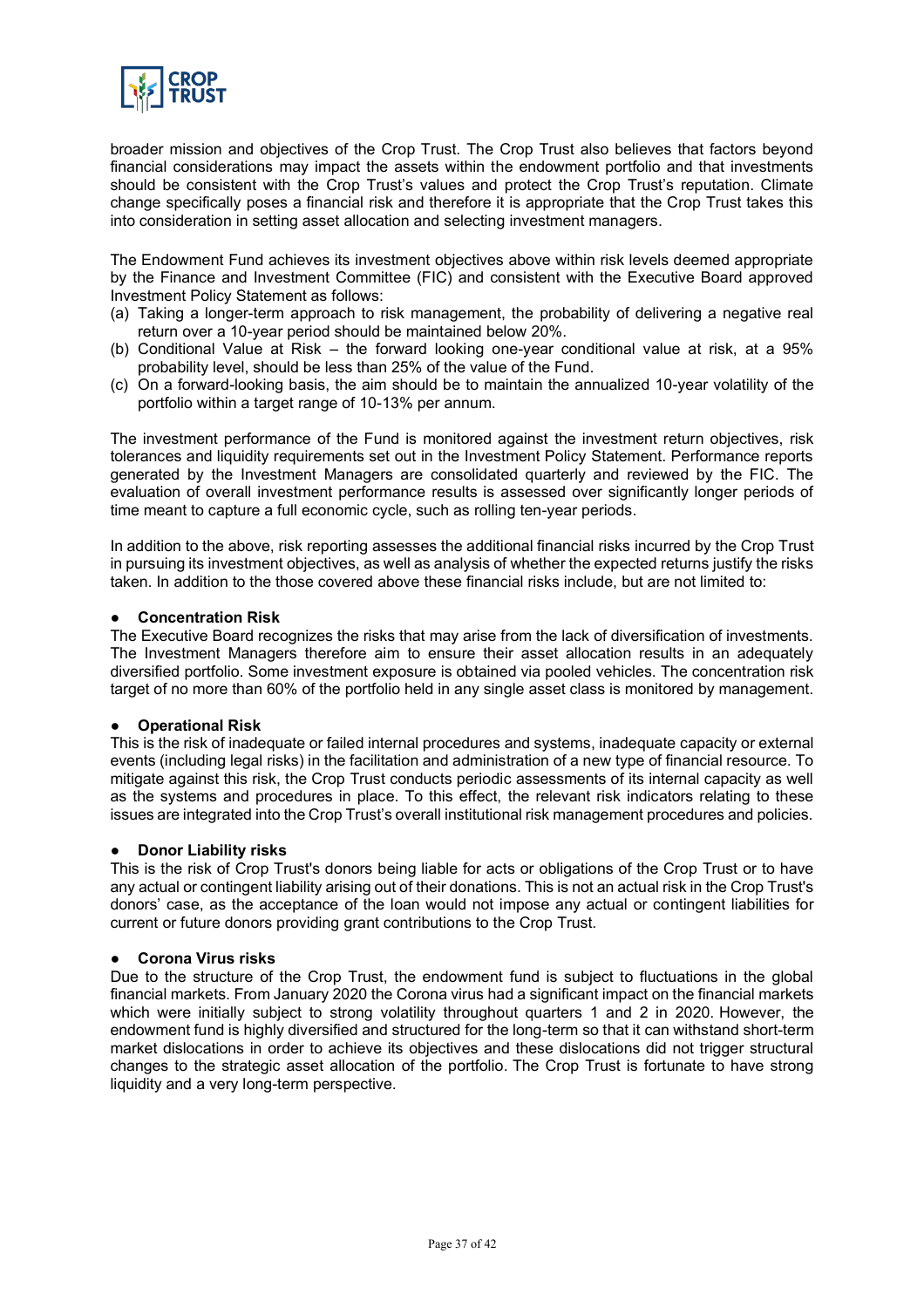

The above risks relate to the specific financial risks that may be created by financial assets and liabilities. There are also other, general risks that the Crop Trust faces in its normal operations, for example, the risk of short-term capital market volatility that is inherent in any endowment structure, such as that of the Crop Trust. These will be mitigated through the institutional Risk Management process of the Crop Trust and the associated metrics, as adapted to cover the aspects related to the loan.

#### **19. REVENUE AND GAINS**

Total revenue and gains recognized in 2021 amount to USD 33,907K (2020: USD 44,077K) which includes USD 25,371K (2020: USD 26,157K) grant revenue released from restrictions.

The following table provides further details of revenue.

|                                                        | 2021            | 2020             |
|--------------------------------------------------------|-----------------|------------------|
|                                                        | <b>USD'000</b>  | <b>USD'000</b>   |
| <b>Grant Revenue</b><br>Contribution to Endowment Fund | 25.371<br>7,648 | 26,157<br>17,031 |
| Contribution to loan interest<br>Other revenue         | 826             | 784              |
| Other Miscellaneous income                             | 60<br>2         | 61<br>44         |
| <b>TOTAL</b>                                           | 33,907          | 44.077           |

#### **20. EXPENSE AND LOSSES**

Expenses and losses are recorded on an accrual basis in the Statement of Activities in the period in which the cost is incurred.

Program expenses, including personnel costs, amounted to USD 33,370K in 2021 (2020: USD 30,931K). The Crop Trust continued to work with International Genebanks under the agreement with the Consortium of International Agricultural Research Centers (CGIAR) for the Genebank Platform program and other partners including the Norwegian Agency for Development Co-operation, the Federal Office for Agriculture and Food, the Federal Ministry for Economic Cooperation and Development in Germany and the European Commission. 2021 was the final year of two major projects implemented by the Crop Trust in conjunction with partners, that is, the Crop Wild Relatives project and the Genebank Platform program. The Crop Trust also started two new projects; Biodiversity for Opportunity, Livelihoods and Development "BOLD-CWR", under the agreement with the Government of Norway and "Strategic Development of the Global Crop Diversity Trust" under the agreement with the Government of Germany GIZ/BMZ.

The Biodiversity for Opportunity, Livelihoods and Development "BOLD-CWR project supported by the Government of Norway is a 10 year project consisting of 3 phases. The agreement for Phase 1 commenced mid-way through 2021 and covers the period 2021-2024 with a total budget of USD 28 million.

The agreement with the Consortium of International Agricultural Research Centers (CGIAR) for the Genebank Platform program to support the international genebanks in helping them to upgrade to international standards concluded at the end of 2021. The Crop Trust will continue to work with international genebanks providing long term funding for essential operations under either Long-Term Grants or Long Term Partnership agreements with the genebanks.

During 2021 the Crop Trust entered into a project agreement with GIZ/BMZ entitled "Strategic Development of the Global Crop Diversity Trust" which is a 3 year project with a budget allocation to the Crop Trust of EUR 2.25 million. The project will support the institutional development and strategic repositioning of the Crop Trust particularly relating to sustainable financing. The overarching objective of the project is to strengthen the role of the Crop Trust in the conservation and use of agrobiodiversity.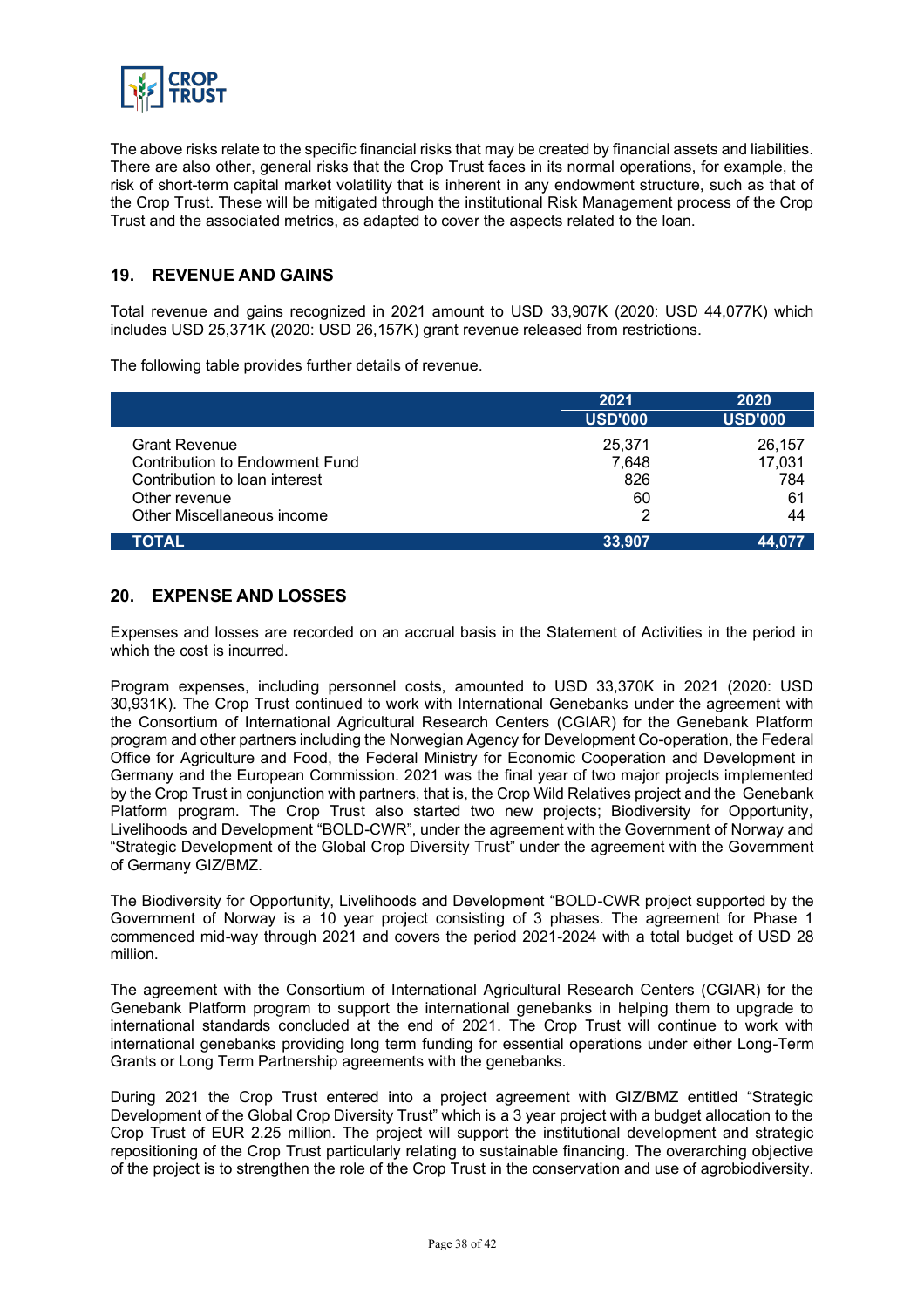

Management and general expenses include administrative salaries, travel, external affairs, institutional communications, professional services and IT/Facilities. Expenditure increased from USD 1,865K in 2020 to USD 2,198K in 2021. The increase primarily relates to increases in personnel expenses due to an increase in full time equivalent staff members in 2021, staff movements, the reclassification of staff between programs and management and general expenses and foreign exchange movements upon conversion of salaries paid in EUR and converted into USD for financial reporting purposes. In addition, there was an increase in facilities expenses as a result of the implementation of the new information system. Savings were also realised because of a reduction in travel, governance, and professional services activities due to Covid19 related travel restrictions in 2021. The strategic development project (GIZ/BMZ) also covered some activities that would traditionally fall under external affairs which has resulted in lower external affairs costs included under management and general expenditure.

As at 31 December 2021 the Crop Trust employed 36 full time equivalent staff members (2020: 33.6). Total personnel costs, across programs and operations for 2021 amounted to USD 4,191K (2020: USD 3,973K).

The following table provides further details of expenses as at 31 December 2021 and 31 December 2020. Please note that in this table personnel costs have been split across program direct expenses and management and general expenses.

|                                        | 2021           | 2020           |
|----------------------------------------|----------------|----------------|
|                                        | <b>USD'000</b> | <b>USD'000</b> |
| <b>Program direct expenses</b>         |                |                |
| Genebank grants                        | 29,076         | 26,776         |
| Personnel expenses                     | 2,697          | 2,776          |
| Professional services                  | 1,337          | 1,131          |
| Supplies & Services                    | 191            | 125            |
| Travel                                 | 69             | 123            |
| <b>Total Program direct expenses</b>   | 33,370         | 30,931         |
| <b>Management and general expenses</b> |                |                |
| Personnel expenses                     | 1,494          | 1,197          |
| Travel                                 | 3              | 12             |
| Governance                             | 42             | 51             |
| <b>External Affairs</b>                | 86             | 129            |
| Communications                         | 87             | 64             |
| Professional services                  | 112            | 143            |
| <b>Facilities</b>                      | 374            | 269            |
| Total Management and general expenses  | 2,198          | 1,865          |
| <b>GRAND TOTAL</b>                     | 35,568         | 32,796         |

#### **21. FINANCE INCOME AND EXPENSES**

Finance income and expenditure consists of the net gains on the endowment funds, investment management fees, loan interest and net foreign exchange (FX) revaluation gains and losses totalling USD 35,608K in 2021 (2020: USD 40,836K). FX revaluation loss in 2021 includes a book loss of USD 62K from the revaluation of the operational bank accounts.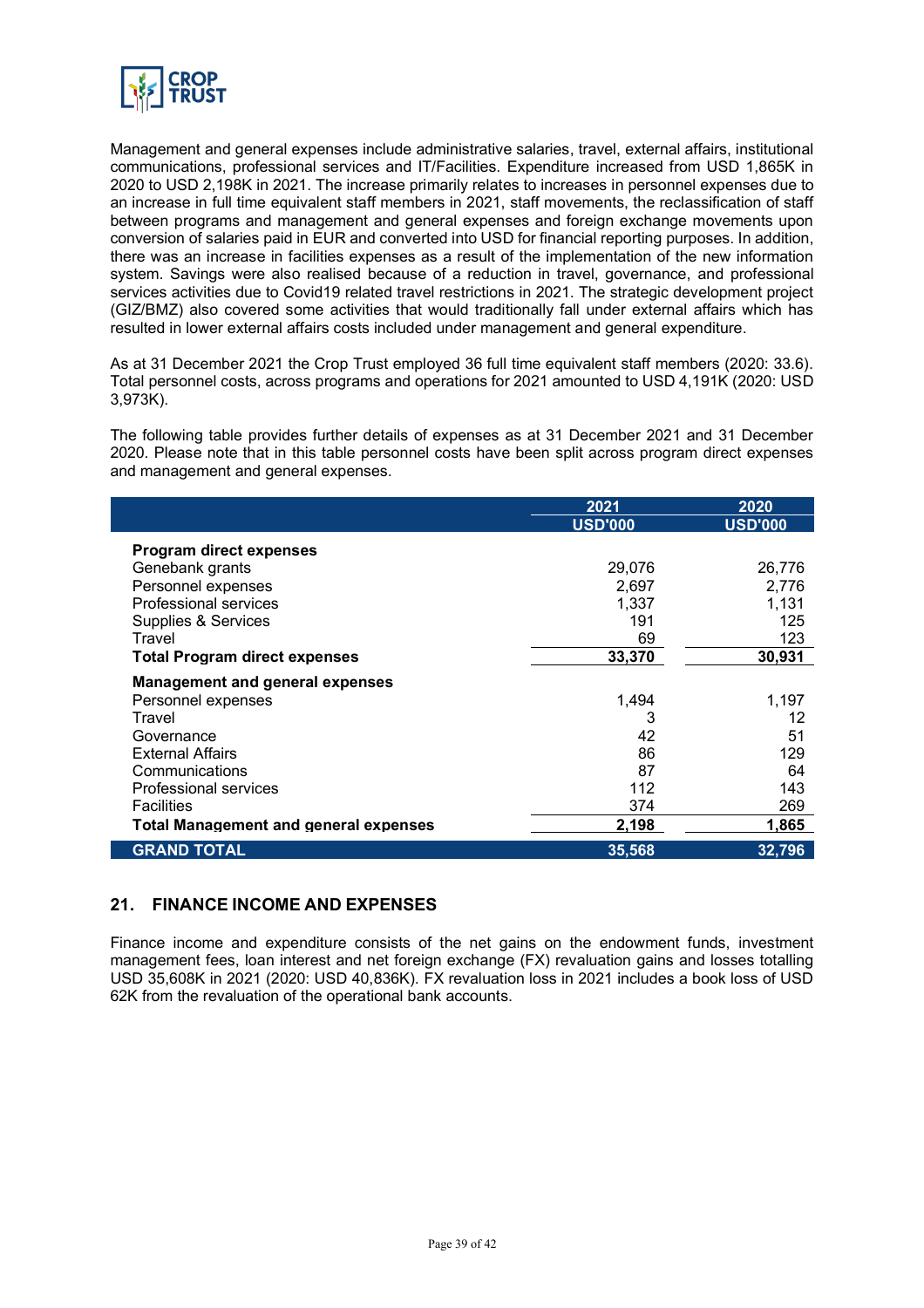

|                                                                              | 2021                  | 2020                  |
|------------------------------------------------------------------------------|-----------------------|-----------------------|
|                                                                              | <b>USD'000</b>        | <b>USD'000</b>        |
| <b>Finance Income</b><br>Net gain on endowment funds<br>FX revaluation gains | 38,413<br>4,411       | 42,866<br>5,529       |
| <b>Total Finance income</b>                                                  | 42,824                | 48,395                |
| <b>Finance Expenses</b><br>Net loss on endowment funds                       |                       |                       |
| <b>FX</b> revaluation loss<br>Investment management fees<br>Interest on loan | 4.464<br>1,926<br>826 | 5,124<br>1,651<br>784 |
| <b>Total Finance expenses</b>                                                | 7,216                 | 7,559                 |
| <b>GRAND TOTAL</b>                                                           | 35,608                | 40,836                |

#### **22. FINANCIAL STANDARDS ISSUED NOT YET EFFECTIVE**

The standards and interpretations that are issued, but not yet effective, up to the date of issuance of the Crop Trust's Financial Statements are disclosed below. The Crop Trust intends to adopt these standards if applicable when they become effective.

The Crop Trust does not expect any significant impact on its financial statements resulting from the following Standards, Amendments to the Standards and the interpretation of those:

| <b>Standard</b>                               | <b>Description</b>                                                                                                     | <b>Effective</b><br>for<br>reporting<br>year |
|-----------------------------------------------|------------------------------------------------------------------------------------------------------------------------|----------------------------------------------|
| <b>IFRS 17/</b><br>IFRS $9/$<br><b>IAS 41</b> | Amendments and some annual improvements on IFRS 1, IFRS 9,<br>and IAS 41                                               | 2022                                         |
| <b>IAS 16</b>                                 | Amendment to IFRS 16: Property, Plant and Equipment                                                                    | 2022                                         |
| IFRS 16                                       | Amendment to IFRS 16: Leases                                                                                           | 2022                                         |
| <b>IAS 37</b>                                 | Amendment to IAS 37: Provisions, Contingent Liabilities and<br><b>Contingent Assets</b>                                | 2022                                         |
| <b>IFRS 3</b>                                 | Amendment to IFRS 3: Business Combinations reference to the<br>framework concept                                       | 2022                                         |
| IFRS 4                                        | Insurance Contracts: Superseded by IFRS 17                                                                             | 2023                                         |
| IAS <sub>1</sub>                              | Narrow scope amendments to IAS 1, Practice statement 2 and IAS 8                                                       | 2023                                         |
| IAS <sub>8</sub>                              | Amendment to ISA 8: Accounting Policies, Changes in Accounting<br><b>Estimates and Errors</b>                          | 2023                                         |
| IFRS 1                                        | Amendment to IFRS 1: First-time Adoption of International Financial<br><b>Reporting Standards</b>                      | 2023                                         |
| IFRS 17                                       | <b>Insurance Contracts</b>                                                                                             | 2023                                         |
| <b>IAS 12</b>                                 | Amendment to IAS 12 – deferred tax related to assets and liabilities<br>arising from a single transaction              | 2023                                         |
| IAS <sub>1</sub>                              | Amendments to IAS 1: Presentation of financial statements –<br>Classification of liabilities as current or non-current | 2024                                         |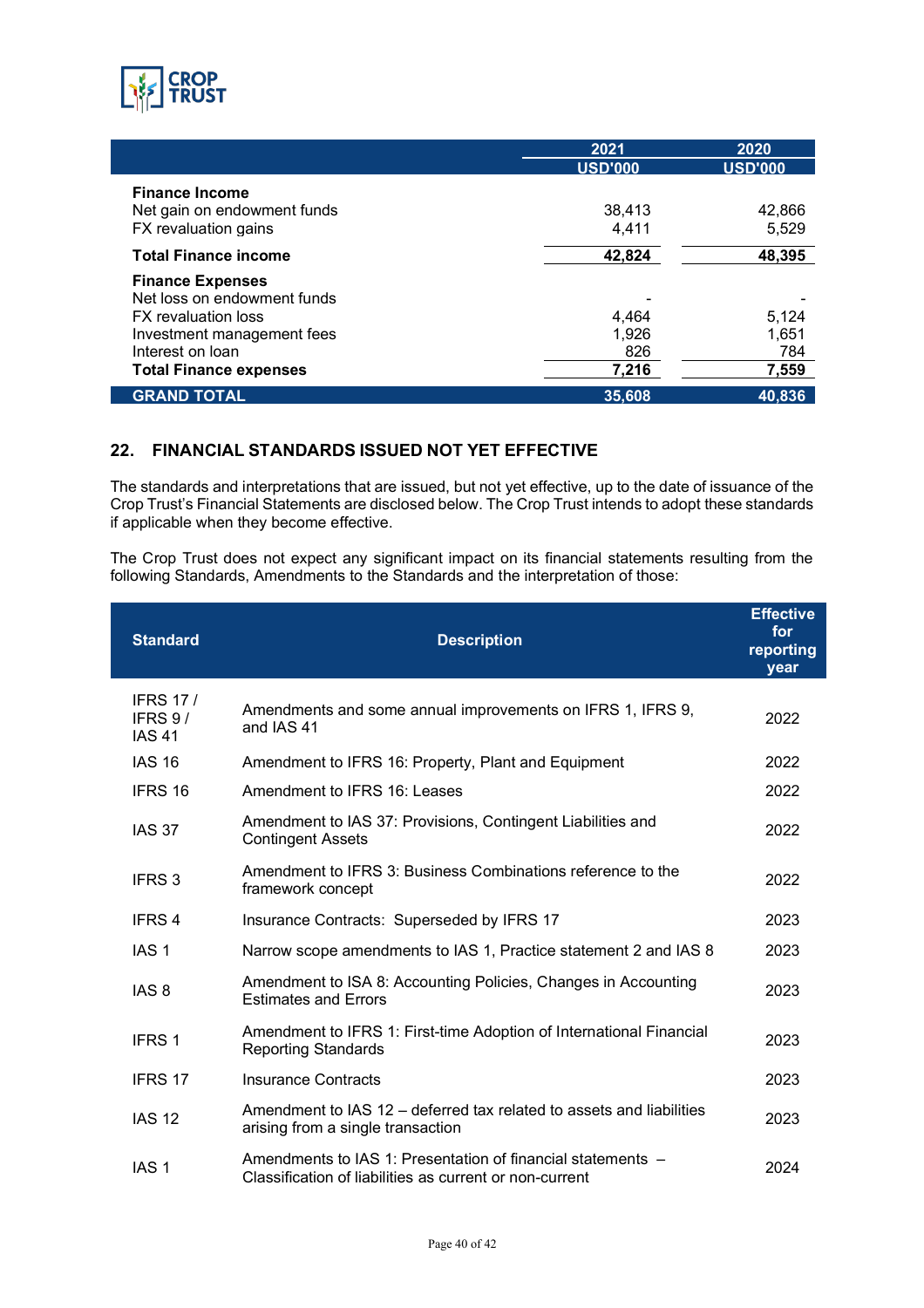

On behalf of the Executive Board:

Dr. Stefan Schmitz<br>Executive Director Director Director Director Chile<br>Contract Director Chile<br>Contract Director Chile<br>Contract Director Chile<br>Contract Director Chile<br>Contract Director Chile<br>Contract Director Chile<br>Contrac

Bonn, 24 March 2022

 $\emptyset$  $\overline{\phantom{a}}$ Director of Finance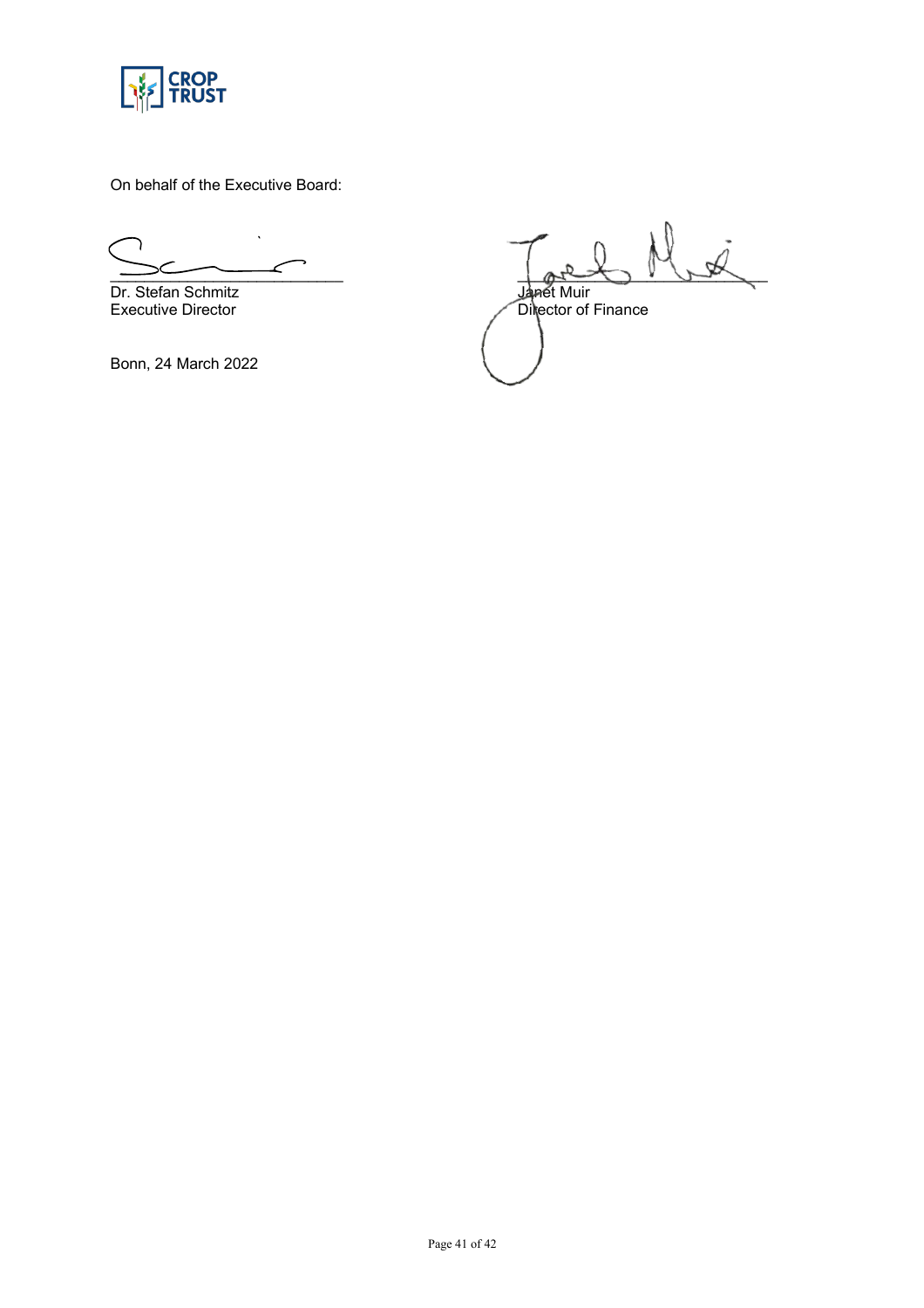

### **ADDITIONAL INFORMATION WITH RESPECT TO GENEBANK PLATFORM FOR 2021 (UNAUDITED)**

## **Expenditure report for the year ended 31 December 2021**

|                                                    | <b>Windows</b><br>1&2 | <b>Windows 3</b><br>/ Bilateral | <b>Total</b>   |
|----------------------------------------------------|-----------------------|---------------------------------|----------------|
|                                                    | <b>USD'000</b>        | <b>USD'000</b>                  | <b>USD'000</b> |
| <b>Genebanks direct expenditure:</b>               |                       |                                 |                |
| <b>Africa Rice</b>                                 | 931                   |                                 | 931            |
| <b>Bioversity</b>                                  | 1,646                 | 667                             | 2,313          |
| <b>CIAT</b>                                        | 2,178                 | 1,618                           | 3,796          |
| <b>CIMMYT</b>                                      | 1,191                 | 785                             | 1,976          |
| <b>CIP</b>                                         | 2,807                 | 1,690                           | 4,497          |
| <b>ICARDA</b>                                      | 3,009                 | 223                             | 3,232          |
| <b>ICRAF</b>                                       | 1,489                 |                                 | 1,489          |
| <b>ICRISAT</b>                                     | 1,895                 | 1,073                           | 2,968          |
| <b>IITA</b>                                        | 2,804                 | 536                             | 3,340          |
| <b>ILRI</b>                                        | 930                   | 674                             | 1,604          |
| <b>IRRI</b>                                        | 691                   | 1,448                           | 2,139          |
| <b>Total Genebanks direct expenditure:</b>         | 19,571                | 8,714                           | 28,285         |
| <b>Crop Trust management and Module activities</b> |                       |                                 |                |
| <b>Platform coordination</b>                       |                       |                                 |                |
| <b>Expenses by Natural Classification:</b>         |                       |                                 |                |
| Personnel costs                                    | 536                   |                                 | 536            |
| <b>CGIAR Collaborator Expenses</b>                 |                       |                                 |                |
| Non-CGIAR collaboration Costs                      |                       |                                 |                |
| Supplies and services                              | 122                   | 21                              | 143            |
| <b>Travel cost</b>                                 | 44                    |                                 | 44             |
| Depreciation/Amortization                          |                       |                                 |                |
| Indirect cost                                      |                       |                                 |                |
| <b>Total Platform coordination:</b>                | 702                   | 21                              | 723            |
| Genebank platform module costs                     |                       |                                 |                |
| Module 1: Conservation                             | 249                   | 10                              | 259            |
| Module 2: Use                                      | 200                   | 152                             |                |
| Module 3: Policy                                   |                       |                                 | 352            |
| <b>Total Genebank platform module:</b>             | 449                   | 162                             | 611            |
|                                                    |                       |                                 |                |
| <b>Platform Management &amp; Support Cost</b>      | 693                   |                                 | 693            |
| <b>Total management and Module activities</b>      | 1,844                 | 183                             | 2,027          |
| <b>Grant Total</b>                                 | 21,415                | 8,897                           | 30,312         |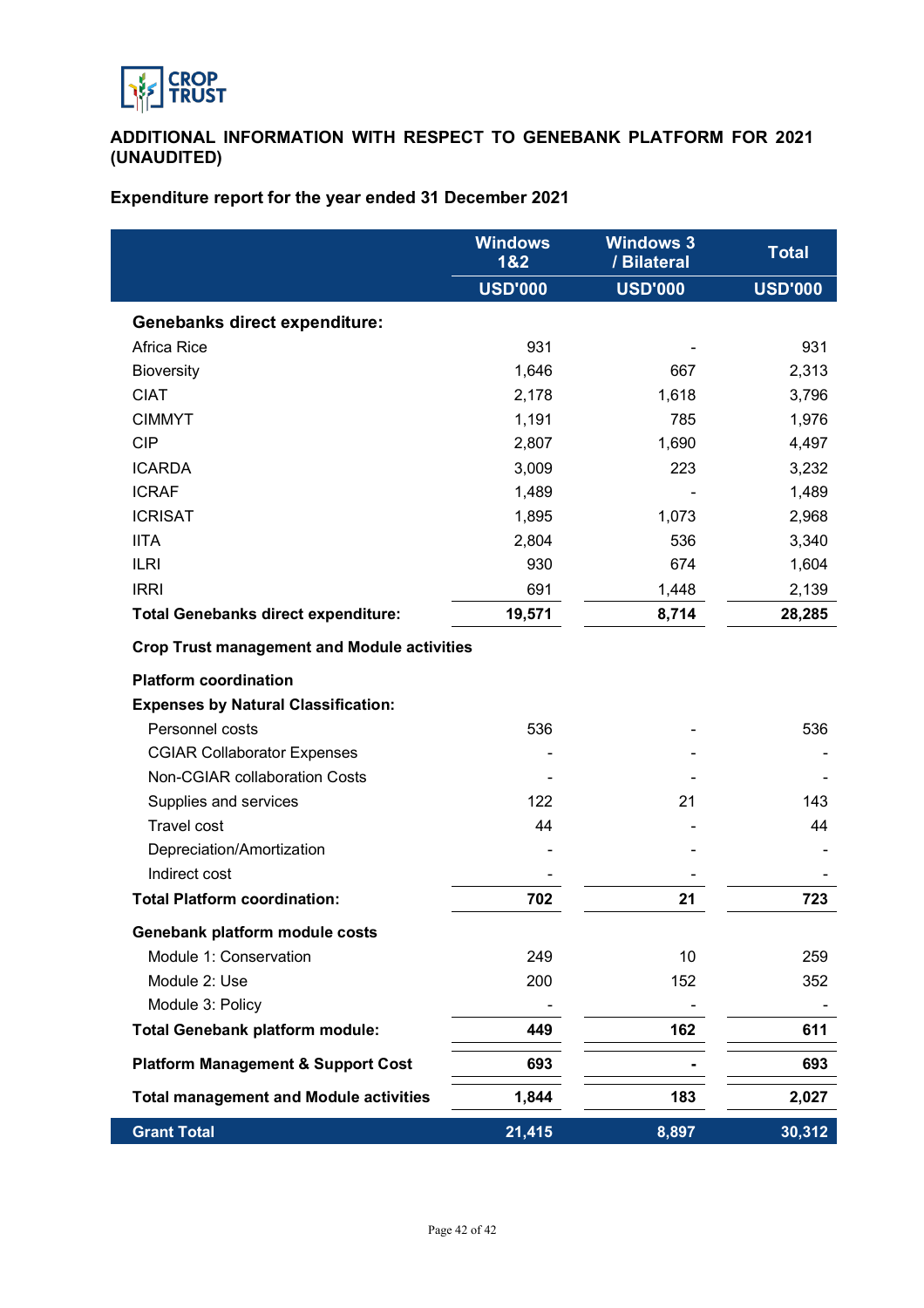#### **General Engagement Terms for Wirtschaftsprüfer and Wirtschaftsprüfungsgesellschaften [German Public Auditors and Public Audit Firms] as of January 1, 2017**

#### **1. Scope of application**

**(1)** These engagement terms apply to contracts between German Public *(Wirtschaftsprüfer*) or German Public (*Wirtschaftsprüfungsgesellschaften*) – hereinafter collectively referred to as "German Public Auditors" – and their engaging parties for assurance services, tax advisory services, advice on business matters and other engagements except as otherwise agreed in writing or prescribed by a mandatory rule.

**(2)** Third parties may derive claims from contracts between German Public Auditors and engaging parties only when this is expressly agreed or results from mandatory rules prescribed by law. In relation to such claims, these engagement terms also apply to these third parties.

#### **2. Scope and execution of the engagement**

**(1)** Object of the engagement is the agreed service – not a particular economic result. The engagement will be performed in accordance with the German Principles of Proper Professional Conduct (*Grundsätze ordnungsmäßiger Berufsausübung*). The German Public Auditor does not assume any management functions in connection with his services. The German Public Auditor is not responsible for the use or implementation of the results of his services. The German Public Auditor is entitled to make use of competent persons to conduct the engagement.

**(2)** Except for assurance engagements (*betriebswirtschaftliche Prüfungen*), the consideration of foreign law requires an express written agreement.

**(3)** If circumstances or the legal situation change subsequent to the release of the final professional statement, the German Public Auditor is not obligated to refer the engaging party to changes or any consequences resulting therefrom.

#### **3. The obligations of the engaging party to cooperate**

**(1)** The engaging party shall ensure that all documents and further information necessary for the performance of the engagement are provided to the German Public Auditor on a timely basis, and that he is informed of all events and circumstances that may be of significance to the performance of the engagement. This also applies to those documents and further information, events and circumstances that first become known during the German Public Auditor's work. The engaging party will also designate suitable persons to provide information.

**(2)** Upon the request of the German Public Auditor, the engaging party shall confirm the completeness of the documents and further information provided as well as the explanations and statements, in a written statement drafted by the German Public Auditor.

#### **4. Ensuring independence**

**(1)** The engaging party shall refrain from anything that endangers the independence of the German Public Auditor's staff. This applies throughout the term of the engagement, and in particular to offers of employment or to assume an executive or non-executive role, and to offers to accept engagements on their own behalf.

**(2)** Were the performance of the engagement to impair the independence of the German Public Auditor, of related firms, firms within his network, or such firms associated with him, to which the independence requirements apply in the same way as to the German Public Auditor in other engagement relationships, the German Public Auditor is entitled to terminate the engagement for good cause.

#### **5. Reporting and oral information**

To the extent that the German Public Auditor is required to present results in writing as part of the work in executing the engagement, only that written work is authoritative. Drafts are non-binding. Except as otherwise agreed, oral statements and explanations by the German Public Auditor are binding only when they are confirmed in writing. Statements and information of the German Public Auditor outside of the engagement are always non-binding.

#### **6. Distribution of a German Public Auditor's professional statement**

**(1)** The distribution to a third party of professional statements of the German Public Auditor (results of work or extracts of the results of work whether in draft or in a final version) or information about the German Public Auditor acting for the engaging party requires the German Public Auditor's written consent, unless the engaging party is obligated to distribute or inform due to law or a regulatory requirement.

**(2)** The use by the engaging party for promotional purposes of the German Public Auditor's professional statements and of information about the German Public Auditor acting for the engaging party is prohibited.

#### **7. Deficiency rectification**

**(1)** In case there are any deficiencies, the engaging party is entitled to specific subsequent performance by the German Public Auditor. The engaging party may reduce the fees or cancel the contract for failure of such subsequent performance, for subsequent non-performance or unjustified refusal to perform subsequently, or for unconscionability or impossibility of subsequent performance. If the engagement was not commissioned by a consumer, the engaging party may only cancel the contract due to a deficiency if the service rendered is not relevant to him due to failure of subsequent performance, to subsequent non-performance, to unconscionability or impossibility of subsequent performance. No. 9 applies to the extent that further claims for damages exist.

**(2)** The engaging party must assert a claim for the rectification of deficiencies in writing (*Textform*) [*Translators Note: The German term "Textform" means in written form, but without requiring a signature*] without delay. Claims pursuant to paragraph 1 not arising from an intentional act expire after one year subsequent to the commencement of the time limit under the statute of limitations.

**(3)** Apparent deficiencies, such as clerical errors, arithmetical errors and deficiencies associated with technicalities contained in a German Public Auditor's professional statement (long-form reports, expert opinions etc.) may be corrected – also versus third parties – by the German Public Auditor at any time. Misstatements which may call into question the results contained in a German Public Auditor's professional statement entitle the German Public Auditor to withdraw such statement – also versus third parties. In such cases the German Public Auditor should first hear the engaging party, if practicable.

#### **8. Confidentiality towards third parties, and data protection**

**(1)** Pursuant to the law (§ [Article] 323 Abs 1 [paragraph 1] HGB [German Commercial Code: *Handelsgesetzbuch*], § 43 WPO [German Law regulating the Profession of Wirtschaftsprüfer: *Wirtschaftsprüferordnung*], § 203 StGB [German Criminal Code: *Strafgesetzbuch*]) the German Public Auditor is obligated to maintain confidentiality regarding facts and circumstances confided to him or of which he becomes aware in the course of his professional work, unless the engaging party releases him from this confidentiality obligation.

**(2)** When processing personal data, the German Public Auditor will observe national and European legal provisions on data protection.

#### **9. Liability**

**(1)** For legally required services by German Public Auditors, in particular audits, the respective legal limitations of liability, in particular the limitation of liability pursuant to § 323 Abs. 2 HGB, apply.

**(2)** Insofar neither a statutory limitation of liability is applicable, nor an individual contractual limitation of liability exists, the liability of the German Public Auditor for claims for damages of any other kind, except for damages resulting from injury to life, body or health as well as for damages that constitute a duty of replacement by a producer pursuant to § 1 ProdHaftG [German Product Liability Act: *Produkthaftungsgesetz*]*,* for an individual case of damages caused by negligence is limited to  $\epsilon$  4 million pursuant to § 54 a Abs. 1 Nr. 2 WPO.

**(3)** The German Public Auditor is entitled to invoke demurs and defenses based on the contractual relationship with the engaging party also towards third parties.

5026